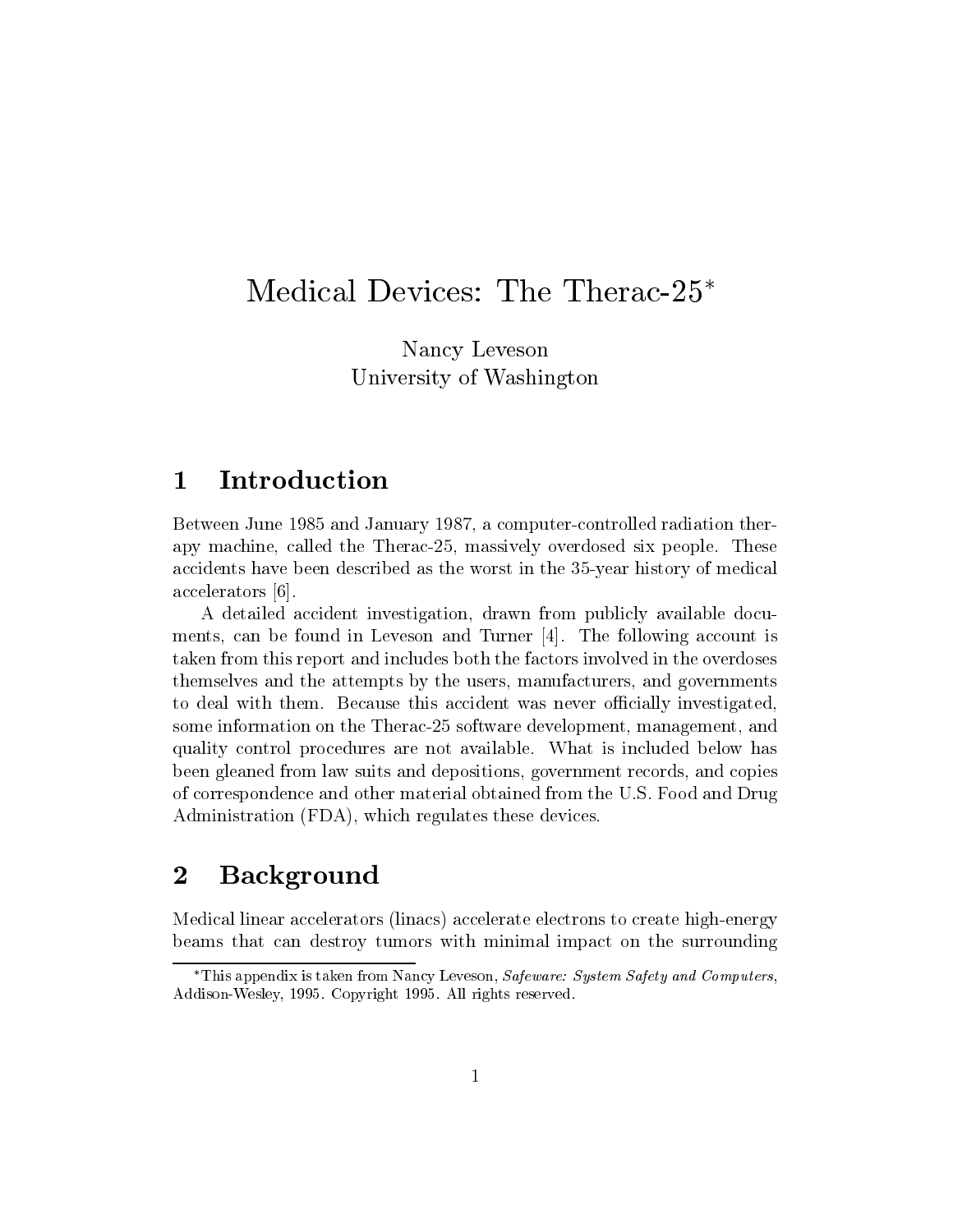healthy tissue. Relatively shallow tissue is treated with the accelerated electrons; to reach deeper tissue, the electron beam is converted into X-ray photons.

In the early 1970s, Atomic Energy of Canada Limited  $(AECL)^1$  and a French company called CGR went into business together building linear accelerators. The products of this cooperation were (1) the Therac-6, a 6 million electron volt (MeV) accelerator capable of producing X-rays only and later (2) the Therac-20, a 20 MeV, dual-mode (X-rays or electrons) accelerator. Both were versions of older CGR machines, the Neptune and Sagittaire, respectively, which were augmented with computer control using a DEC PDP-11 minicomputer. We know that some of the old Therac-6 software routines were reused in the Therac-20 and that CGR developed the initial software.

Software functionality was limited in both machines: The computer merely added convenience to the existing hardware, which was capable of standing alone. Industry-standard hardware safety features and interlocks in the underlying machines were retained.

The business relationship between AECL and CGR faltered after the Therac-20 effort. Citing competitive pressures, the two companies did not renew their cooperative agreement when scheduled in 1981.

In the mid-1970s, AECL had developed a radical new "double pass" concept for electron acceleration. A double-pass accelerator needs much less space to develop comparable energy levels because it folds the long physical mechanism required to accelerate the electrons, and it is more economical to produce. Using this double-pass concept, AECL designed the Therac-25, a dual-mode linear accelerator that can deliver either photons at 25 MeV or electrons at various energy levels.

Compared with the Therac-20, the Therac-25 is notably more compact, more versatile, and arguably easier to use. The higher energy takes advantage of the phenomenon of depth dose: As the energy increases, the depth in the body at which maximum dose build-up occurs also increases, sparing the tissue above the target area. Economic advantages also come into play for the customer, since only one machine is required for both treatment modalities

<sup>&</sup>lt;sup>1</sup>AECL was an arms-length entity, called a crown corporation, of the Canadian government. Since the time of the incidents related in this paper, AECL Medical, a division of AECL, was privatized and is now called Theratronics International, Ltd. Currently, the primary business of AECL is the design and installation of nuclear reactors.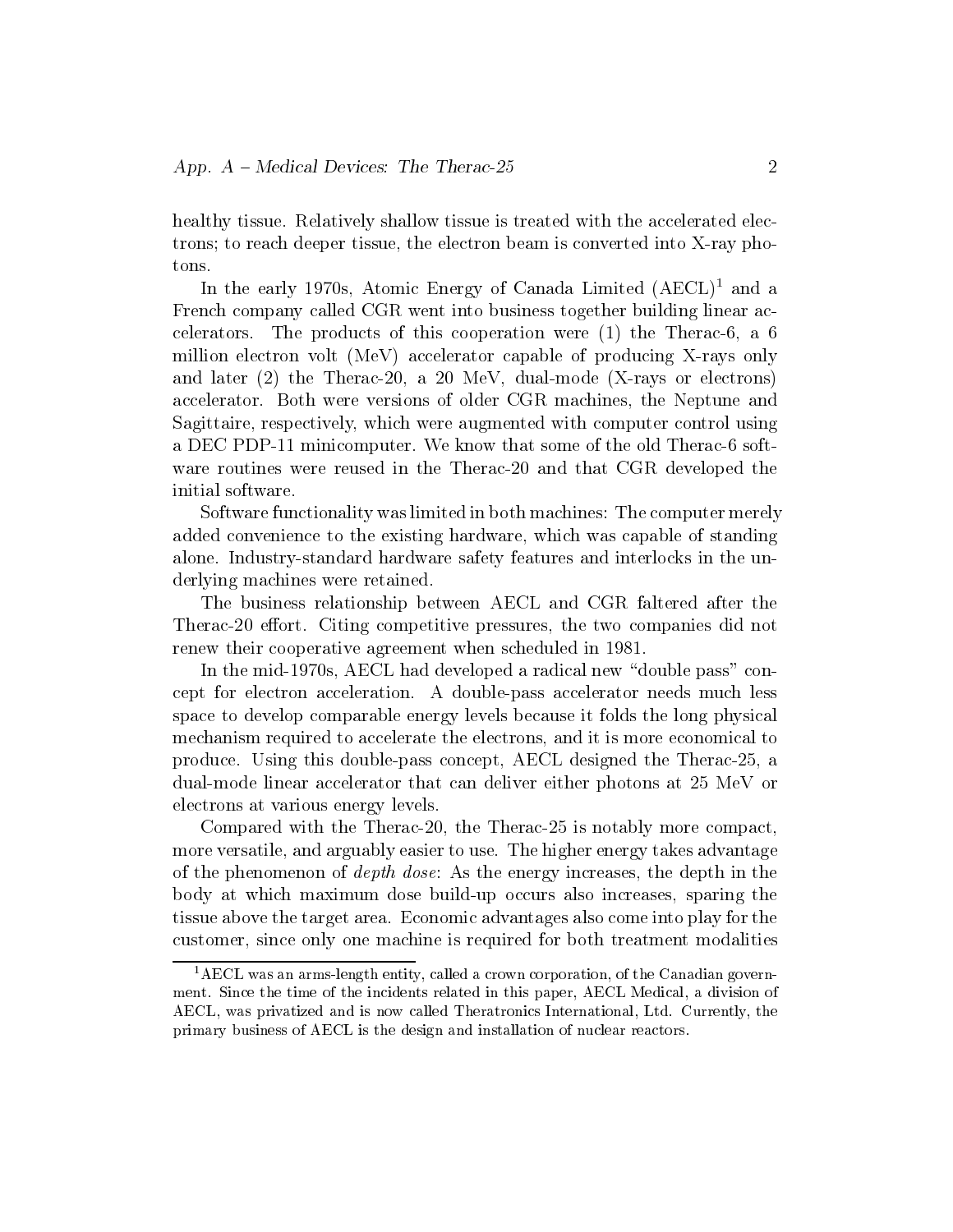(electrons and photons).

Several features of the Therac-25 are important in understanding the accidents. First, like the Therac-6 and the Therac-20, the Therac-25 is controlled by a PDP-11 computer. However, AECL designed the Therac-25 to take advantage of computer control from the outset; they did not build on a stand-alone machine. The Therac-6 and Therac-20 had been designed around machines that already had histories of clinical use without computer control.

In addition, the Therac-25 software has more responsibility for maintaining safety than the software in the previous machines. The Therac-20 has independent protective circuits for monitoring the electron-beam scanning plus mechanical interlocks for policing the machine and ensuring safe operation. The Therac-25 relies more on software for these functions. AECL took advantage of the computer's abilities to control and monitor the hardware and decided not to duplicate all the existing hardware safety mechanisms and interlocks.

Some software for the machines was interrelated or reused. In a letter to a Therac-25 user, the AECL quality assurance manager said, \The same Therac-6 package was used by the AECL software people when they started the Therac-25 software. The Therac-20 and Therac-25 software programs were done independently starting from a common base" [4]. The reuse of Therac-6 design features or modules may explain some of the problematic aspects of the Therac-25 software design. The quality assurance manager was apparently unaware that some Therac-20 routines were also used in the Therac-25; this was discovered after a bug related to one of the Therac-25 accidents was found in the Therac-20 software.

AECL produced the first hardwired prototype of the Therac-25 in 1976. and the completely computer-controlled commercial version was available in late 1982.

Turntable Positioning. The Therac-25 turntable design plays an important role in the accidents. The upper turntable (see Figure 1) rotates accessory equipment into the beam path to produce two therapeutic modes: electron mode and photon mode. A third position (called the field light position) involves no beam at all, but rather is used to facilitate correct positioning of the patient. Because the accessories appropriate to each mode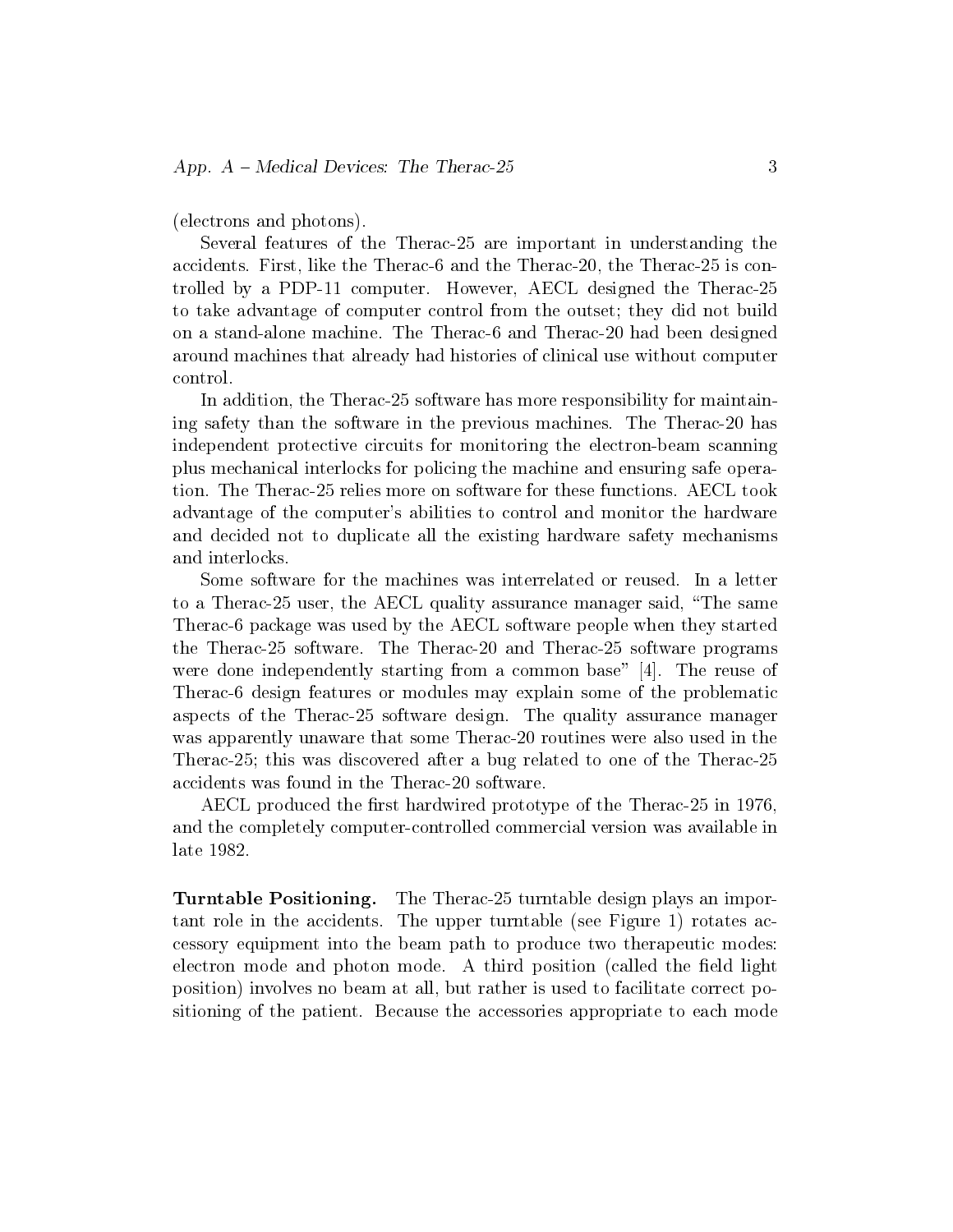

Figure 1: Upper turntable assembly.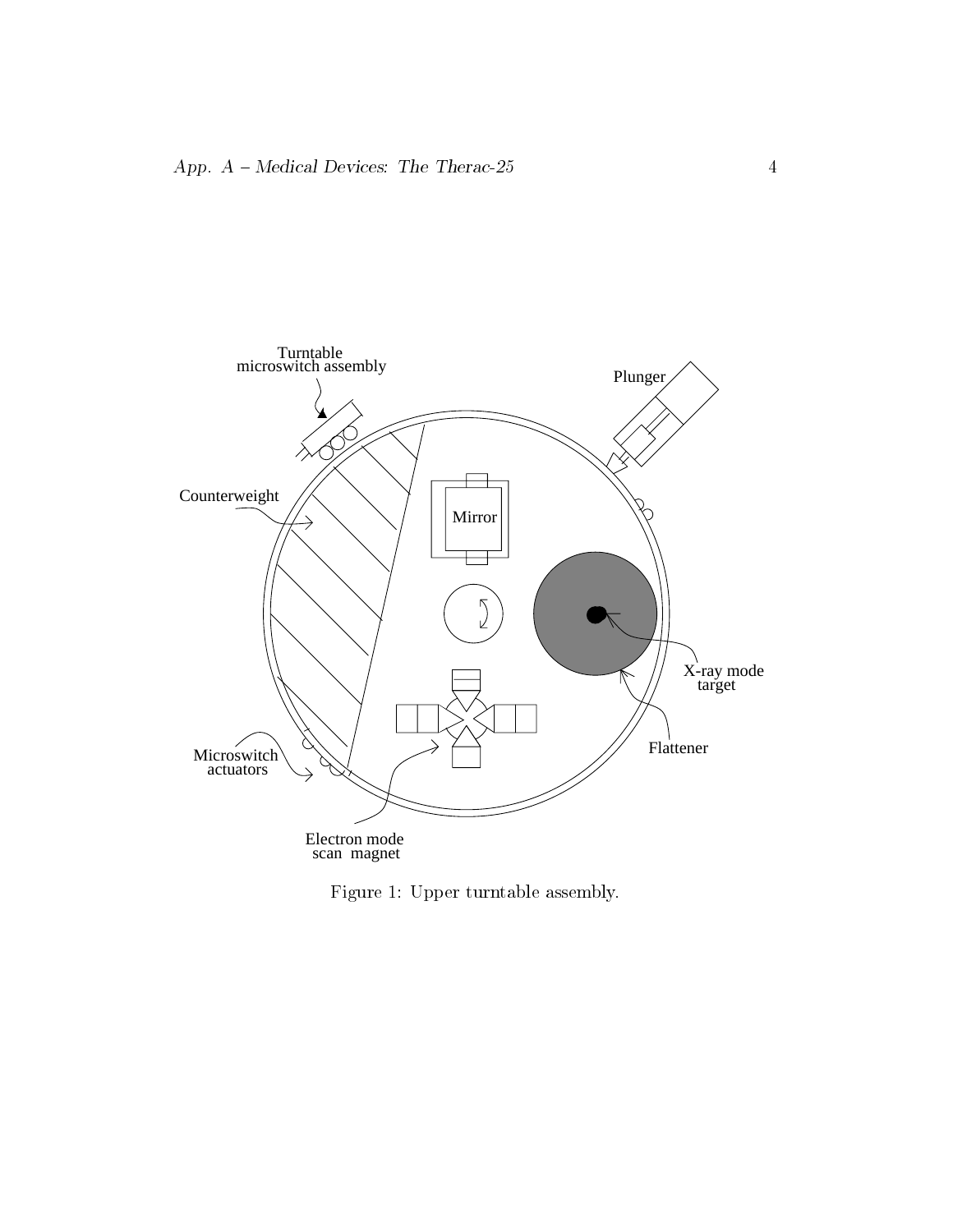are physically attached to the turntable, proper operation of the Therac-25 is heavily dependent on the turntable position, which is monitored by three microswitches.

The raw, highly concentrated accelerator beam is dangerous to living tissue. In electron therapy, the computer controls the beam energy (from 5 to 25 MeV) and current, while scanning magnets are used to spread the beam to a safe, therapeutic concentration. These scanning magnets are mounted on the turntable and moved into proper position by the computer. Similarly, an ion chamber to measure electrons is mounted on the turntable and also moved into position by the computer. In addition, operator-mounted electron trimmers can be used to shape the beam if necessary.

For X-ray (or photon) therapy, only one energy level is available: 25 MeV. Much greater electron-beam current is required for X-ray mode (some 100 times greater than that for electron therapy) [6] to produce comparable output. Such a high dose-rate capability is required because a "beam flattener" is used to produce a uniform treatment field. This flattener, which resembles an inverted ice cream cone, is a very efficient attenuator; thus, to get a reasonable treatment dose rate out of the flattener, a very high input dose rate is required. If the machine should produce a photon beam with the beam attener not in position, a high output dose to the patient results. This is the basic hazard of dual-mode machines: If the turntable is in the wrong position, the beam flattener will not be in place.

In the Therac-25, the computer is responsible for positioning the turntable (and for checking the turntable position) so that a target, flattening filter. and X-ray ion chamber are directly in the beam path. With the target in place, electron bombardment produces X-rays. The X-ray beam is shaped by the flattening filter and measured by the X-ray ion chamber.

No accelerator beam is expected in the third or field light turntable position. A stainless steel mirror is placed in the beam path and a light simulates the beam. This lets the operator see precisely where the beam will strike the patient and make necessary adjustments before treatment starts. There is no ion chamber in place at this turntable position, since no beam is expected.

Traditionally, electromechanical interlocks have been used on these types of equipment to ensure safety — in this case, to ensure that the turntable and attached equipment are in the correct position when treatment is started. In the Therac-25, software checks were substituted for many of the traditional hardware interlocks.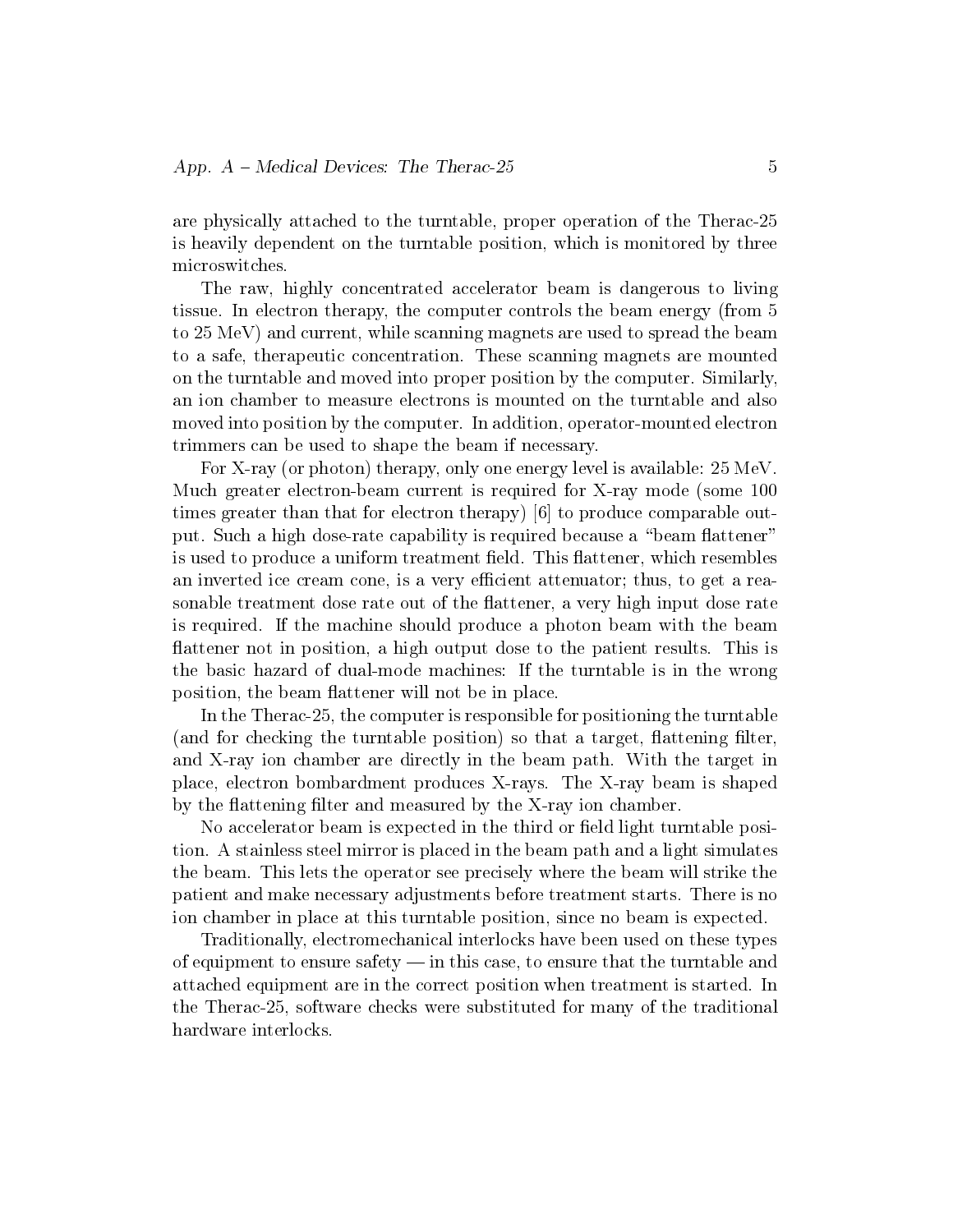| PATIENT NAME: TEST<br>TREATMENT MODE : FIX | <b>BEAM TYPE: X</b>                 | ENERGY (MeV): 25            |
|--------------------------------------------|-------------------------------------|-----------------------------|
|                                            | <b>ACTUAL</b>                       | <b>PRESCRIBED</b>           |
| UNIT RATE/MINUTE                           | $\Omega$                            | 200                         |
| <b>MONITOR UNITS</b>                       | 50<br>- 50                          | 200                         |
| TIME (MIN)                                 | 0.27                                | 1.00                        |
|                                            |                                     |                             |
| <b>GANTRY ROTATION (DEG)</b>               | 0.0                                 | $\Omega$<br><b>VERIFIED</b> |
| <b>COLLIMATOR ROTATION (DEG)</b>           | 359.2                               | 359<br><b>VERIFIED</b>      |
| <b>COLLIMATOR X (CM)</b>                   | 14.2                                | <b>VERIFIED</b><br>14.3     |
| <b>COLLIMATOR Y (CM)</b>                   | 27.2                                | 27.3<br><b>VERIFIED</b>     |
| <b>WEDGE NUMBER</b>                        | 1                                   | <b>VERIFIED</b><br>1        |
| <b>ACCESSORY NUMBER</b>                    | $\Omega$                            | $\Omega$<br><b>VERIFIED</b> |
|                                            |                                     |                             |
| <b>DATE</b><br>: 84-OCT-26                 | $\cdot$ BEAM READY<br><b>SYSTEM</b> | OP. MODE: TREAT<br>AUTO     |
| $TIME = 12:55:8$                           | TREAT<br>$:$ TREAT PAUSE            | X-RAY<br>173777             |
| OPR ID : $T25V02-R03$                      | $:$ OPERATOR<br>REASON              | COMMAND:                    |

Figure 2: Operator interface screen layout.

The Operator Interface. The description of the operator interface here applies to the version of the software used during the accidents. Changes made as a result of an FDA recall are described later.

The Therac-25 operator controls the machine through a DEC VT100 terminal. In the general case, the operator positions the patient on the treatment table, manually sets the treatment field sizes and gantry rotation, and attaches accessories to the machine. Leaving the treatment room, the operator returns to the console to enter the patient identication, treatment prescription (including mode or beam type, energy level, dose, dose rate, and time), field sizing, gantry rotation, and accessory data. The system then compares the manually set values with those entered at the console. If they match, a verified message is displayed and treatment is permitted. If they do not match, treatment is not allowed to proceed until the mismatch is corrected. Figure 2 shows the screen layout.

When the system was first built, operators complained that it took too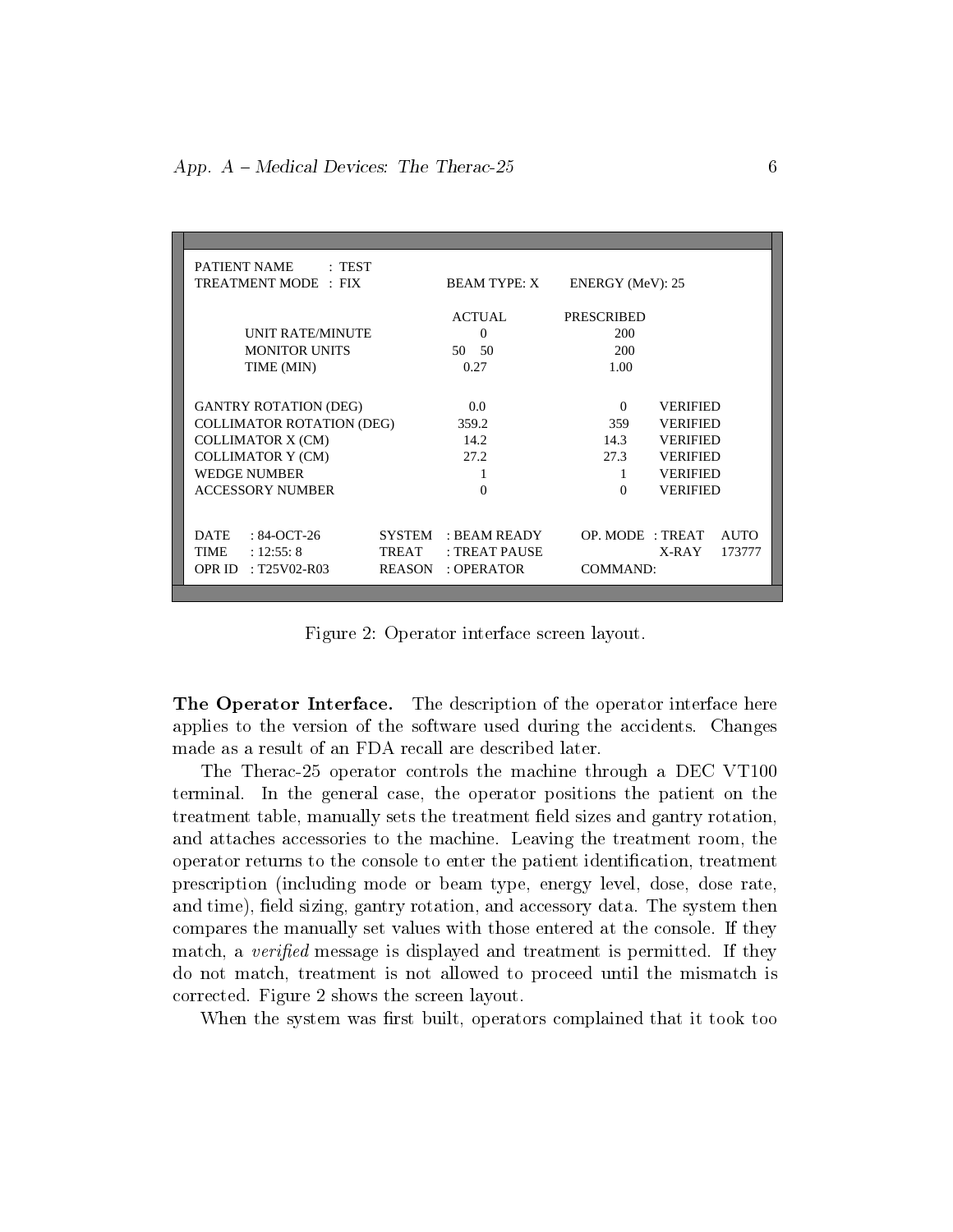long to enter the treatment plan. In response, AECL modified the software before the first unit was installed: Instead of reentering the data at the keyboard, operators could simply use a carriage return to copy the treatment site data [5]. A quick series of carriage returns would thus complete the data entry. This modification was to figure in several of the accidents.

The Therac-25 could shut down in two ways after it detected an error condition. One was a *treatment suspend*, which required a complete machine reset to restart. The other, not so serious, was a *treatment pause*, which only required a single key command to restart the machine. If a treatment pause occurred, the operator could press the  $(P)$  key to "proceed" and resume treatment quickly and conveniently. The previous treatment parameters remained in effect, and no reset was required. This feature could be invoked a maximum of five times before the machine automatically suspended treatment and required the operator to perform a system reset.

Error messages provided to the operator were cryptic, and some merely consisted of the word malfunction followed by a number from 1 to 64 denoting an analog/digital channel number. According to an FDA memorandum written after one accident:

The operator's manual supplied with the machine does not explain nor even address the malfunction codes. The Maintance [sic] Manual lists the various malfunction numbers but gives no explanation. The materials provided give no indication that these malfunctions could place a patient at risk.

The program does not advise the operator if a situation exists wherein the ion chambers used to monitor the patient are saturated, thus are beyond the measurement limits of the instrument. This software package does not appear to contain a safety system to prevent parameters being entered and intermixed that would result in excessive radiation being delivered to the patient under treatment.

An operator involved in one of the accidents testied that she had become insensitive to machine malfunctions. Malfunction messages were commonplace and most did not involve patient safety. Service technicians would fix the problems or the hospital physicist would realign the machine and make it operable again. She said,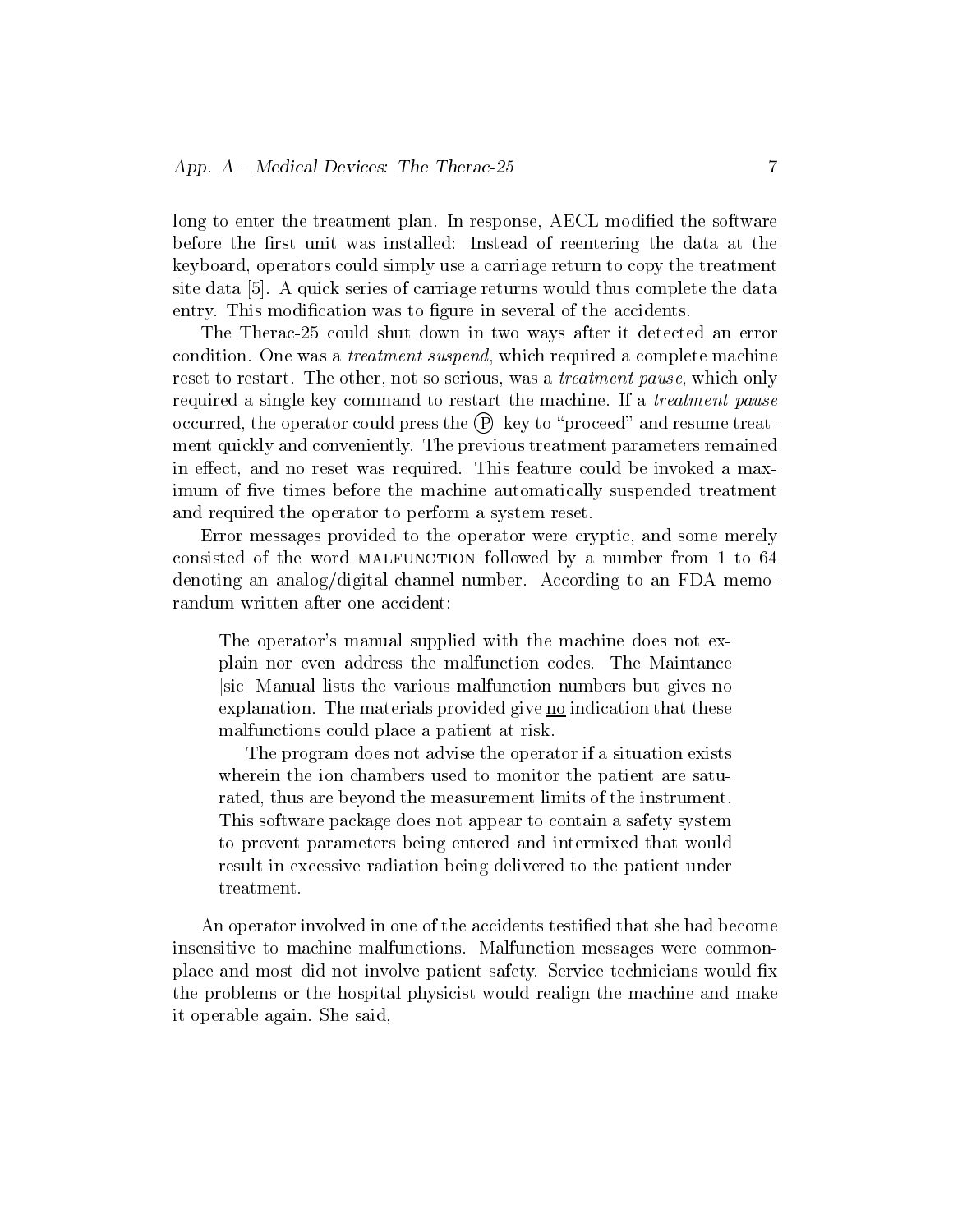"It was not out of the ordinary for something to stop the machine.... It would often give a low dose rate in which you would turn the machine back on.... They would give messages of low dose rate, V-tilt, H-tilt, and other things; I can't remember all the reasons it would stop, but there was a lot of them."

A radiation therapist at another clinic reported that an average of 40 doserate malfunctions, attributed to underdoses, occurred on some days.

The operator further testied that during instruction she had been taught that there were "so many safety mechanisms" that she understood it was virtually impossible to overdose a patient.

Hazard Analysis. In March 1983, AECL performed a safety analysis on the Therac-25. This analysis was in the form of a fault tree and apparently excluded the software. According to the final report, the analysis made several assumptions about the computer and its software:

- 1. Programming errors have been reduced by extensive testing on a hardware simulator and under field conditions on teletherapy units. Any residual software errors are not included in the analysis.
- 2. Program software does not degrade due to wear, fatigue, or reproduction process.
- 3. Computer execution errors are caused by faulty hardware components and by "soft" (random) errors induced by alpha particles and electromagnetic noise.

The fault tree resulting from this analysis does appear to include computer failure, although apparently, judging from the basic assumptions above, it considers hardware failures only. For example, in one OR gateleading to the event of getting the wrong energy, a box contains "Computer selects" wrong energy," and a probability of  $10^{-11}$  is assigned to this event. For Computer selects wrong mode, a probability of  $4 \times 10^{-7}$  is given. The report provides no justification of either number.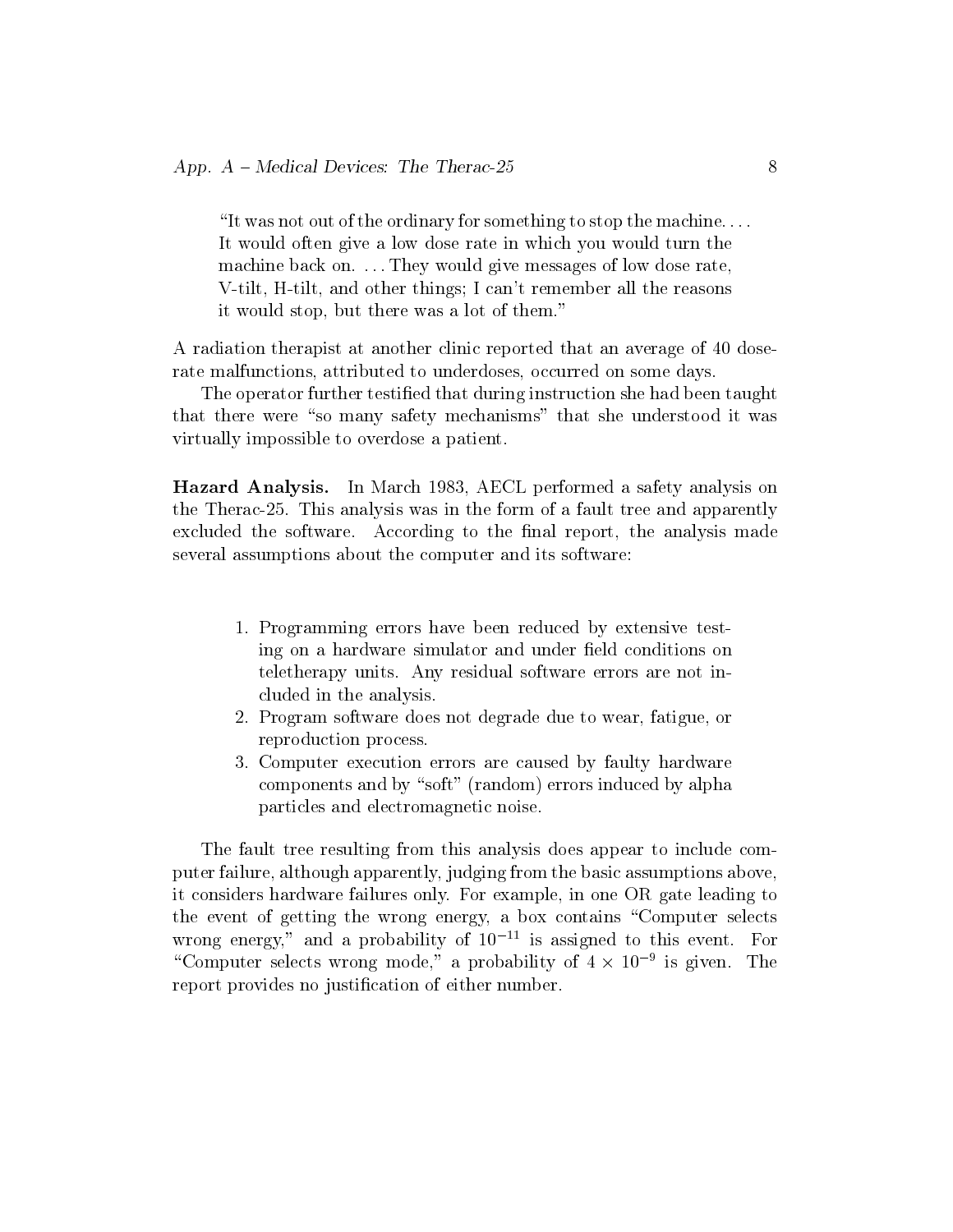#### 3Events

Eleven Therac-25s were installed: five in the United States and six in Canada. Six accidents occurred between 1985 and 1987, when the machine was finally recalled to make extensive design changes. These changes include adding hardware safeguards against software errors.

Related problems were found in the Therac-20 software, but they were not recognized until after the Therac-25 accidents because the Therac-20 includes hardware safety interlocks. Thus, no injuries resulted.

## 3.1 Kennestone Regional Oncology Center, June 1985

Details of this accident in Marietta, Georgia, are sketchy because it was never investigated. There was no admission that the injury was caused by the Therac-25 until long after the occurrence, despite claims by the patient that she had been injured during treatment, the obvious and severe radiation burns the patient suffered, and the suspicions of the radiation physicist involved.

After undergoing a lumpectomy to remove a malignant breast tumor, a 61-year-old woman was receiving follow-up radiation treatment to nearby lymph nodes on a Therac-25 at the Kennestone facility in Marietta. The Therac-25 had been operating at Kennestone for about six months; other Therac-25s had been operating, apparently without incident, since 1983.

On June 3, 1985, the patient was set up for a 10 MeV electron treatment to the clavicle area. When the machine turned on, she felt a \tremendous force of heat...this red-hot sensation." When the technician came in, she said, "You burned me." The technician replied that that was impossible. Although there were no marks on the patient at the time, the treatment area felt "warm to the touch."

It is unclear exactly when AECL learned about this incident. Tim Still, the Kennestone physicist, said that he contacted AECL to ask if the Therac-25 could operate in electron mode without scanning to spread the beam. Three days later the engineers at AECL called the physicist back to explain that improper scanning was not possible.

In an August 19, 1986 letter from AECL to the FDA, the AECL quality assurance manager said, \In March of 1986 AECL received a lawsuit from the patient involved::: This incident was never reported to AECL prior to this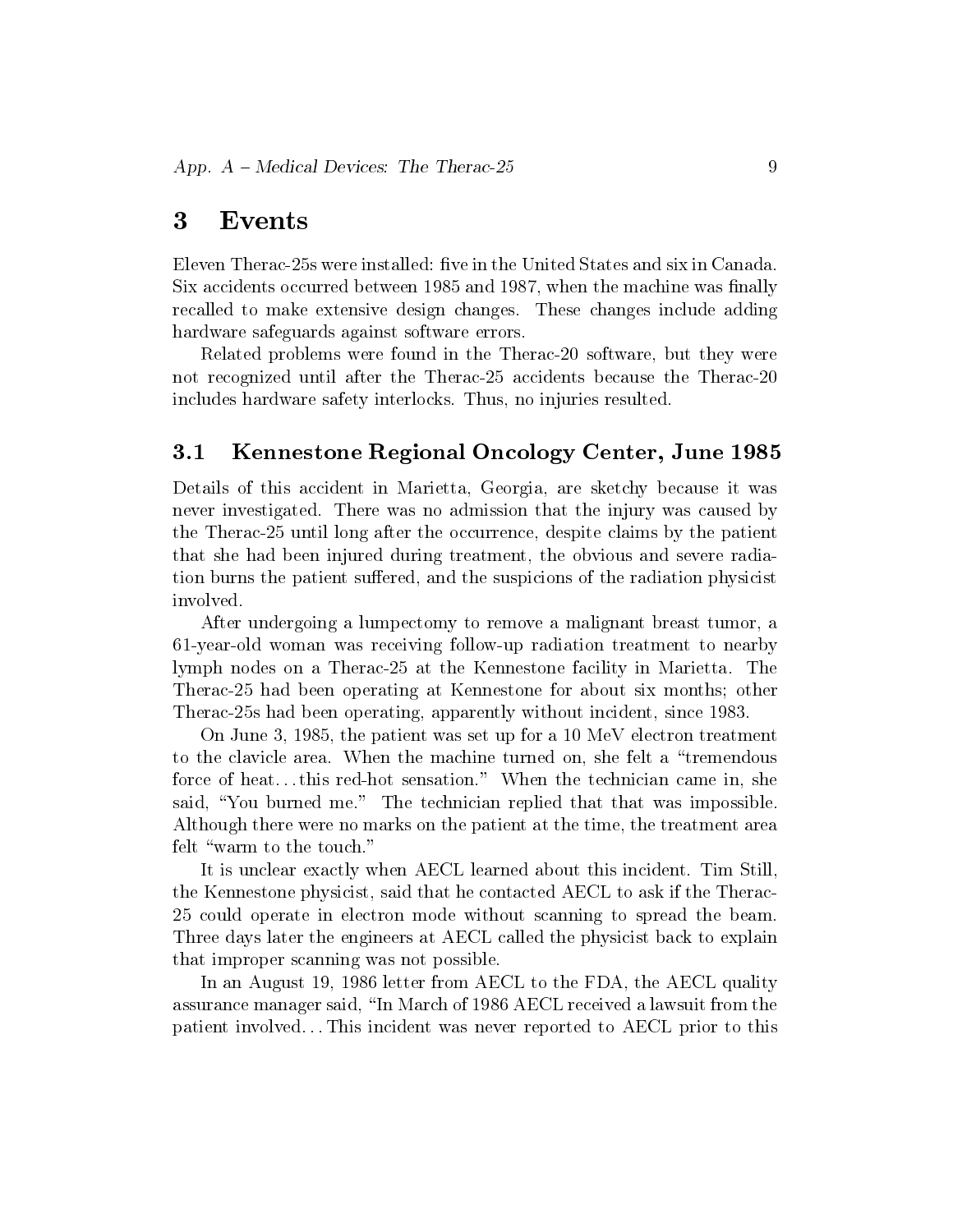date, although some rather odd questions had been posed by Tim Still, the hospital physicist." The physicist at a hospital in Tyler, Texas, where a later accident occurred, reported, "According to Tim Still, the patient filed suit in October 1985 listing the hospital, manufacturer and service organization responsible for the machine. AECL was notied informally about the suit by the hospital, and AECL received official notification of a law suit in November 1985."

Because of the lawsuit (filed November 13, 1985), some AECL administrators must have known about the Marietta accident—although no investigation occurred at this time. FDA memos point to the lack of a mechanism in AECL to follow up reports of suspected accidents [4].

The patient went home, but shortly afterward she developed a reddening and swelling in the center of the treatment area. Her pain had increased to the point that her shoulder \froze," and she experienced spasms. She was admitted to a hospital in Atlanta, but her oncologists continued to send her to Kennestone for Therac-25 treatments. Clinical explanation was sought for the reddening of the skin, which at first her oncologist attributed to her disease or to normal treatment reaction.

About two weeks later, the Kennestone physicist noticed that the patient had a matching reddening on her back as though a burn had gone right through her body, and the swollen area had begun to slough off layers of skin. Her shoulder was immobile, and she was apparently in great pain. It was now obvious that she had a radiation burn, but the hospital and her doctors could provide no satisfactory explanation.

The Kennestone physicist later estimated that the patient received one or two doses of radiation in the 15,000 to 20,000 rad (radiation absorbed dose) range. He did not believe her injury could have been caused by less than 8,000 rads. To understand the magnitude of this, consider that typical single therapeutic doses are in the 200 rad range. Doses of 1,000 rads can be fatal if delivered to the whole body; in fact, 500 rads is the accepted figure for whole-body radiation that will cause death in 50 percent of the cases. The consequences of an overdose to a smaller part of the body depend on the tissue's radio-sensitivity. The director of radiation oncology at the Kennestone facility explained their confusion about the accident as due to the fact that they had never seen an overtreatment of that magnitude before [7].

Eventually, the patient's breast had to be removed because of the radiation burns. Her shoulder and arm were paralyzed, and she was in constant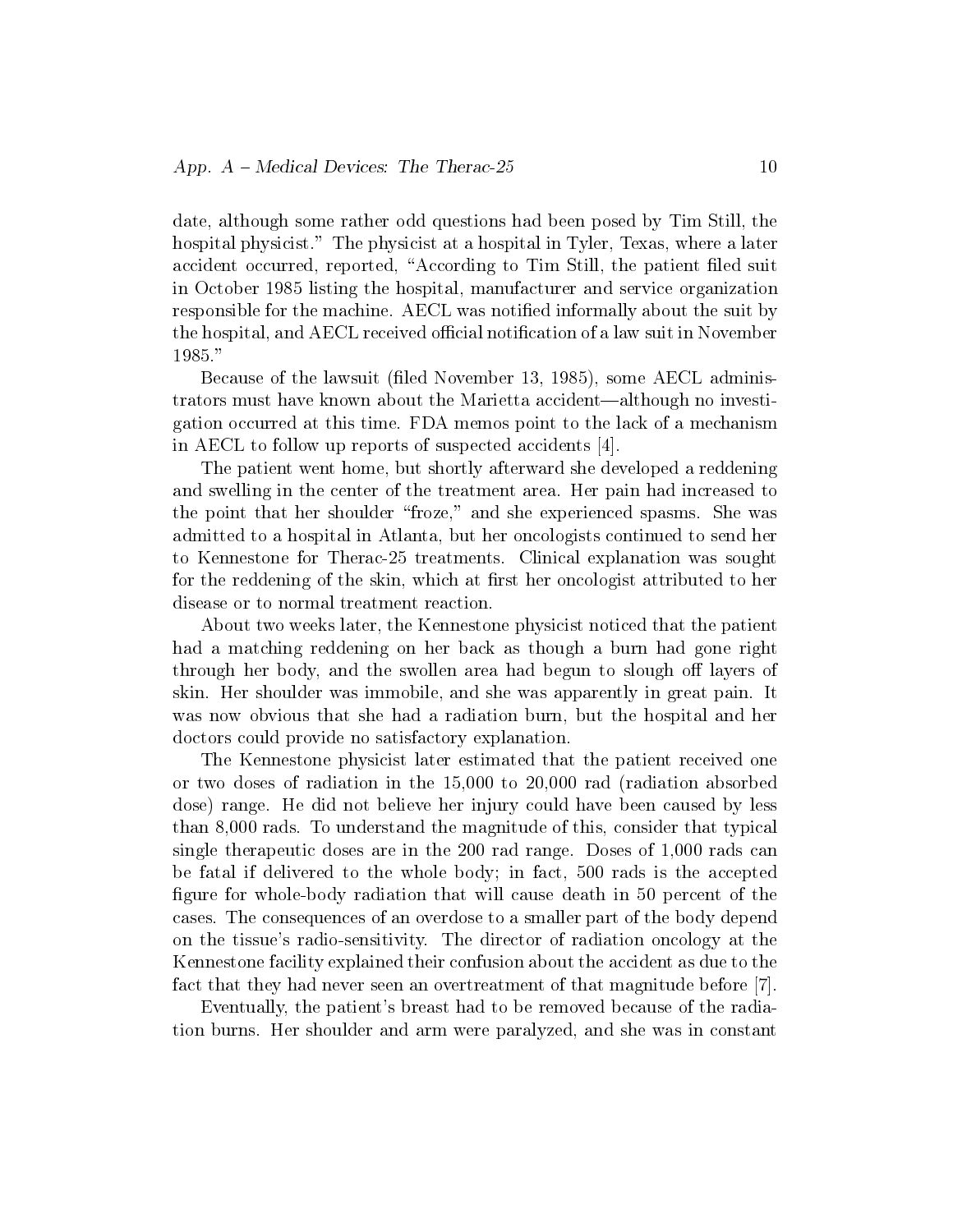pain. She had suffered a serious radiation burn, but the manufacturer and operators of the machine refused to believe that it could have been caused by the Therac-25. The treatment prescription printout feature of the computer was disabled at the time of the accident, so there was no hardcopy of the treatment data. The lawsuit was eventually settled out of court.

From what we can determine, the accident was not reported to the FDA until after further accidents in 1986. The reporting requirements for medical device incidents at that time applied only to equipment manufacturers and importers, not users. The regulations required that manufacturers and importers report deaths, serious injuries, or malfunctions that could result in those consequences, but health-care professionals and institutions were not required to report incidents to manufacturers. The comptroller general of the U.S. Government Accounting Office (GAO), in testimony before Congress on November 6, 1989, expressed great concern about the viability of the incident-reporting regulations in preventing or spotting medical device problems. According to a 1990 GAO study, the FDA knew of less than 1 percent of deaths, serious injuries, or equipment malfunctions that occurred in hospitals [2]. The law was amended in 1990 to require health-care facilities to report incidents to the manufacturer and to the FDA.

At this point, the other Therac-25 users were also unaware that anything untoward had occurred and did not learn about any problems with the machine until after subsequent accidents. Even then, most of their information came through personal communication among themselves.

## 3.2 Ontario Cancer Foundation, July 1985

The second in this series of accidents occurred about seven weeks after the Kennestone patient was overdosed. At that time, the Therac-25 at the Ontario Cancer Foundation in Hamilton, Ontario (Canada), had been in use for more than six months. On July 26, 1985, a forty-year-old patient came to the clinic for her twenty-fourth Therac-25 treatment for carcinoma of the cervix. The operator activated the machine, but the Therac shut down after five seconds with an HTILT error message. The Therac-25's console display read NO DOSE and indicated a TREATMENT PAUSE.

Since the machine did not suspend and the control display indicated no dose was delivered to the patient, the operator went ahead with a second attempt at treatment by pressing the  $(P)$  key (the *proceed* command), ex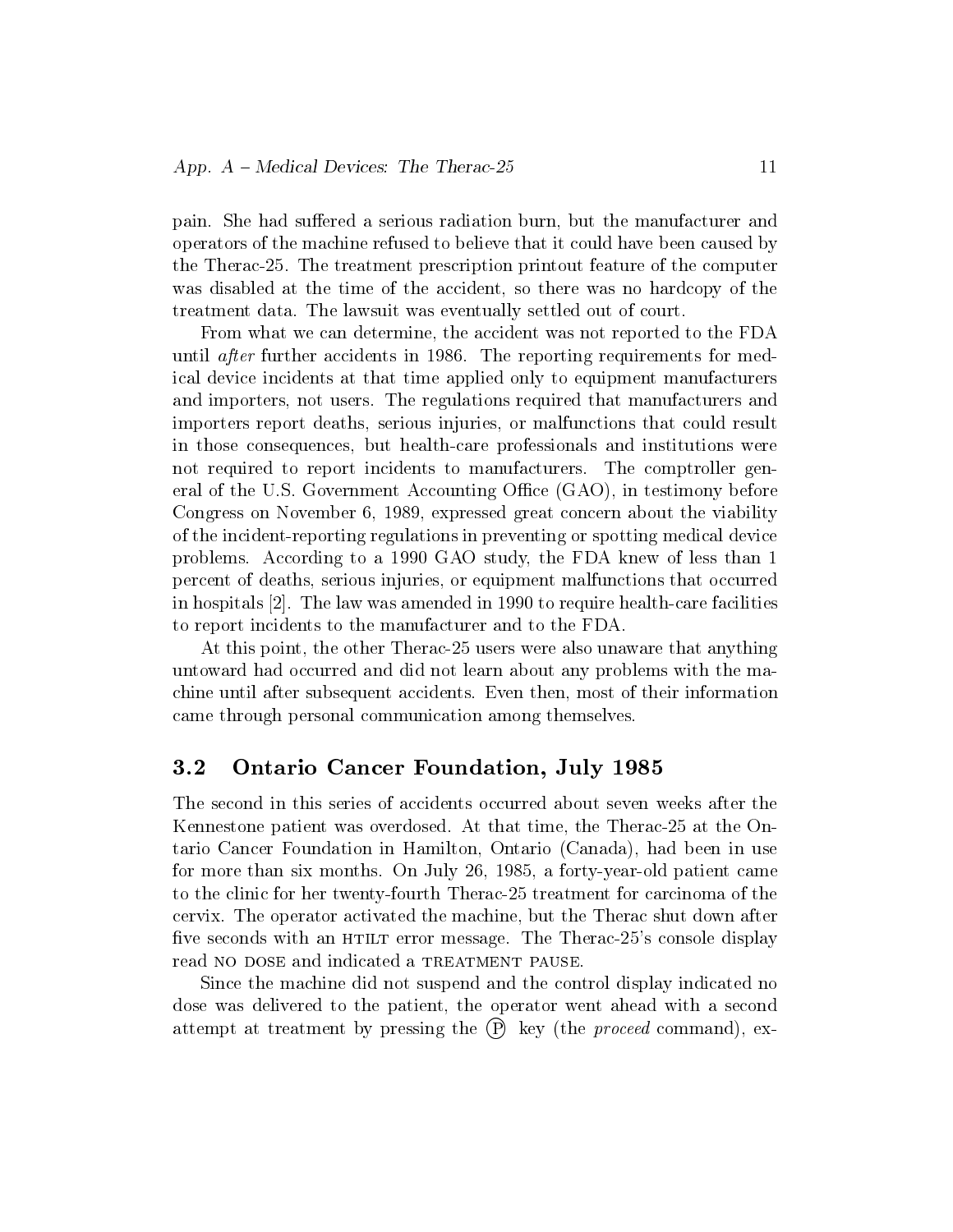pecting the machine to deliver the proper dose this time. This was standard operating procedure, and Therac-25 operators had become accustomed to frequent malfunctions that had no untoward consequences for the patient. Again, the machine shut down in the same manner. The operator repeated this process four times after the original attempt—the display showing NO DOSE delivered to the patient each time. After the fifth pause, the machine went into treatment suspend, and a hospital service technician was called. The technician found nothing wrong with the machine. According to a Therac-25 operator, this scenario also was not unusual.

After the treatment, the patient complained of a burning sensation, described as an "electric tingling shock" to the treatment area in her hip. Six other patients were treated later that day without incident. She came back for further treatment on July 29 and complained of burning, hip pain, and excessive swelling in the region of treatment. The patient was hospitalized for the condition on July 30, and the machine was taken out of service.

AECL was informed of the apparent radiation injury and sent a service engineer to investigate. The U.S. FDA, the then Canadian Radiation Protection Bureau  $(RPB)$ ,<sup>2</sup> and users were informed that there was a problem. although the users claim that they were never informed that a patient injury had occurred. Users were told that they should visually confirm the proper turntable alignment until further notice (which occurred three months later).

The patient died on November 3, 1985, of an extremely virulent cancer. An autopsy revealed the cause of death as the cancer, but it was noted that had she not died, a total hip replacement would have been necessary as a result of the radiation overexposure. An AECL technician later estimated the patient had received between 13,000 and 17,000 rads.

### 3.2.1 Manufacturer's Response

AECL could not reproduce the malfunction that had occurred, but suspected a transient failure in the microswitch used to determine the turntable position. During the investigation of the accident, AECL hardwired the error conditions they assumed were necessary for the malfunction and, as a result, found some turntable positioning design weaknesses and potential mechanical problems.

<sup>2</sup>On April 1, 1986, the Radiation Protection Bureau and the Bureau of Medical Devices were merged to form the Bureau of Radiation and Medical Devices (BRMD).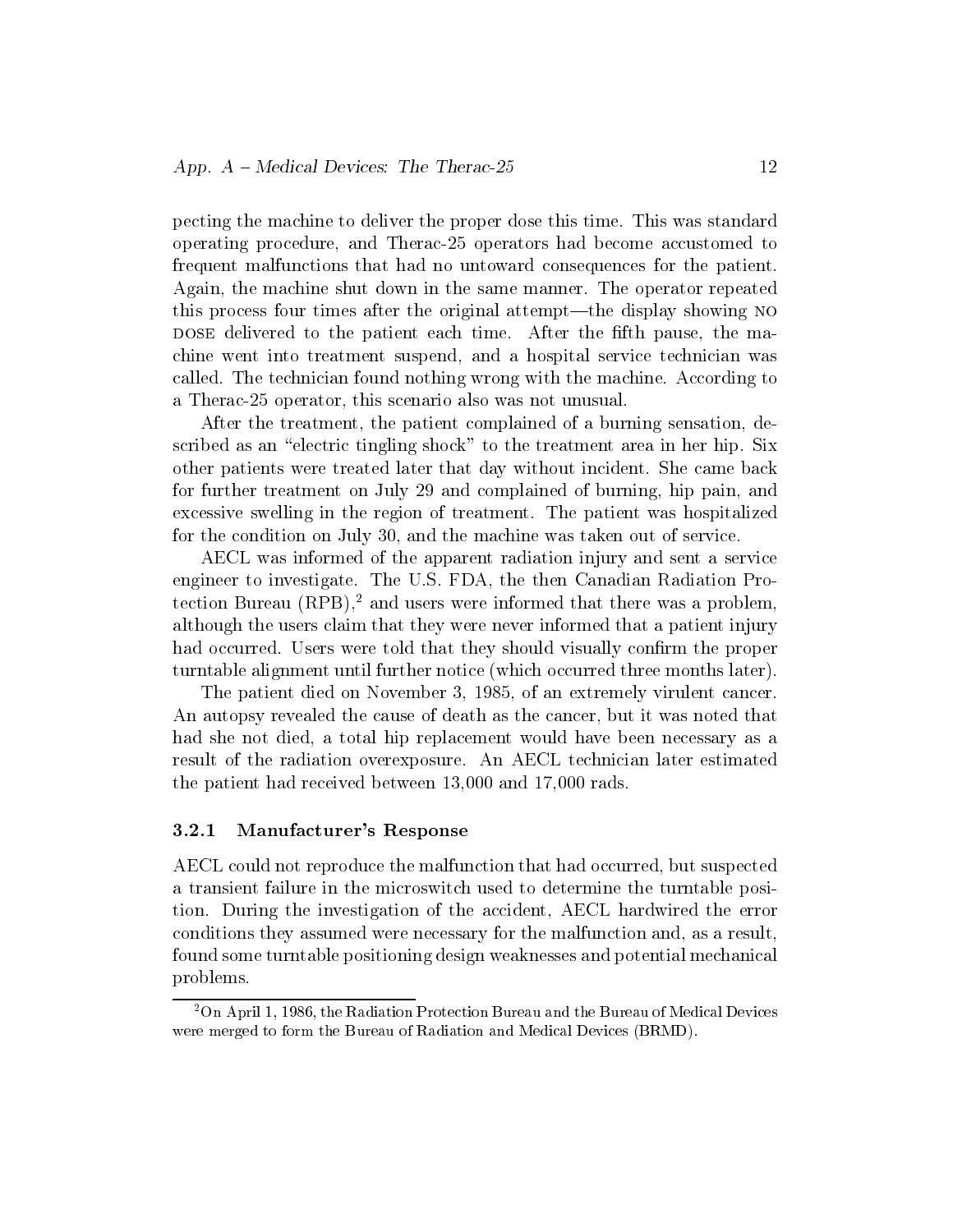The computer senses and controls turntable position by reading a 3-bit signal about the status of three microswitches in the turntable switch assembly. Essentially, AECL determined that a 1-bit error in the microswitch codes (which could be caused by a single open-circuit fault on the switch lines) could produce an ambiguous position message to the computer. The problem was exacerbated by the design of the mechanism that extends a plunger to lock the turntable when it is in one of the three cardinal positions: The plunger could be extended when the turntable was way out of position, thus giving a second false position indication. AECL devised a method to indicate turntable position that tolerated a 1-bit error so that the code would still unambiguously reveal correct position with any one microswitch failure.

In addition, AECL altered the software so that the computer checked for "in transit" status of the switches to keep further track of the switch operation and turntable position and to give additional assurance that the switches were working and the turntable was moving.

As a result of these improvements, AECL claimed in its report and correspondence with hospitals that "analysis of the hazard rate of the new solution indicates an improvement over the old system by at least <sup>5</sup> orders of magnitude [emphasis added]. "However, in its incident report to the FDA, it is in its incident report to the FDA, AECL concluded that they "cannot be firm on the exact cause of the accident but can only suspect ...," which underscored their inability to determine the cause of the accident with any certainty. The AECL quality assurance manager testied that they could not reproduce the switch malfunction and that testing of the microswitch was \inconclusive." The similarity of the errant behavior and the patient injuries in this accident and a later one in Yakima, Washington, provide good reason to believe that the Hamilton overdose was probably related to software error rather than to a microswitch failure.

#### 3.2.2 Government and User Response

The Hamilton accident resulted in a voluntary recall by AECL, and the FDA termed it a Class II recall. Class II means "a situation in which the use of, or exposure to, a violative product may cause temporary or medically reversible adverse health consequences or where the probability of serious adverse health consequences is remote." The FDA audited AECL's subsequent modications, and after the modications were made, the users were told they could return to normal operating procedures.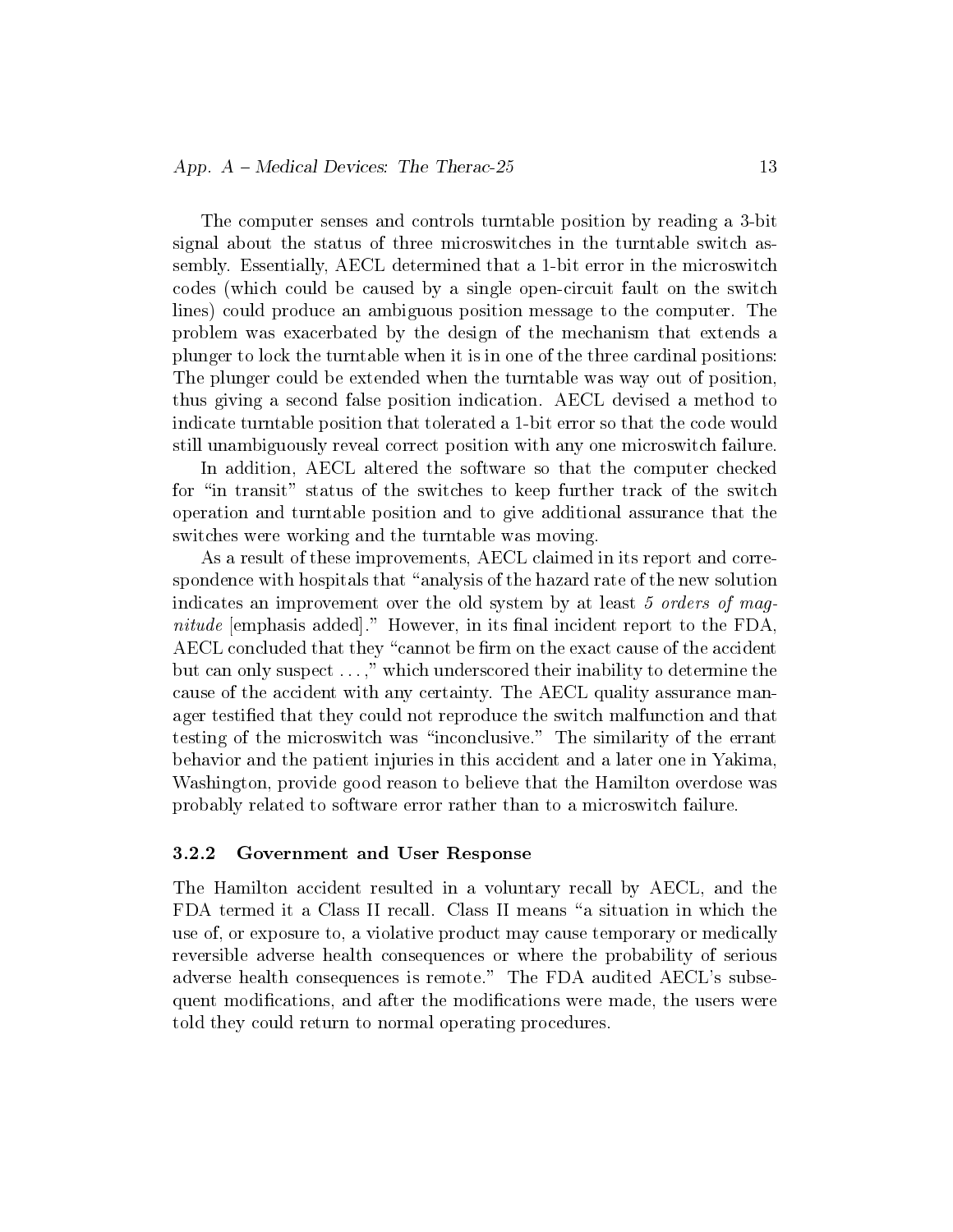As a result of the Hamilton accident, the head of advanced X-ray systems in the Canadian RPB, Gordon Symonds, wrote a report that analyzed the design and performance characteristics of the Therac-25 with respect to radiation safety. Besides citing the 
awed microswitch, the report faulted both hardware and software components of the Therac's design. It concluded with a list of four modifications to the Therac-25 necessary for compliance with Canada's Radiation Emitting Devices (RED) Act. The RED law, enacted in 1971, gives government officials power to ensure the safety of radiationemitting devices.

The modications specied in the Symonds report included redesigning the microswitch and changing the way the computer handled malfunction conditions. In particular, treatment was to be terminated in the event of a dose-rate malfunction, giving a treatment "suspend." This change would have removed the option to proceed simply by pressing the  $(P)$  key. The report also made recommendations regarding collimator test procedures and message and command formats. A November 8, 1985 letter, signed by the director of the Canadian RPB, asked that AECL make changes to the Therac-25 based on the Symond's report \to be in compliance with the RED act."

Although, as noted above, AECL did make the microswitch changes, they did not comply with the directive to change the malfunction pause behavior into treatment suspends, instead reducing the maximum number of retries from five to three. According to Symonds, the deficiencies outlined in the RPB letter of November 8 were still pending when the next accident happened five months later.

Immediately after the Hamilton accident, the Ontario Cancer Foundation hired an independent consultant to investigate. He concluded in a September 1985 report that an independent system (beside the computer) was needed to verify the turntable position and suggested the use of a potentiometer. The RPB wrote a letter to AECL in November 1985 requesting that AECL install such an independent interlock on the Therac-25. Also, in January 1986, AECL received a letter from the attorney representing the Hamilton clinic. The letter said that there had been continuing problems with the turntable, including four incidents at Hamilton, and requested the installation of an independent system (potentiometer) to verify the turntable position. AECL did not comply: No independent interlock was installed by AECL on the Therac-25s at this time. The Hamilton Clinic, however, decided to install one themselves on their machine.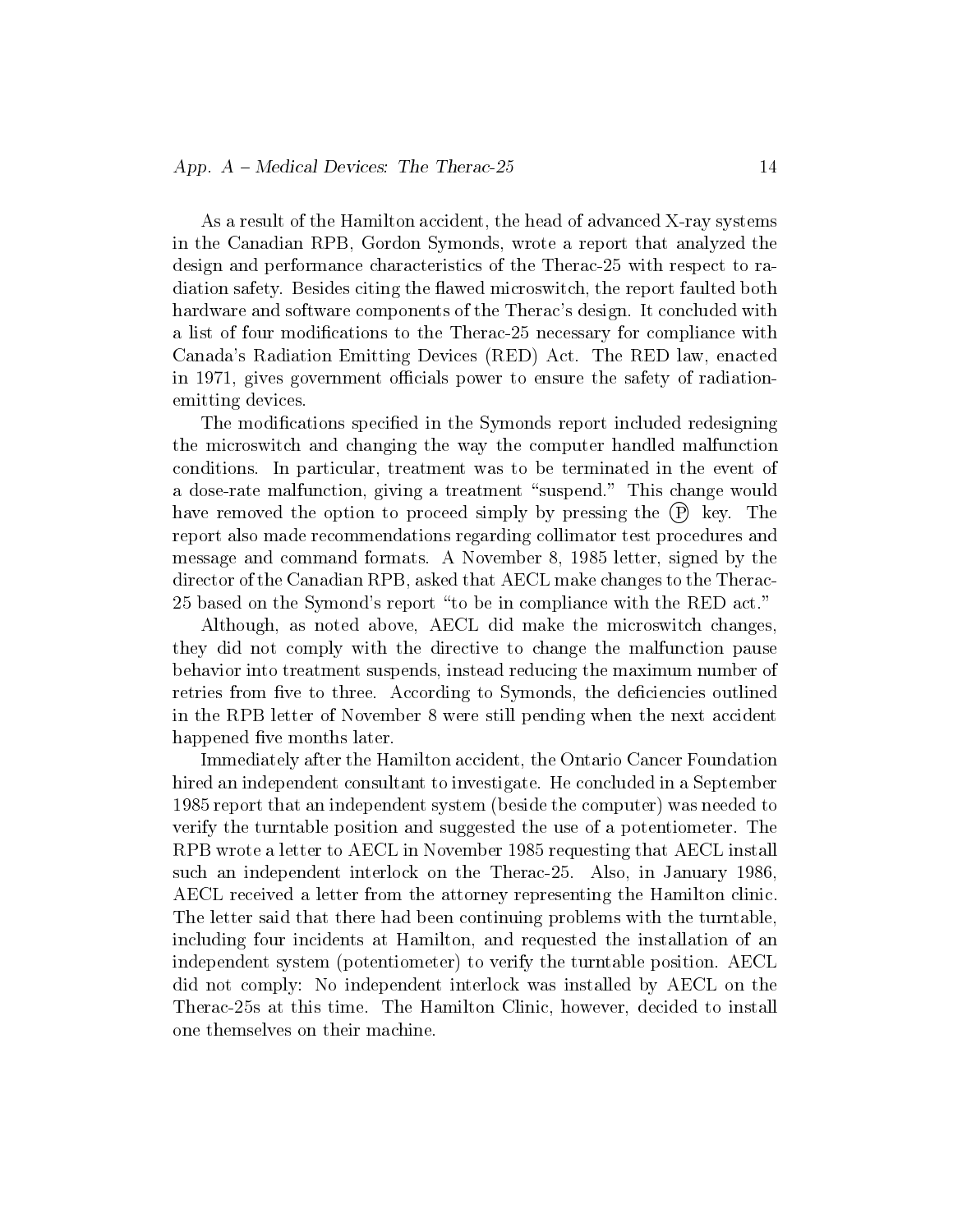### 3.3 Yakima Valley Memorial Hospital, December 1985

In this accident, as in the Kennestone overdose, machine malfunction was not acknowledged until after later accidents were understood.

The Therac-25 at Yakima, Washington, had been modified by AECL in September 1985 in response to the overdose at Hamilton. During December 1985, a woman treated with the Therac-25 developed erythema (excessive reddening of the skin) in a parallel striped pattern on her right hip. Despite this, she continued to be treated by the Therac-25, as the cause of her reaction was not determined to be abnormal until January 1986. On January 6, her treatments were completed.

The staff monitored the skin reaction closely and attempted to find possible causes. The open slots in the blocking trays in the Therac-25 could have produced such a striped pattern, but by the time the skin reaction was determined to be abnormal, the blocking trays had been discarded, so the blocking arrangement and tray striping orientation could not be reproduced. A reaction to chemotherapy was ruled out because that should have produced reactions at the other treatment sites and would not have produced stripes. When the doctors discovered that the woman slept with a heating pad, they thought maybe the burn pattern had been caused by the parallel wires that deliver the heat in such pads. The staff X-rayed the heating pad but discovered that the wire pattern did not correspond to the erythema pattern on the patient's hip.

The hospital staff sent a letter to AECL on January 31, and they also spoke on the phone with the AECL technical support supervisor. On February 24, the AECL technical support supervisor sent a written response to the director of radiation therapy at Yakima saying, "After careful consideration we are of the opinion that this damage could not have been produced by any malfunction of the Therac-25 or by any operator error." The letter goes on to support this opinion by listing two pages of technical reasons why an overdose by the Therac-25 was impossible, along with the additional argument that there have "apparently been no other instances of similar damage to this or other patients." The letter ends, \In closing, I wish to advise that this matter has been brought to the attention of our Hazards Committee as is normal practice."

The hospital staff eventually ascribed the patient's skin reaction to "cause" unknown." In a report written on this first Yakima incident after another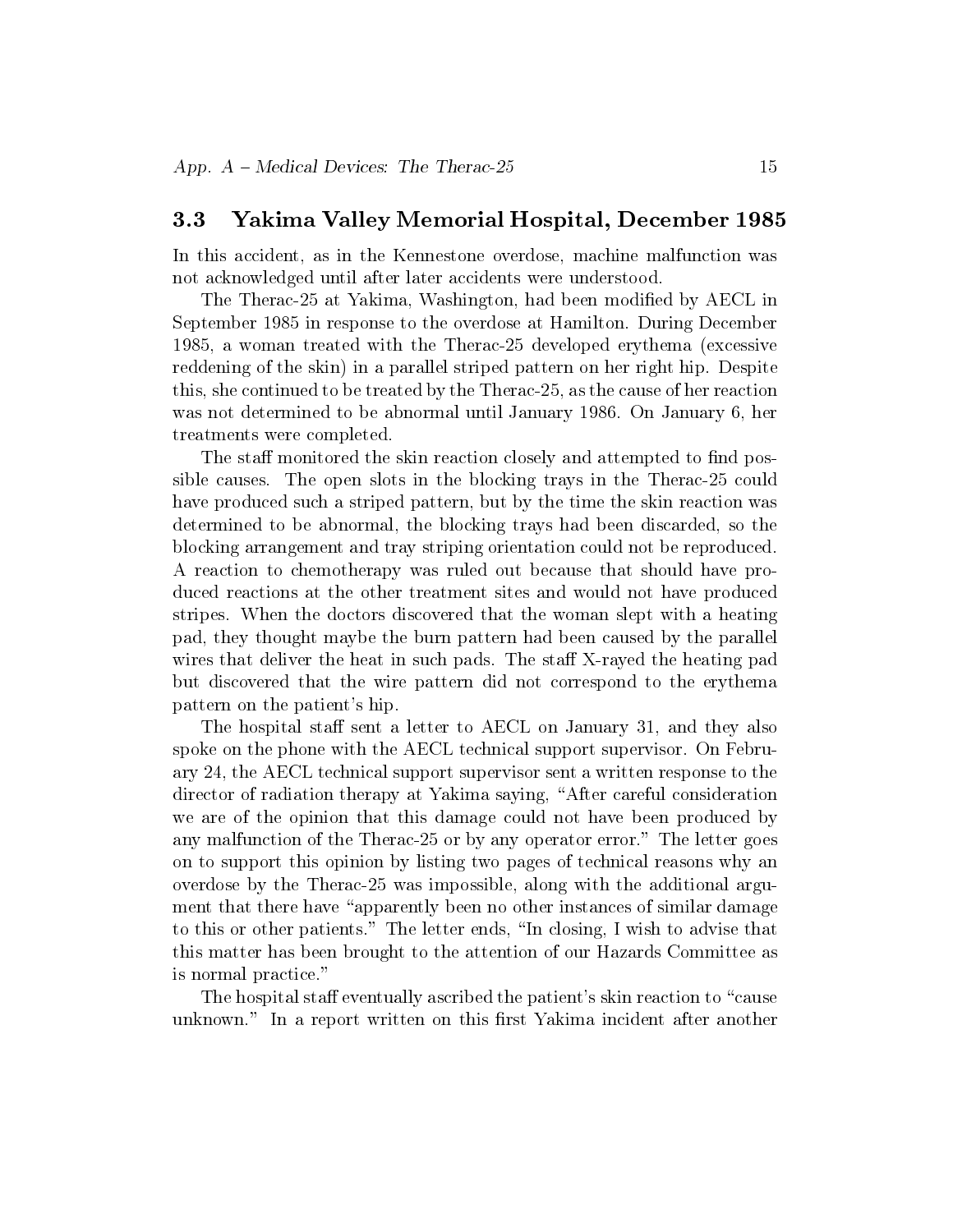Yakima overdose a year later, the medical physicist involved wrote:

At that time, we did not believe that [the patient] was overdosed because the manufacturer had installed additional hardware and software safety devices to the accelerator.

In a letter from the manufacturer dated 16-Sep-85, it is stated that "Analysis of the hazard rate resulting from these modifications indicates an improvement of at least five orders of magnitude"! With such an improvement in safety (10,000,000%) we did not believe that there could have been any accelerator malfunction. These modications to the accelerator were completed on 5,6-Sep-85.

Even with fairly sophisticated physics support, the hospital staff, as users, did not have the ability to investigate the possibility of machine malfunction further. They were not aware of any other incidents and, in fact, were told that there had been none, so there was no reason for them to pursue the matter. No further investigation of this incident was done by the manufacturer or by any government agencies (who did not know about it).

About a year later (February 1987), after the second Yakima overdose led the hospital staff to suspect that this first injury had been due to a Therac-25 fault, the staff investigated and found that the first overdose victim had a chronic skin ulcer, tissue necrosis (death) under the skin, and was in continual pain. The damage was surgically repaired, skin grafts were made, and the symptoms relieved. The patient is alive today with minor disability and some scarring related to the overdose. The hospital staff concluded that the dose accidentally delivered in the first accident must have been much lower than in the second, as the reaction was signicantly less intense and necrosis did not develop until six or eight months after exposure. Some other factors related to the place on the body where the overdose occurred also kept her from having more significant problems.

#### $3.4$ 3.4 East Texas Cancer Center, March 1986

More is known about the Tyler, Texas, accidents than the others because of the diligence of the Tyler hospital physicist, Fritz Hager, without whose efforts the understanding of the software problems may have been delayed even further.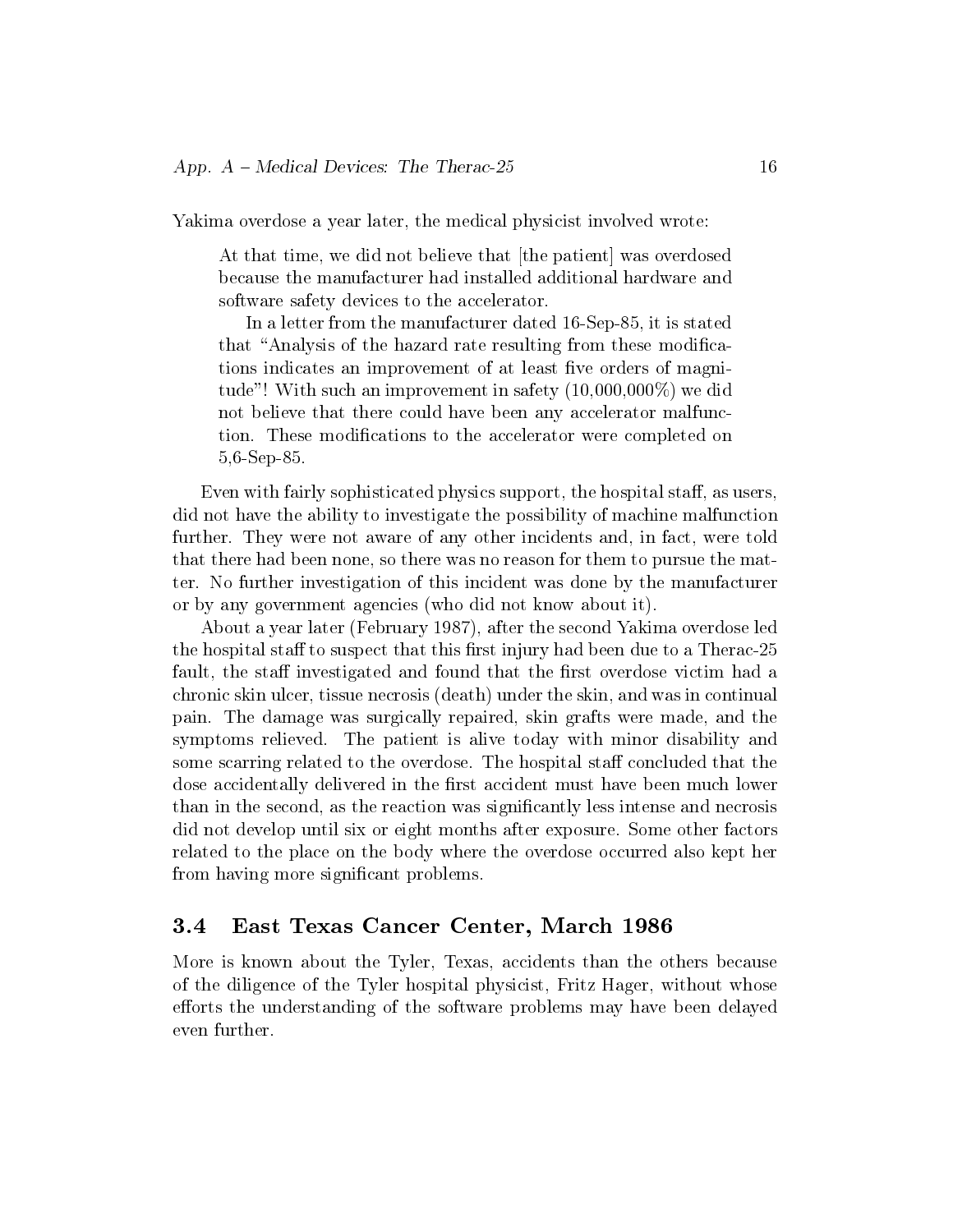The Therac-25 had been at the East Texas Cancer Center (ETCC) for two years before the first serious accident, and more than 500 patients had been treated. On March 21, 1986, a male patient came into ETCC for his ninth treatment on the Therac-25, one of a series prescribed asfollowup to the removal of a tumor from his back.

This treatment was to be a 22 MeV electron beam treatment of 180 rads on the upper back and a little to the left of his spine, for a total of 6,000 rads over six and a half weeks. He was taken into the treatment room and placed face down on the treatment table. The operator then left the treatment room, closed the door, and sat at the control terminal.

The operator had held this job for some time, and her typing efficiency had increased with experience. She could quickly enter prescription data and change it conveniently with the Therac's editing features. She entered the patient's prescription data quickly, then noticed that she had typed "x" (for X-ray) when she had intended "e" (for electron) mode. This was a common mistake as most of the treatments involved X-rays, and she had gotten used to typing this. The mistake was easy to fix; she merely used the  $(\uparrow)$  key to edit the mode entry.

Because the other parameters she had entered were correct, she hit the return key several times and left their values unchanged. She reached the bottom of the screen, where it was indicated that the parameters had been verified and the terminal displayed BEAM READY, as expected. She hit the one-key command,  $(B)$  for *beam on*, to begin the treatment. After a moment the machine shut down and the console displayed the message MALFUNCTION 54. The machine also displayed a treatment pause, indicating a problem of low priority. The sheet on the side of the machine explained that this malfunction was a "dose input 2" error. The ETCC did not have any other information available in its instruction manual or other Therac-25 documentation to explain the meaning of MALFUNCTION 54. An AECL technician later testified that "dose input 2" meant that a dose had been delivered that was either too high or too low. The messages had been expected to be used only during internal company development.

The machine showed a substantial underdose on its dose monitor display— 6 monitor units delivered whereas the operator had requested 202 monitor units. She was accustomed to the quirks of the machine, which would frequently stop or delay treatment; in the past, the only consequences had been inconvenience. She immediately took the normal action when the machine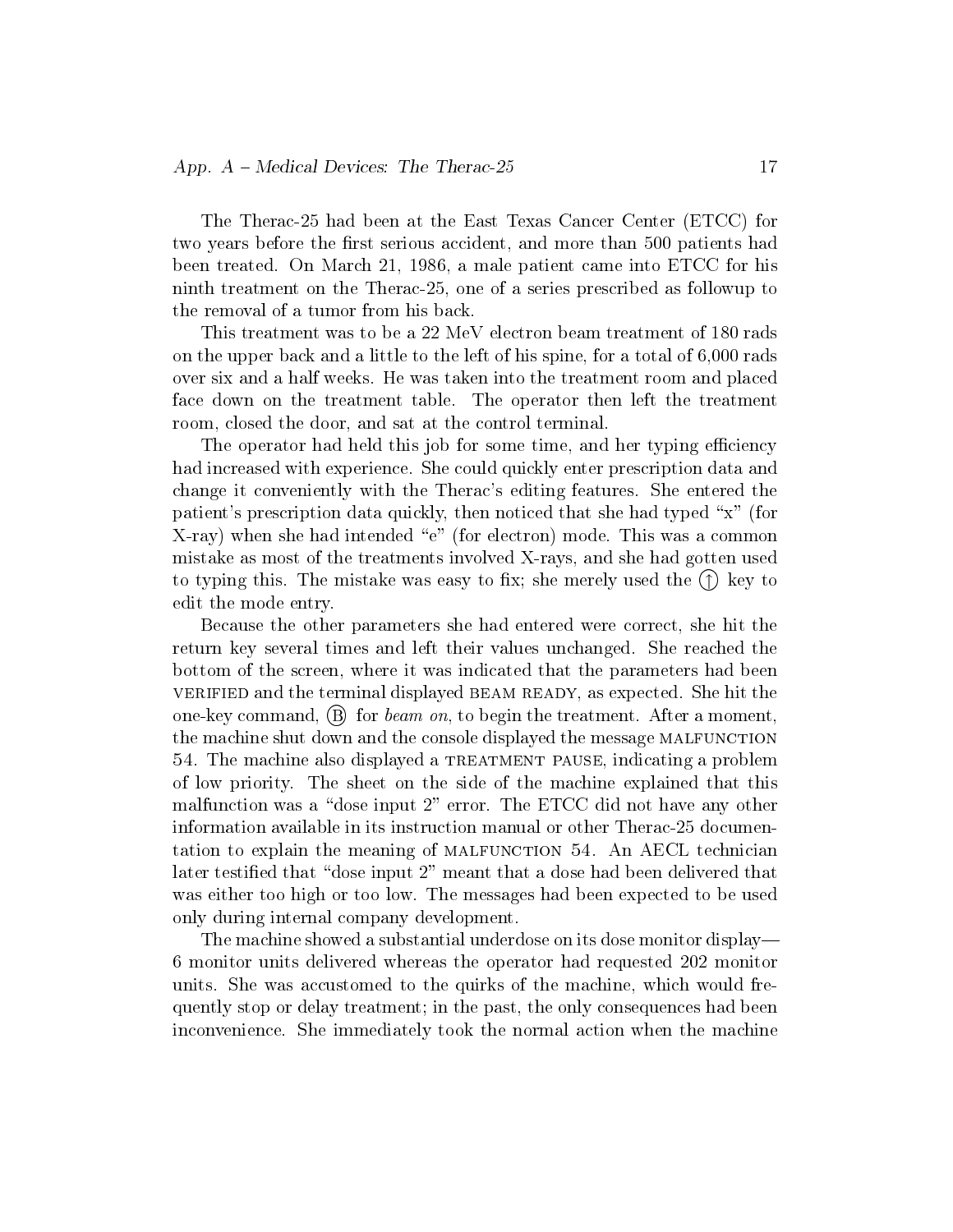merely paused, which was to hit the  $(P)$  key to proceed with the treatment. The machine promptly shut down with the same MALFUNCTION 54 error and the same underdose shown by the dosimetry.

The operator was isolated from the patient, since the machine apparatus was inside a shielded room of its own. The only way that the operator could be alerted to patient difficulty was through audio and video monitors. On this day, the video display was unplugged and the audio monitor was broken.

After the first attempt to treat him, the patient said that he felt as if he had received an electric shock or that someone had poured hot coffee on his back: He felt a thump and heat and heard a buzzing sound from the equipment. Since this was his ninth treatment, he knew that this was not normal. He began to get up from the treatment table to go for help. It was at this moment that the operator hit the  $(P)$  key to proceed with the treatment. The patient said that he felt like his arm was being shocked by electricity and that his hand was leaving his body. He went to the treatment room door and pounded on it. The operator was shocked and immediately opened the door for him. He appeared visibly shaken and upset.

The patient was immediately examined by a physician, who observed intense reddening of the treatment area, but suspected nothing more serious than electric shock. The patient was discharged and sent home with instructions to return if he suffered any further reactions. The hospital physicist was called in, and he found the machine calibration within specifications. The meaning of the malfunction message was not understood. The machine was then used to treat patients for the rest of the day.

In actuality, but unknown to anyone at that time, the patient had received a massive overdose, concentrated in the center of the treatment location. After-the-fact simulations of the accident revealed possible doses of 16,500 to 25,000 rads in less than 1 second over an area of about 1 cm.

Over the weeks following the accident, the patient continued to have pain in his neck and shoulder. He lost the function of his left arm and had periodic bouts of nausea and vomiting. He was eventually hospitalized for radiationinduced myelitis of the cervical cord causing paralysis of his left arm and both legs, left vocal cord paralysis (which left him unable to speak), neurogenic bowel and bladder, and paralysis of the left diaphragm. He also had a lesion on his left lung and recurrent herpes simplex skin infections. He died from complications of the overdose five months after the accident.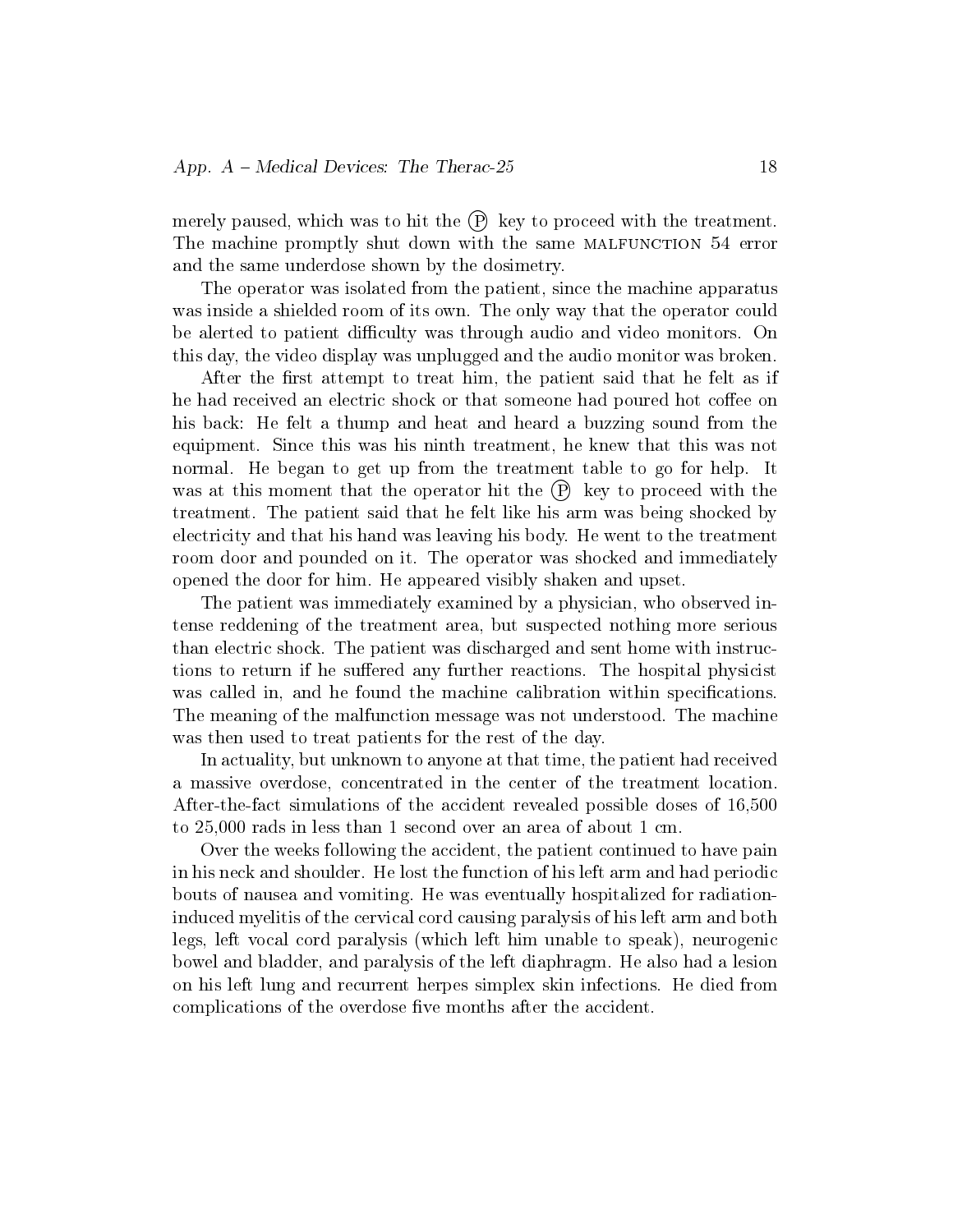#### 3.4.1 User and Manufacturer Response

The Therac-25 was shut down for testing the day after this accident. One local AECL engineer and one from the home office in Canada came to ETCC to investigate. They spent a day running the machine through tests, but could not reproduce a Malfunction 54. The AECL engineer from the home office reportedly explained that it was not possible for the Therac-25 to overdose a patient. The ETCC physicist claims that he asked AECL at this time if there were any other reports of radiation overexposure and that AECL personnel (including the quality assurance manager) told him that AECL knew of no accidents involving radiation overexposure by the Therac-25. This seems odd since AECL was surely at least aware of the Hamilton accident that had occurred seven months before and the Yakima accident, and, even by their account, learned of the Georgia law suit around this time (which had been filed four months earlier). The AECL engineers then suggested that an electrical problem might have caused the problem.

The electric shock theory was checked out thoroughly by an independent engineering firm. The final report indicated that there was no electrical grounding problem in themachine, and it did not appear capable of giving a patient an electrical shock. The ETCC physicist checked the calibration of the Therac-25 and found it to be satisfactory. He put the machine back into service on April 7, 1986, convinced that it was performing properly.

## 3.5 East Texas Cancer Center, April 1986

Three weeks later, on April 11, 1986, another male patient was scheduled to receive an electron treatment at ETCC for a skin cancer on the side of his face. The prescription was for 10 MeV. The same technician who had treated the first Tyler accident victim prepared this patient for treatment. Much of what follows is from the operator's deposition.

As with her former patient, she entered the prescription data and then noticed an error in the mode. Again she used the edit  $(\uparrow)$  key to change the mode from X-ray to electron. After she finished editing, she pressed the RETURN key several times to place the cursor on the bottom of the screen. She saw the BEAM READY message displayed and turned the beam on.

Within a few seconds the machine shut down, making a loud noise audible via the (now working) intercom. The display showed MALFUNCTION 54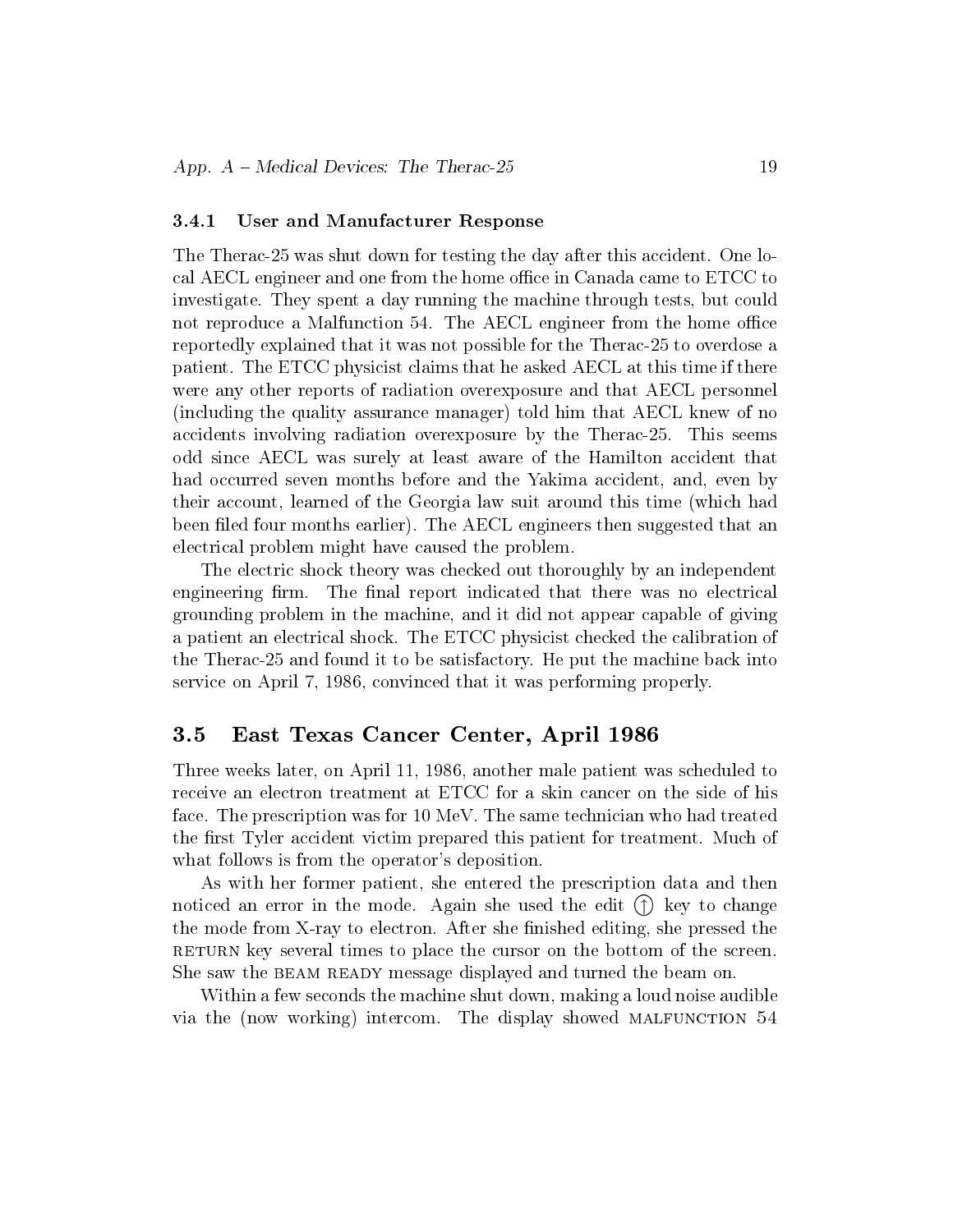again. The operator rushed into the treatment room, hearing her patient moaning for help. He began to remove the tape that had held his head in position and said something was wrong. She asked him what he felt, and he replied, "fire" on the side of his face. She immediately went to the hospital physicist and told him that another patient appeared to have been burned. Asked by the physicist to described what had happened, the patient explained that something had hit him on the side of the face, he saw a flash of light, and he heard a sizzling sound reminiscent of frying eggs. He was very agitated and asked, "What happened to me, what happened to me?"

This patient died from the overdose on May 1, 1986, three weeks after the accident. He had disorientation, which progressed to coma, fever to  $104^{\circ}$ F, and neurological damage. An autopsy showed an acute high-dose radiation injury to the right temporal lobe of the brain and the brain stem.

#### 3.5.1 User and Manufacturer Response

After this second Tyler accident, the ETCC physicist immediately took the machine out of service and called AECL to alert them to this second apparent overexposure. The physicist then began a careful investigation of his own. He worked with the operator, who remembered exactly what she had done on this occasion. After a great deal of effort, they were eventually able to elicit the malfunction <sup>54</sup> message. They determined that data entry speed during editing was the key factor in producing the error condition: If the prescription data was edited at a fast pace (as is natural for someone who has repeated the procedure a large number of times), the overdose occurred. It took some practice before the physicist could repeat the procedure rapidly enough to elicit the MALFUNCTION 54 message at will.

The next day, an engineer from AECL called and said that he could not reproduce the error. After the ETCC physicist explained that the procedure had to be performed quite rapidly, AECL could finally produce a similar malfunction on its own machine. Two days after the accident, AECL said it had measured the dosage (at the center of the field) to be 25,000 rads. An AECL engineer explained that the frying sound heard by the patients was the ion chambers being saturated.

In one law suit that resulted from the Tyler accidents, the AECL quality control manager testified that a "cursor up" problem had been found in the service (maintenance) mode at other clinics in February or March of 1985 and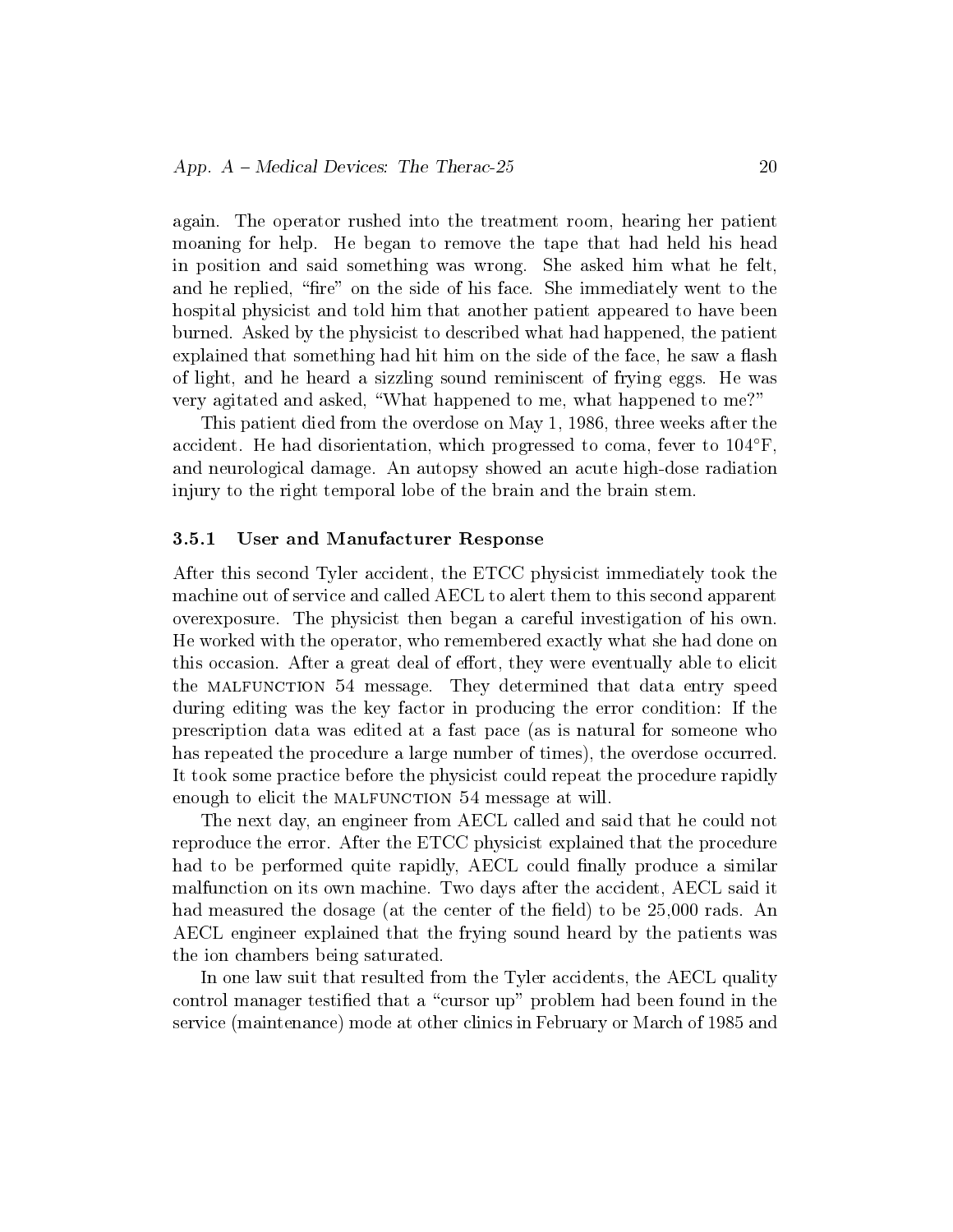also in the summer of 1985. Both times, AECL thought that the software problems had been fixed. There is no way to determine whether there is any relationship between these problems and the Tyler accidents.

#### 3.5.2 Related Therac-20 Problems

The software for both the Therac-25 and Therac-20 "evolved" from the Therac-6 software. Additional functions had to be added because the Therac-20 (and Therac-25) operate in both X-ray and electron mode, while the Therac-6 has only X-ray mode. CGR modied the software for the Therac-20 to handle the dual modes. When the Therac-25 development began, AECL engineers adapted the software from the Therac-6, but they also borrowed software routines from the Therac-20 to handle electron mode, which was allowed under their cooperative agreements.

After the second Tyler, Texas, accident, a physicist at the University of Chicago Joint Center for Radiation Therapy heard about the Therac-25 software problem and decided to find out whether the same thing could happen with the Therac-20. At first, the physicist was unable to reproduce the error on his machine, but two months later he found the link.

The Therac-20 at the University of Chicago is used to teach students in a radiation therapy school conducted by the center. The center's physicist, Frank Borger, noticed that whenever a new classof students started using the Therac-20, fuses and breakers on the machine tripped, shutting down the unit. These failures, which had been occurring ever since the school had acquired the machine, might happen three times a week while new students operated the machine and then disappear for months. Borger determined that new students make many different types of mistakes and use "creative" methods" of editing parameters on the console. Through experimentation, he found that certain editing sequences correlated with blown fuses and determined that the same computer bug (as in the Therac-25 software) was responsible. The physicist notified the FDA, which notified Therac-20 users  $|3|$ .

The software error is just a nuisance on the Therac-20 because this machine has independent hardware protective circuits for monitoring the electron beam scanning. The protective circuits do not allow the beam to turn on, so there is no danger of radiation exposure to a patient. While the Therac-20 relies on mechanical interlocks for monitoring the machine, the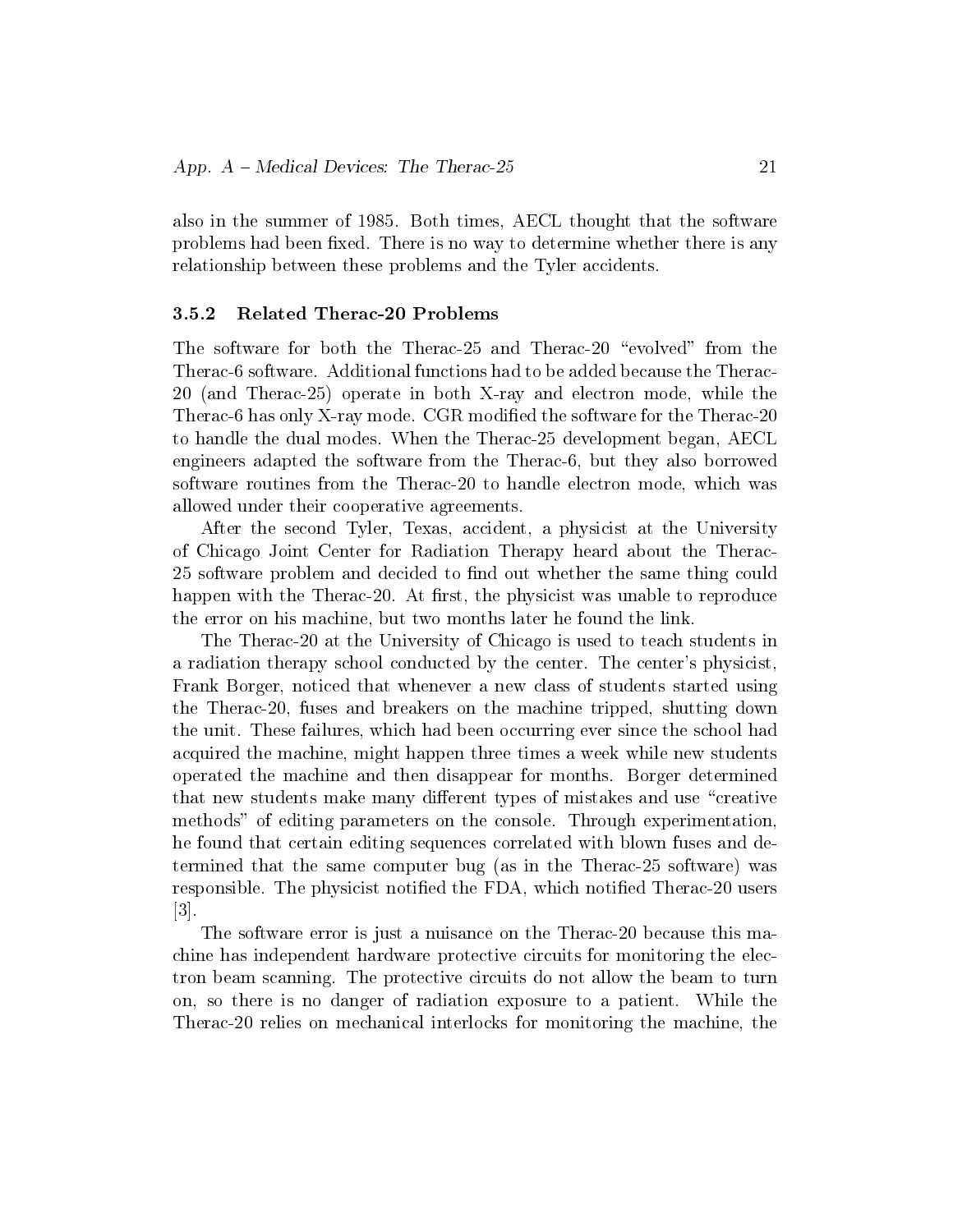Therac-25 relies largely on software.

### 3.5.3 The Software "Bug"

A lesson to be learned from the Therac-25 story is that focusing on particular software \bugs" is not the way to make a safe system. Virtually all complex software can be made to behave in an unexpected fashion under some conditions. The basic mistakes here involved poor software engineering practices and building a machine that relies on the software for safe operation. Furthermore, the particular coding error is not as important as the general unsafe design of the software overall. Examining the part of the code blamed for the Tyler accidents is instructive, however, in demonstrating the overall software design flaws. First the software design is described and then the errors believed to be involved in the Tyler accidents and perhaps others.

Therac-25 Software Development and Design. AECL claims proprietary rights to its software design. However, from voluminous documentation regarding the accidents, the repairs, and the eventual design changes, we can build a rough picture of it.

The software is responsible for monitoring the machine status, accepting input about the treatment desired, and setting the machine up for this treatment. It turns the beam on in response to an operator command (assuming that certain operational checks on the status of the physical machine are satisfied) and also turns the beam off when treatment is completed, when an operator commands it, or when a malfunction is detected. The operator can print out hardcopy versions of the CRT display or machine setup parameters.

The treatment unit has an interlock system designed to remove power to the unit when there is a hardware malfunction. The computer monitors this interlock system and provides diagnostic messages. Depending on the fault, the computer either prevents a treatment from being started or, if the treatment is in progress, creates a pause or a suspension of the treatment.

There are two basic operational modes: treatment mode and service mode. Treatment mode controls the normal treatment process. In service mode, the unit can be operated with some of the operational and treatment interlocks bypassed, and additional operational commands and characteristics may be selected. Service mode is entered only through the use of a password at the service keyboard.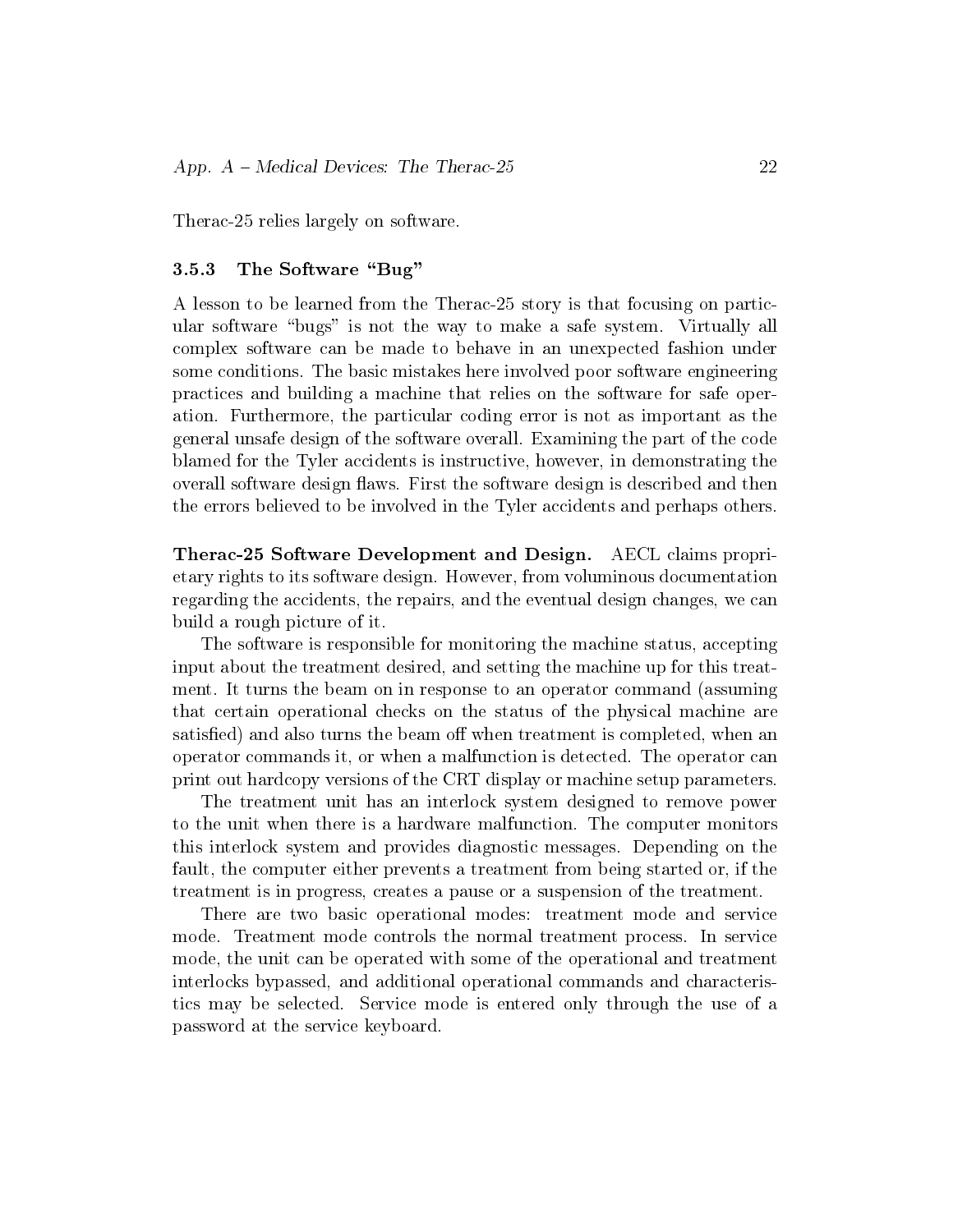The manufacturer describes the Therac-25 software as having a standalone, real-time treatment operating system. The system does not use a standard operating system or executive. Rather, the real-time executive was written especially for the Therac-25 and runs on a 32K PDP-11/23. Cycles are allocated to the critical and noncritical tasks using a preemptive scheduler.

The software, written in PDP-11 assembly language, has four ma jor components: stored data, a scheduler, a set of critical and noncritical tasks, and interrupt services. The stored data includes calibration parameters for the accelerator setup as well as patient-treatment data. The interrupt routines include

- A clock interviewed in the clock intervention of the contract of the contract of the contract of the contract o
- a scanning interrupt service routine routines.
- Traps (for software over
ow and computer hardware generated interrupts)
- Power up (initiated at power up to initialize the system and pass control to the scheduler)
- Treatment console screen interrupt handler
- Treatment console keyboard interrupt handler
- Service printer interrupt handler
- Service keyboard interrupt handler

The scheduler controls the sequencing of all noninterrupt events and coordinates all concurrent processes. Tasks are initiated every 0.1 second, with the critical tasks executed first and the noncritical tasks executed in any remaining cycle time. Critical tasks include the following:

 The treatment monitor (Treat) directs and monitors patient setup and treatment via eight operating phases. These are called as subroutines, depending on the value of the Tphase control variable. Following the execution of a particular subroutine, Treat reschedules itself. Treat interacts with the keyboard processing task, which handles operator console communication. The prescription data is cross-checked and veried by other tasks (such as keyboard processor or parameter setup sensor) that inform the treatment task of the verification status via shared variables.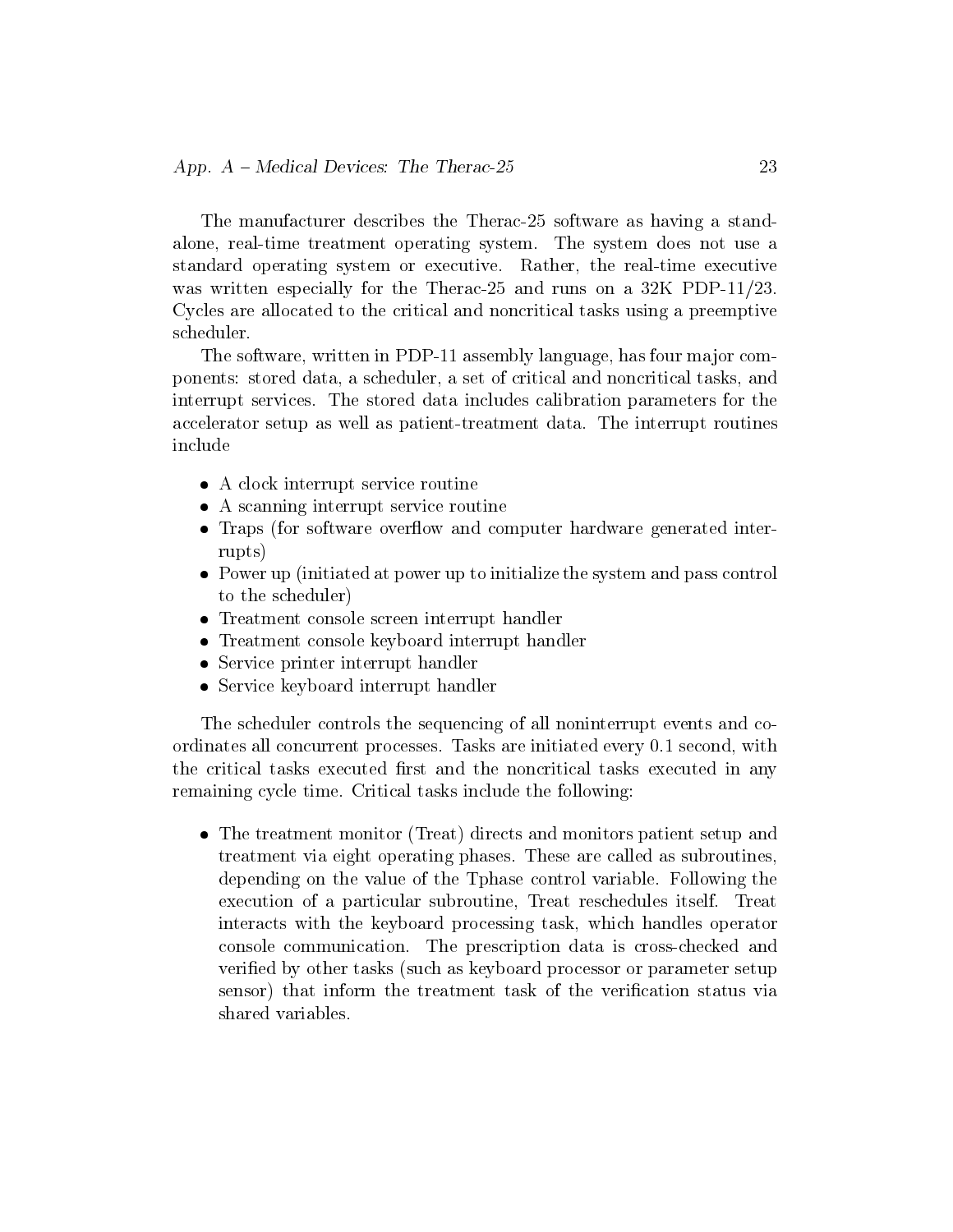- The servo task controls gun emission, dose rate (pulse repetition frequency), symmetry (beam steering), and machine motions. The servo task also sets up the machine parameters and monitors the beam-tilterror and the flatness-error interlocks.
- The first task the system status interlocks interlocks and limit interlocks and limit interlocks and limit checks and displays appropriate messages on the CRT display. It decodes some information and checks the setup verication.

Noncritical tasks include

- Checksum processor (scheduled to run periodically)
- Treatment console keyboard processor (scheduled to run only if it is called by other tasks or by keyboard interrupts). This task acts as the communication interface between the other software and the operator.
- Treatment console screen processor (run periodically). This task lays out appropriate record formats for either CRT displays or hard copies.
- Service keyboard processor (run on demand). This task arbitrates nontreatment-related communication between the therapy system and the operator.
- Snapshot (run periodically by the scheduler). Snapshot captures preselected parameter values and is called by the treatment task at the end of a treatment.
- Hand control processor (run periodically).
- Calibration processor. This task is responsible for a package of tasks that let the operator examine and change system setup parameters and interlock limits.

It is clear from the AECL documentation on the modications that the software allows concurrent access to shared memory, that there is no real synchronization aside from data that are stored in shared variables, and that the "test" and "set" for such variables are not indivisible operations. Race conditions resulting from this implementation of multitasking played an important part in the accidents.

**Specific Design Errors.** The following explanation of the specific software problems found at this time is taken from the description AECL provided to the FDA, but claried somewhat. The description leaves some unanswered questions, but it is the best that can be done with the information available.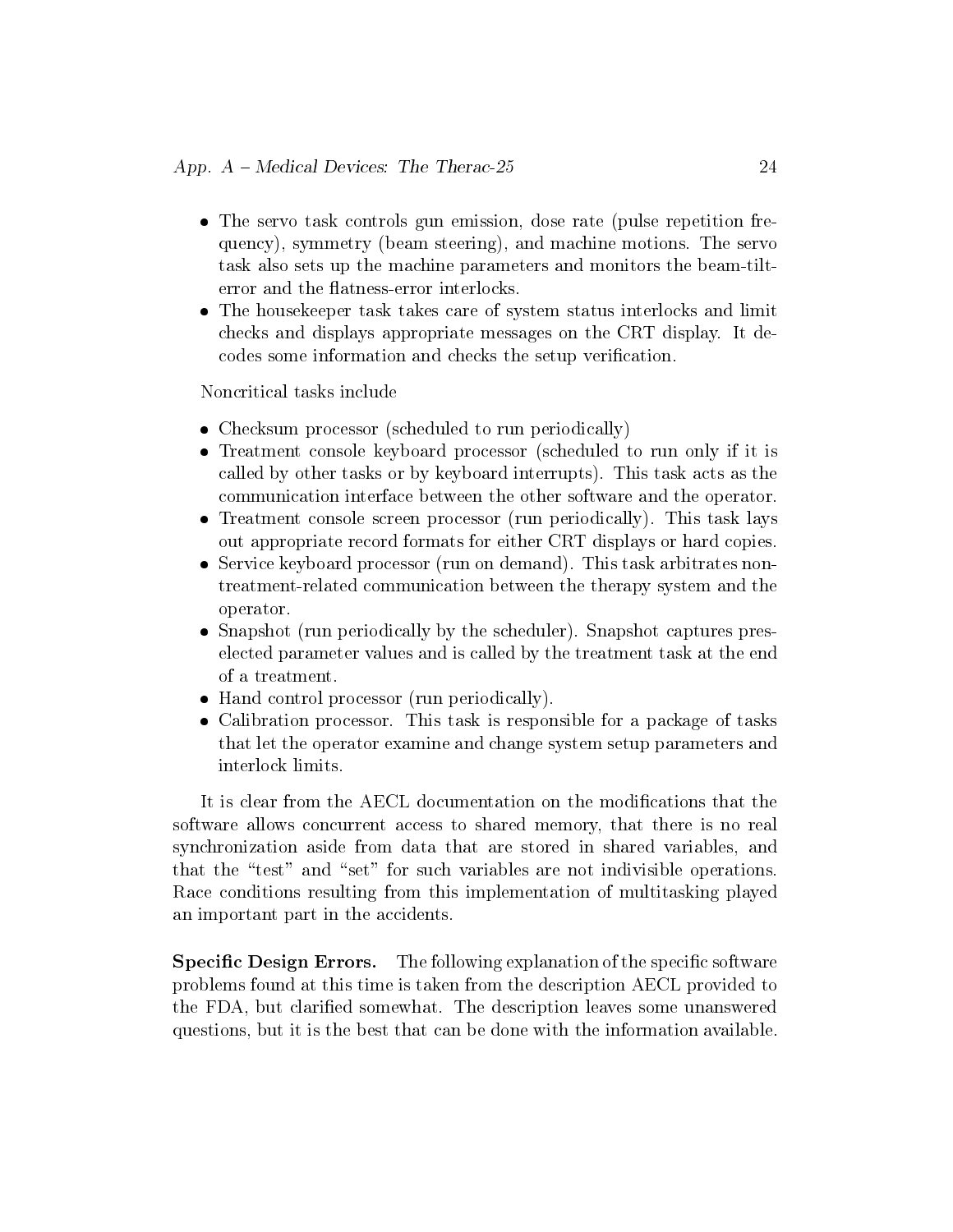

Figure 3: Tasks and subroutines in the code blamed for the Tyler accidents.

The treatment monitor task (Treat) controls the various phases of treatment by executing its eight subroutines. The treatment phase indicator variable (Tphase) is used to determine which subroutine should be executed (Figure 3). Following the execution of a particular subroutine, Treat reschedules itself.

One of Treat's subroutines, called Datent (data entry), communicates with the keyboard handler task (a task that runs concurrently with Treat) via a shared variable (Data Entry Complete ag) to determine whether the prescription data has been entered. The keyboard handler recognizes the completion of data entry and changes the Data Entry Complete variable to denote this. Once this variable is set, the Datent subroutine detects the variable's change in status and changes the value of Tphase from 1 (Datent) to 3 (Set Up Test). In this case, the Datent subroutine exits back to the Treat subroutine, which will reschedule itself and begin execution of the Set Up Test subroutine. If the Data Entry Complete variable has not been set, Datent leaves the value of Tphase unchanged and exits back to Treat's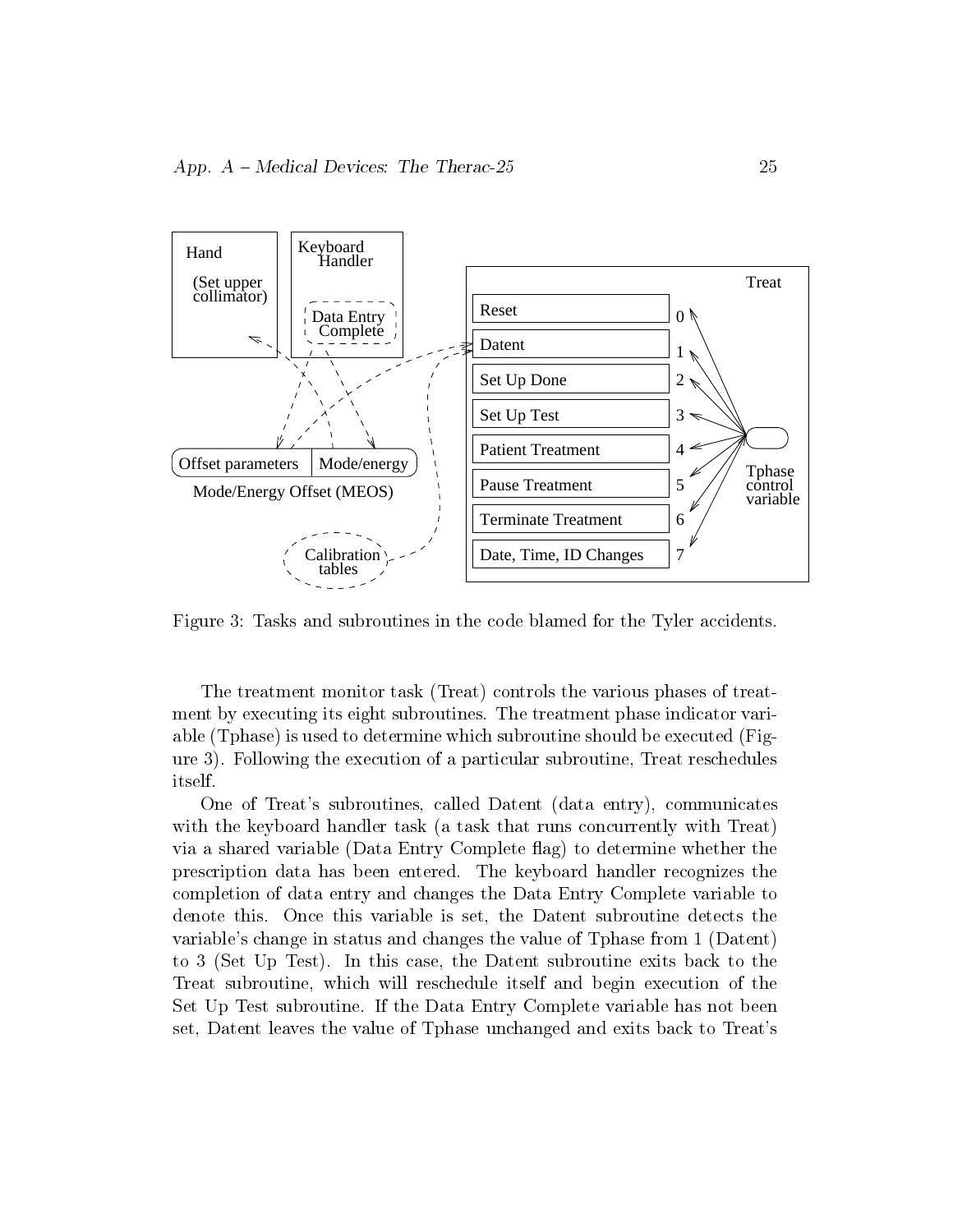mainline. Treat will then reschedule itself, essentially rescheduling the Datent subroutine.

The command line at the lower right-hand corner of the screen (see Figure 2) is the cursor's normal position when the operator has completed all the necessary changes to the prescription. Prescription editing is signied by moving the cursor off the command line. As the program was originally designed, the Data Entry Complete variable by itself is not sufficient because it does not ensure that the cursor is located on the command line; under the right circumstances, the data entry phase can be exited before all edit changes are made on the screen.

The keyboard handler parses the mode and energy level specified by the operator and places an encoded result in another shared variable, the 2-byte Mode/Energy Offset variable (MEOS). The low-order byte of this variable is used by another task (Hand) to set the collimator/turntable to the proper position for the selected mode and energy. The high-order byte of the MEOS variable is used by Datent to set several operating parameters.

Initially, the data-entry process forces the operator to enter the mode and energy except when the photon mode is selected, in which case the energy defaults to 25 MeV. The operator can later edit the mode and energy separately. If the keyboard handler sets the Data Entry Complete flag before the operator changes the data in MEOS, Datent will not detect the changes because it has already exited and willnot be reentered again. The upper collimator (turntable), on the other hand, is set to the position dictated by the low-order byte of MEOS by another concurrently running task (Hand) and can therefore be inconsistent with the parameters set in accordance with the information in the high-order byte. The software appears to contain no checks to detect such an incompatibility.

The first thing Datent does when it is entered is to check whether the keyboard handler has set the mode and energy in MEOS. If so, it uses the high-order byte to index into a table of preset operating parameters and places them in the digital-to-analog output table. The contents of this output table are transferred to the digital-to-analog converter during the next clock cycle. Once the parameters are all set, Datent calls the subroutine Magnet, which sets the bending magnets. The following shows a simplified pseudocode description of relevant parts of the software:

Datent: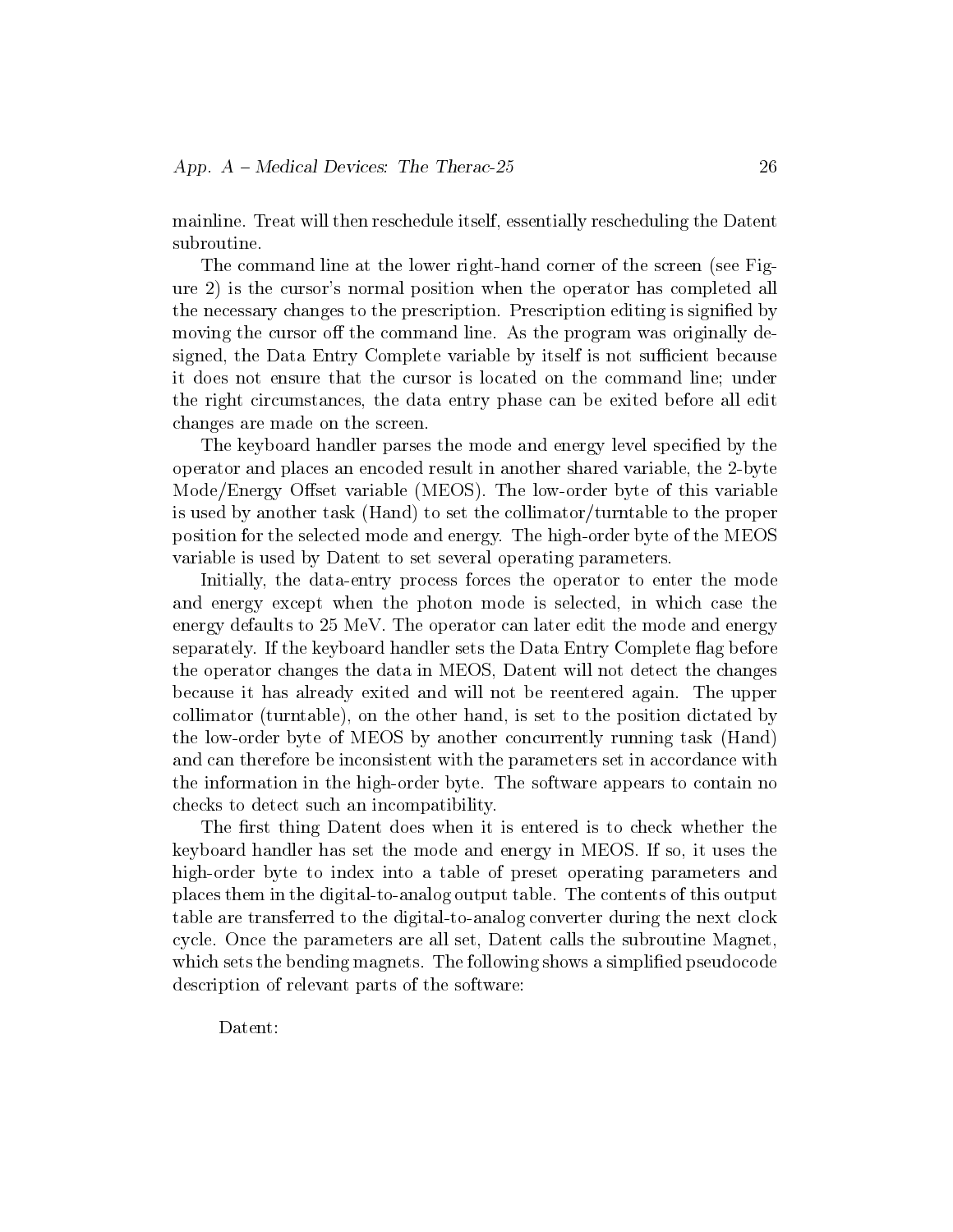if mode/energy specified then begin calculate table index repeat fetch parameter output parameter point to next parameter until all parameters set call Magnet if mode/energy changed then return end if data entry is complete then set Tphase to 3 if data entry is not complete then if reset command entered then set Tphase to 0 return

Magnet:

Set bending magnet 
ag repeat Set next magnet call Ptime if mode/energy has changed, then exit until all magnets are set return

#### Ptime:

repeat if bending magnet flag is set then if editing taking place then if mode/energy has changed then exit until hysteresis delay has expired Clear bending magnet 
ag

Setting the bending magnets takes about eight seconds. Magnet calls a subroutine called Ptime to introduce a time delay. Since several magnets need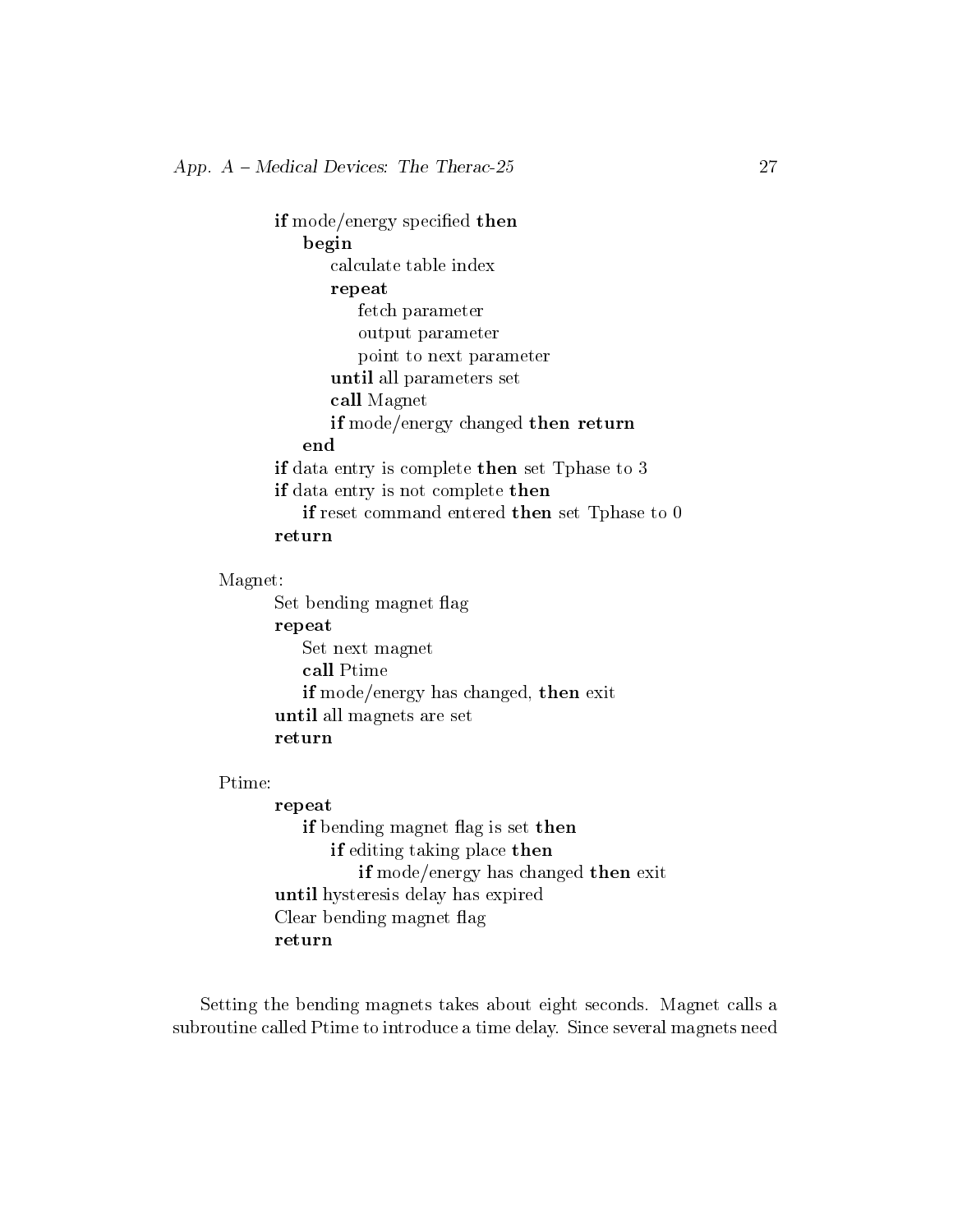to be set, Ptime is entered and exited several times. A flag to indicate that the bending magnets are being set is initialized upon entry to the Magnet subroutine and cleared at the end of Ptime. Furthermore, Ptime checks a shared variable, set by the keyboard handler, that indicates the presence of any editing requests. If there are edits, then Ptime clears the bending magnet variable and exits to Magnet, which then exits to Datent. But the edit change variable is checked by Ptime only if the bending magnet flag is set. Because Ptime clears it during its first execution, any edits performed during each succeeding pass through Ptime will not be recognized. Thus, an edit change of the mode or energy, although reflected on the operator's screen and the mode/energy offset variable, will not be sensed by Datent so it can index the appropriate calibration tables for the machine parameters.

Recall that the Tyler error occurred when the operator made an entry indicating the mode and energy, went to the command line, then moved the cursor up to change the mode or energy and returned to the command line all within eight seconds. Because the magnet setting takes about eight seconds and Magnet does not recognize edits after the first execution of Ptime, the editing had been completed by the return to Datent, which never detected that it had occurred. Part of the problem was fixed after the accident by clearing the bending magnet variable at the end of Magnet (after all the magnets have been set) instead of at the end of Ptime.

But this is not the only problem. Upon exit from the Magnet subroutine, the data entry subroutine (Datent) checks the Data Entry Complete variable. If it indicates that data entry is complete, Datent sets Tphase to 3 and Datent is not entered again. If it is not set, Datent leaves Tphase unchanged, which means it will eventually be rescheduled. But the Data Entry Complete variable only indicates that the cursor has been down to the command line, not that it is still there. A potential race condition is set up. To fix this, AECL introduced another shared variable controlled by the keyboard handler task that indicates the cursor is not positioned on the command line. If this variable is set, then prescription entry is still in progress and the value of Tphase is left unchanged.

### 3.5.4 The Government and User Response

The FDA does not approve each new medical device on the market: All medical devices go through a classication process that determines the level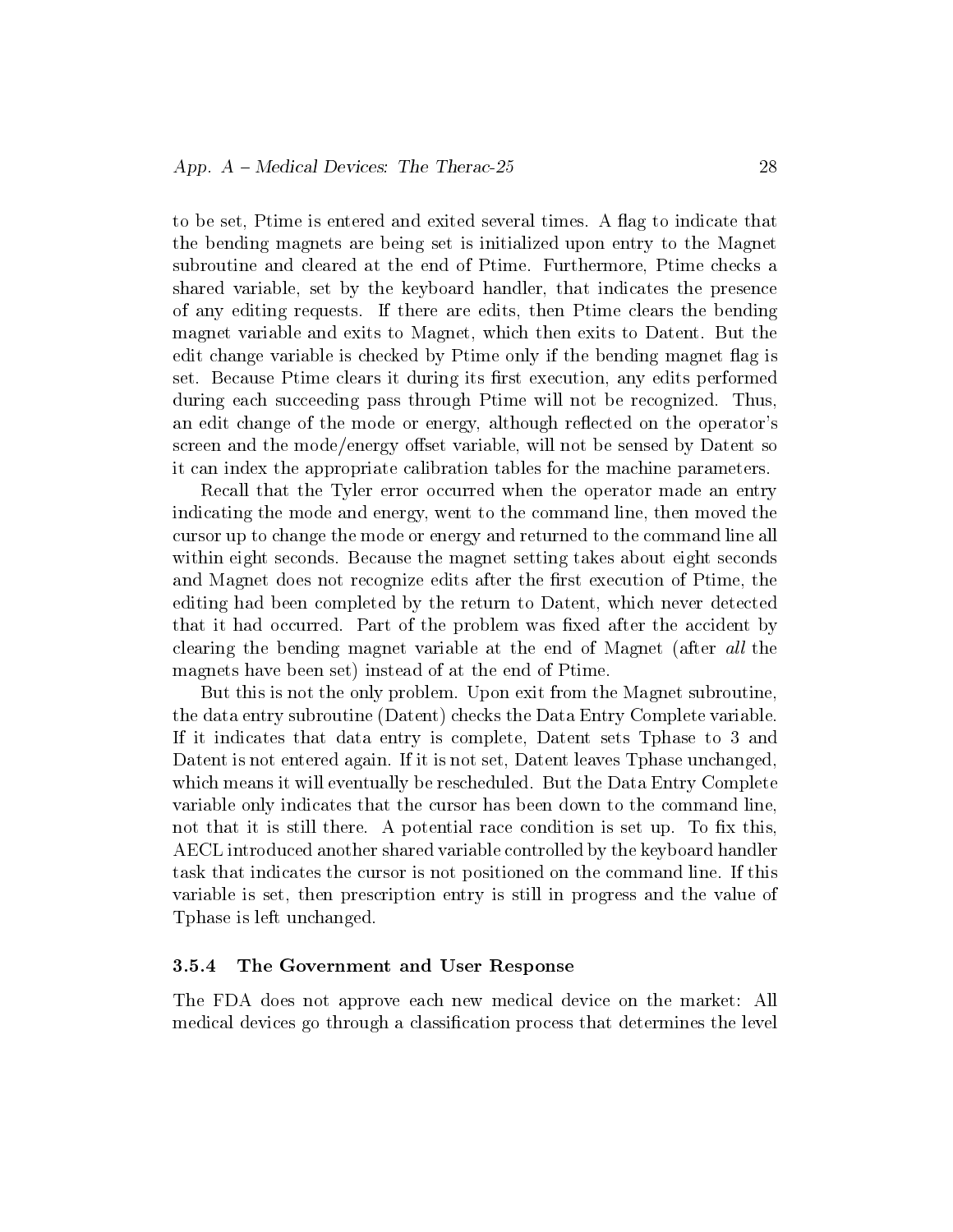of FDA approval necessary. Medical accelerators follow a procedure called pre-market notication before commercial distribution. In this process, the firm must establish that the product is substantially equivalent in safety and effectiveness to a product already on the market. If that cannot be done to the FDA's satisfaction, a pre-market approval is required. For the Therac-25, the FDA required only a pre-market notication. After the Therac-25 accidents, new procedures for approval of software-controlled devices were adopted.

The agency is basically reactive to problems and requires manufacturers to report serious ones. Once a problem is identied in a radiation-emitting product, the FDA is responsible for approving the corrective action plan  $(CAP)$ .

The first reports of the Tyler incidents came to the FDA from the State of Texas Health Department, and this triggered FDA action.The FDA investigation was well under way when AECL produced a medical device report to discuss the details of the radiation overexposures at Tyler. The FDA declared the Therac-25 defective under the Radiation Control for Health and Safety Act and ordered the firm to notify all purchasers, investigate the problem, determine a solution, and submit a corrective action plan for FDA approval.

The final CAP consisted of more than twenty changes to the system hardware and software, plus modifications to the system documentation and manuals. Some of these changes were unrelated to the specific accidents. but were improvements to the general safety of the machine. The full CAP implementation, including an extensive safety analysis, was not complete until more than two years after the Tyler accidents.

AECL made their accident report to the FDA on April 15, 1986. On that same date, AECL sent out a letter to each Therac user recommending a temporary "fix" to the machine that would allow continued clinical use. The letter (shown in its complete form) stated:

### SUBJECT: CHANGE IN OPERATING PROCEDURES FOR THE THERAC 25 LINEAR ACCELERATOR

Effective immediately, and until further notice, the key used for moving the cursor back through the prescription sequence (i.e., cursor `UP' inscribed with an upward pointing arrow) must not be used for editing or any other purpose.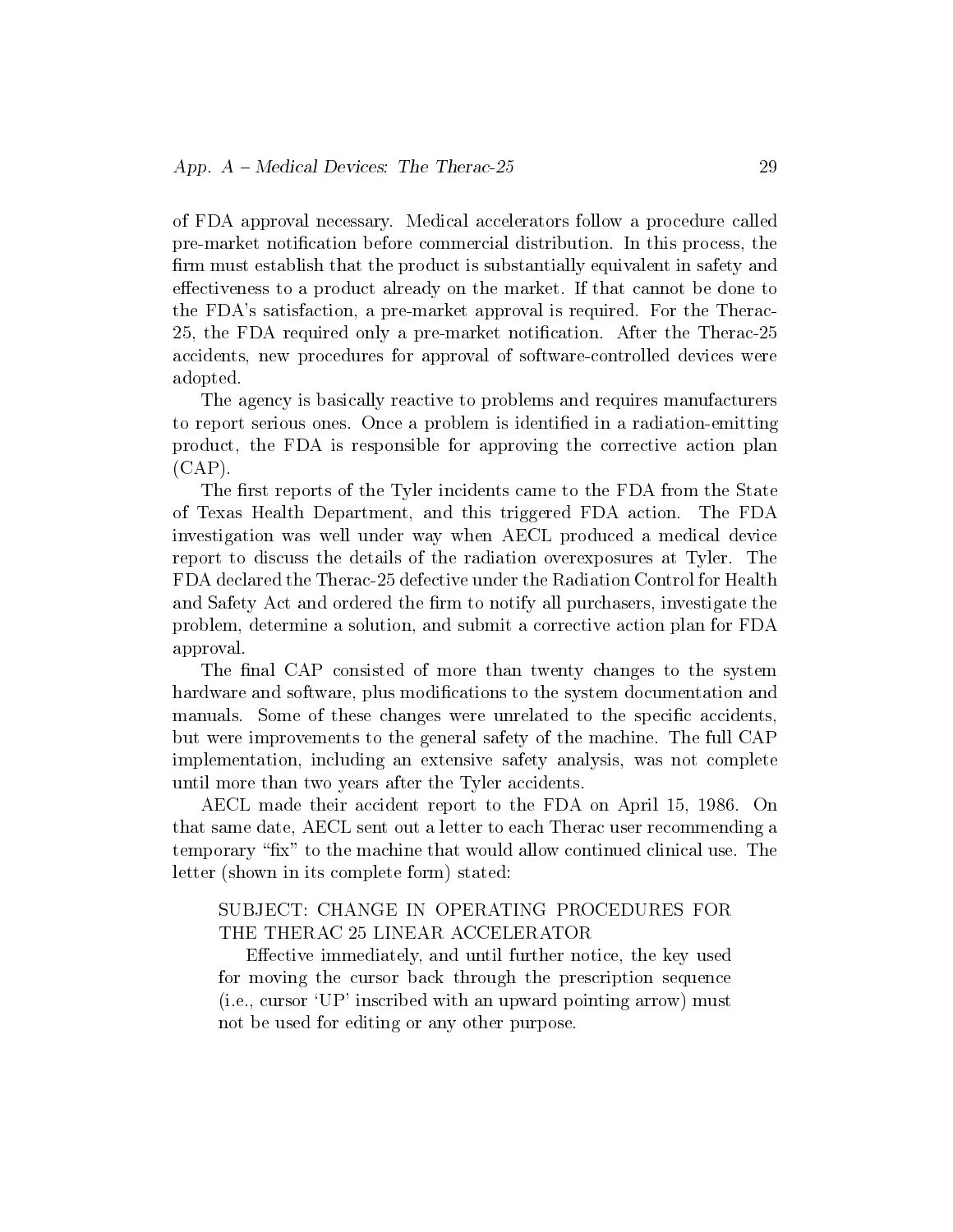To avoid accidental use of this key, the key cap must be removed and the switch contacts fixed in the open position with electrical tape or other insulating material. For assistance with the latter you should contact your local AECL service representative.

Disabling this key means that if any prescription data entered is incorrect then a `R' reset command must be used and the whole prescription reentered.

For those users of the Multiport option it also means that editing of dose rate, dose and time will not be possible between ports.

On May 2, 1986, the FDA declared the Therac defective, demanded a CAP, and required renotication of all the Therac customers. In the letter from the FDA to AECL, the Director of Compliance, Center for Devices and Radiological Health, wrote:

We have reviewed [AECL's] April 15 letter to purchasers and have concluded that it does not satisfy the requirements for notification to purchasers of a defect in an electronic product. Specifically, it does not describe the defect nor the hazards associated with it. The letter does not provide any reason for disabling the cursor key and the tone is not commensurate with the urgency for doing so. In fact, the letter implies the inconvenience to operators outweighs the need to disable the key. We request that you immediately renotify purchasers.

AECL promptly made a new notice to users and also requested an extension to produce a CAP. The FDA granted this request.

About this time, the Therac-25 users created a user's group and held their first meeting at the annual conference of the American Association of Physicists in Medicine. At the meeting, users discussed the Tyler accident and heard an AECL representative present the company's plans for responding to it. AECL promised to send a letter to all users detailing the CAP.

Several users described additional hardware safety features that they had added to their own machines to provide additional protection. An interlock (that checked gun current values), which the Vancouver clinic had previously added to their Therac-25, was labeled as redundant by AECL; the users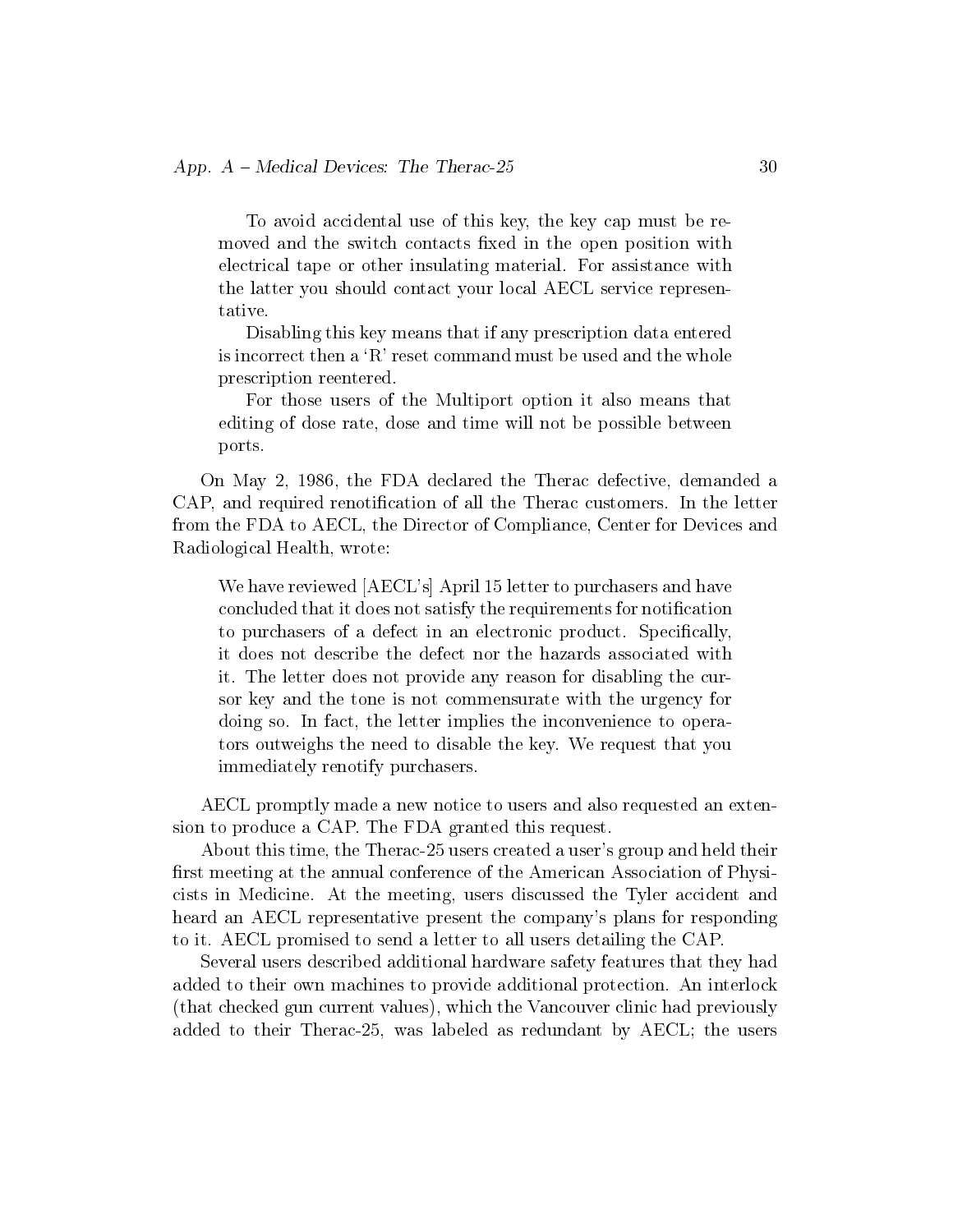disagreed. There were further discussions of poor design and other problems that caused a 10- to 30-percent underdosing in both modes.

The meeting notes said

There was a general complaint by all users present about the lack of information propagation. The users were not happy about receiving incomplete information. The AECL representative countered by stating that AECL does not wish to spread rumors and that AECL has no policy to `keep things quiet'. The consensus among the users was that an improvement was necessary.

After the first user's group meeting, there were two user's group newsletters. The first, dated fall 1986, contained letters from Tim Still, the Kennestone physicist, who complained about what he considered to be eight major problems he had experienced with the Therac-25. These problems included poor screen-refresh subroutines that leave trash and erroneous information on the operator console and some tape-loading problems upon startup that he discovered involved the use of \phantom tables" to trigger the interlock system in the event of a load failure instead of using a checksum. He asked the question, \Is programming safety relying too much on the software interlock routines?" The second user's group newsletter, in December 1986, further discussed the implications of the phantom table problem.

AECL produced its first CAP on June 13, 1986. The FDA asked for changes and additional information about the software, including a software test plan. AECL responded on September 26 with several documents describing the software and its modications but no test plan. They explained how the Therac-25 software evolved from the Therac-6 software and stated that "no single test plan and report exists for the software since both hardware and software were tested and exercised separately and together over many years." AECL concluded that the current CAP improved "machine safety by many orders of magnitude and virtually eliminates the possibility of lethal doses as delivered in the Tyler incident."

An FDA internal memo dated October 20 commented on these AECL submissions, raising several concerns:

Unfortunately, the AECL response also seems to point out an apparent lack of documentation on software specications and a software test plan.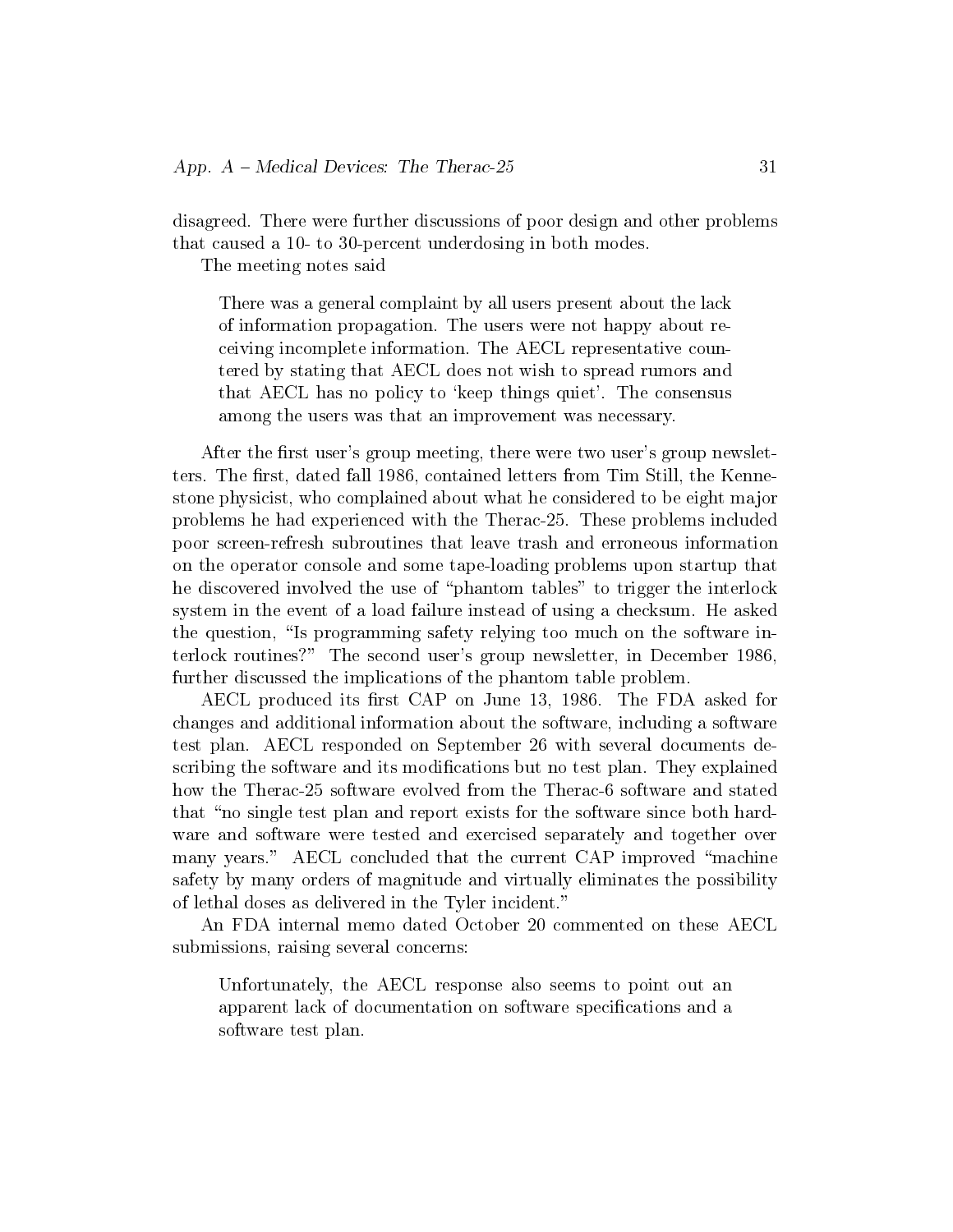### $App. A - Medical Devices: The Therac-25$  32

... concerns include the question of previous knowledge of problems by AECL, the apparent paucity of software quality assurance at the manufacturing facility, and possible warnings and information dissemination to others of the generic type problems.

... As mentioned in my first review, there is some confusion on whether the manufacturer should have been aware of the software problems prior to the ARO's [Accidental Radiation Overdoses] in Texas. AECL had received official notification of a law suit in November 1985 from a patient claiming accidental over-exposure from a Therac-25 in Marietta, Georgia....If knowledge of these software deficiencies were known beforehand, what would be the FDA's posture in this case?

...The materials submitted by the manufacturer have not been in sufficient detail and clarity to ensure an adequate software quality assurance program currently exists. For example, a response has not been provided with respect to the software part of the CAP to the CDRH's [FDA Center for Devices and Radiological Health] request for documentation on the revised requirements and specications for the new software. In addition, an analysis has not been provided, as requested, on the interaction with other portions of the software to demonstrate the corrected software does not adversely affect other software functions.

The July 23 letter from the CDRH requested a documented test plan including several specic pieces of information identied in the letter. This request has been ignored up to this point by the manufacturer. Considering the ramications of the current software problem, changes in software QA attitudes are needed at AECL.

AECL also planned to retain the malfunction codes, but the FDA required better warnings for the operators. Furthermore, AECL had not planned on any quality assurance testing to ensure exact copying of software, but the FDA insisted on it. The FDA further requested assurances that rigorous testing would become a standard part of AECL's software modication procedures.

We also expressed our concern that you did not intend to perform the protocol to future modications to software. We believe that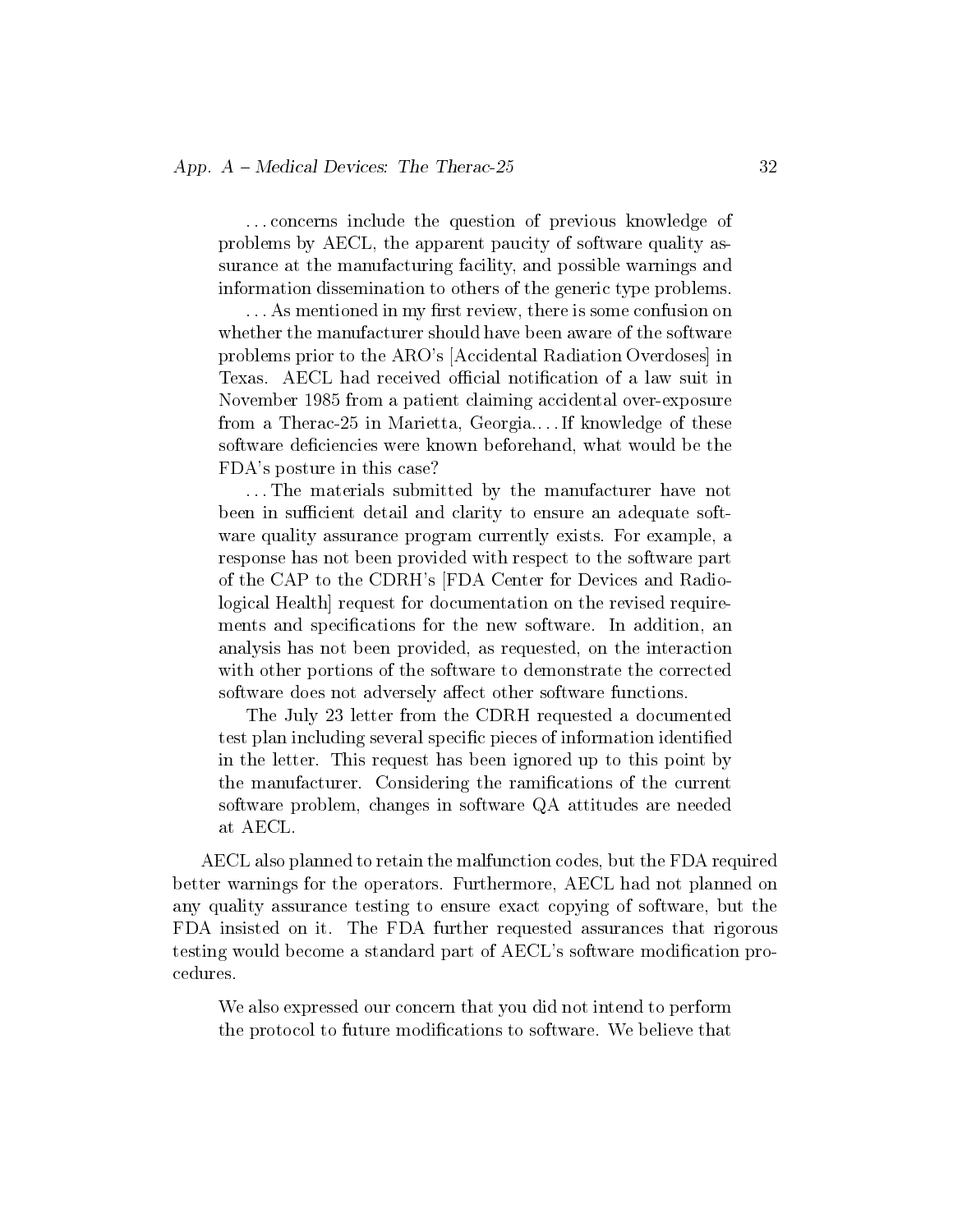the rigorous testing must be performed each time a modication is made in order to ensure the modication does not adversely affect the safety of the system.

AECL was also asked to draw up an installation test plan to ensure that both hardware and software changes perform as designed when installed.

AECL submitted CAP Revision 2 and supporting documentation on December 22, 1986. They changed the CAP to have dose malfunctions suspend treatment and included a plan for meaningful error messages and highlighted dose error messages. They also expanded their diagrams of software modifications and expanded their test plan to cover hardware and software.

## 3.6 Yakima Valley Memorial Hospital, January 1987

On Saturday, January 17,1987, the second patient of the day was to be treated for a carcinoma. This patient was to receive two film verification exposures of 4 and 3 rads plus a 79-rad photon treatment (for a total exposure of 86 rads.)

Film was placed under the patient and 4 rads were administered. After the machine paused to open the collimator jaws further, the second exposure of 3 rads was administered. The machine paused again.

The operator entered the treatment room to remove the film and verify the patient's precise position. He used the hand control in the treatment room to rotate the turntable to the field light position, which allowed him to check the alignment of the machine with respect to the patient's body in order to verify proper beam position. He then either pressed the set button on the hand control or left the room and typed a set command at the console to return the turntable to the proper position for treatment; there is some confusion as to exactly what transpired. When he left the room, he forgot to remove the film from underneath the patient. The console displayed "beam ready," and the operator hit the  $(B)$  key to turn the beam on.

The beam came on, but the console displayed no dose or dose rate. After five or six seconds, the unit shut down with a pause and displayed a message. The message "may have disappeared quickly"; the operator was unclear on this point. However, since the machine merely paused, he was able to push the (P) key to proceed with treatment.

The machine paused again, this time displaying FLATNESS on the reason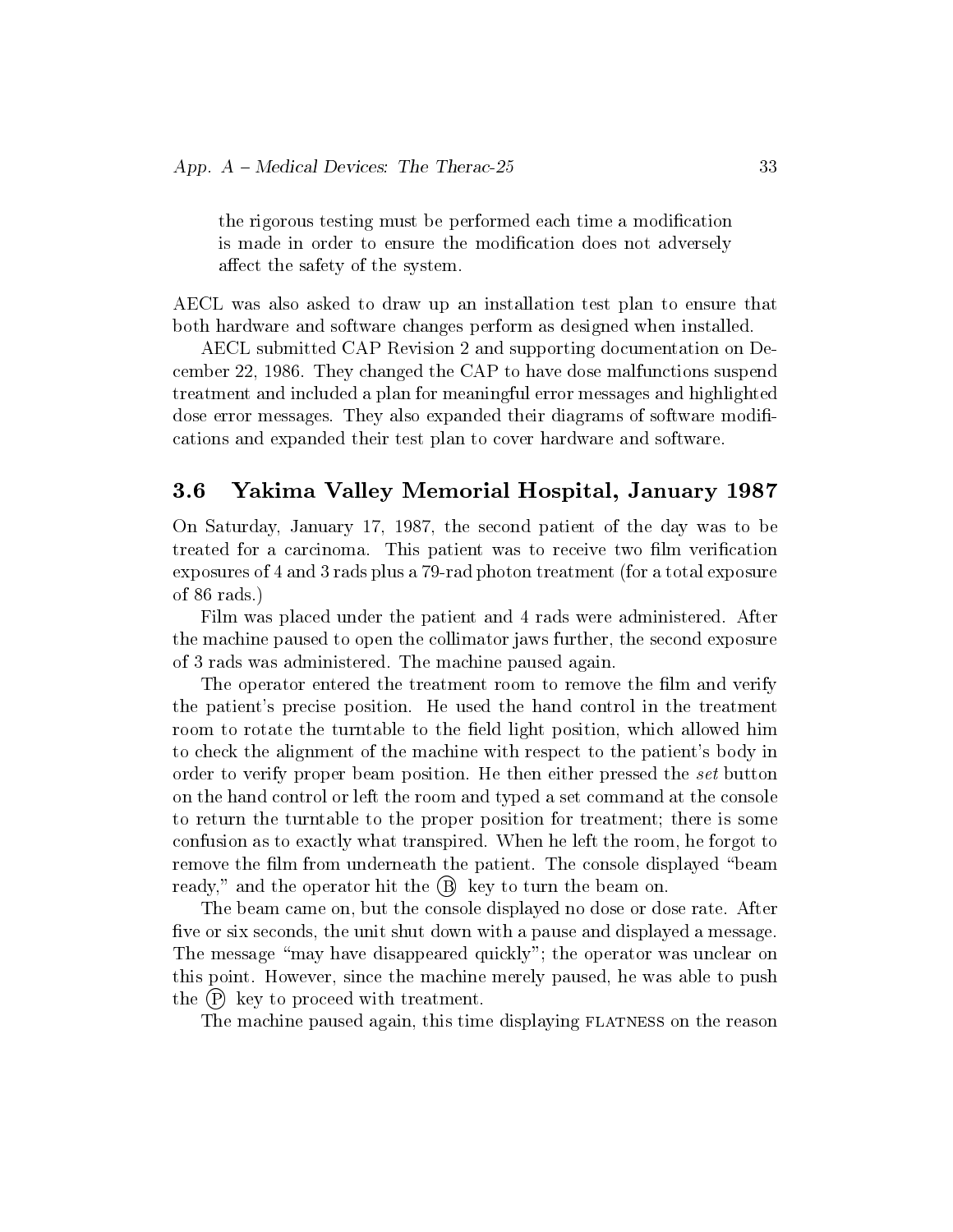line. The operator heard the patient say something over the intercom, but could not understand him. He went into the room to speak with the patient, who reported \feeling a burning sensation" in the chest. The console displayed only the total dose of the two film exposures (7 rads) and nothing more.

Later in the day, the patient developed a skin burn over the entire treatment area. Four days later, the redness developed a striped pattern matching the slots in the blocking tray. The striped pattern was similar to the burn a year earlier at this same hospital, which had first been ascribed to a heating pad and later officially labeled by the hospital as "cause unknown."

AECL began an investigation, and users were told to confirm the turntable position visually before turning on the beam. All tests run by the AECL engineers indicated that the machine was working perfectly. From the information that had been gathered to that point, it was suspected that the electron beam had come on when the turntable was in the field light position But the investigators could not reproduce the fault condition.

On the following Thursday, AECL sent in an engineer from Ottawa to investigate. The hospital physicist had, in the meantime, run some tests himself. He placed a film in the Therac's beam and then ran two exposures of X-ray parameters with the turntable in field light position. The film appeared to match the film that was left (by mistake) under the patient during the accident.

After a week of checking the hardware, AECL determined that the "incorrect machine operation was probably not caused by hardware alone." After checking the software, AECL engineers discovered a flaw (described below) that could explain the erroneous behavior. The coding problems explaining this accident are completely different from those associated with the Tyler accidents.

Preliminary dose measurements by AECL indicated that the dose delivered under these conditions—that is, when the turntable is in the field light position—is on the order of  $4,000$  to 5,000 rads. After two attempts, the patient could have received 8,000 to 10,000 instead of the 86 rads prescribed. AECL again called users on January 26 (nine days after the accident) and gave them detailed instructions on how to avoid this problem. In an FDA internal report on the accident, the AECL quality assurance manager investigating the problem is quoted assaying that the software and hardware changes to be retrofitted following the Tyler accident nine months earlier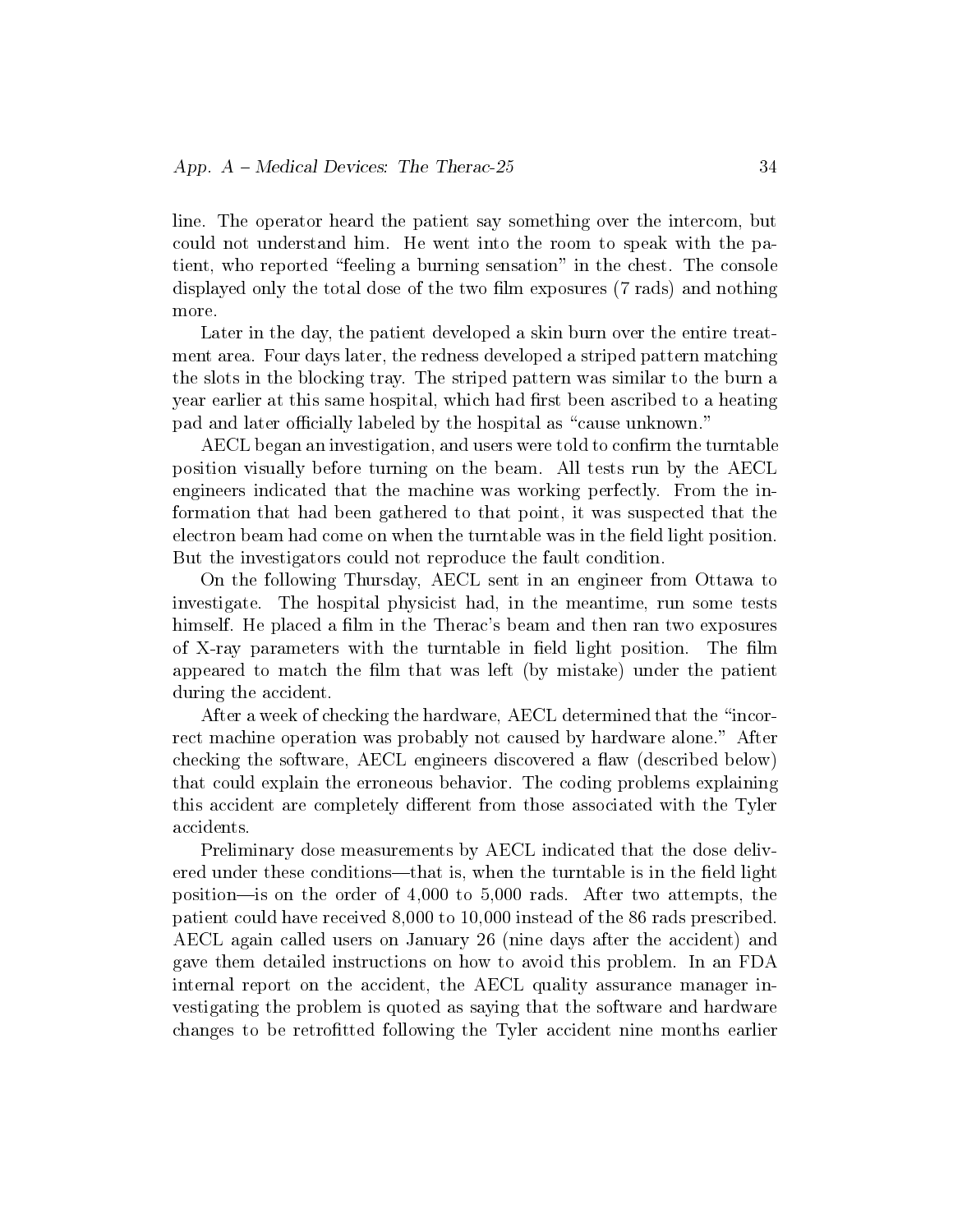(but which had not yet been installed) would have prevented the Yakima accident.

The patient died in April from complications related to the overdose. He had a terminal form of cancer, but a lawsuit was initiated by his survivors alleging that he died sooner than he would have and endured unnecessary pain and suffering due to the radiation overdose. The suit, like all the others, was settled out of court.

### 3.6.1 The Yakima Software "Bug"

The software problem for the second Yakima accident is fairly well-established and different from that implicated in the Tyler accidents. There is no way to determine what particular software design errors were related to the Kennestone, Hamilton, and first Yakima accidents. Given the unsafe programming practices exhibited in the code, unknown race conditions or errors could have been responsible for them. There is speculation, however, that the Hamilton accident was the same as this second Yakima overdose. In a report of a conference call on January 26, 1987, between the AECL quality assurance manager and Ed Miller of the FDA discussing the Yakima accident, Miller notes

This situation probably occurred in the Hamilton, Ontario accident a couple of years ago. It was not discovered at that time and the cause was attributed to intermittent interlock failure. The subsequent recall of the multiple microswitch logic network did not really solve the problem.

The second Yakima accident was again attributed to a type of race condition in the software — this one allowed the device to be activated in an error setting (a "failure" of a software interlock). The Tyler accidents were related to problems in the data-entry routines that allowed the code to proceed to Set Up Test before the full prescription had been entered and acted upon. The Yakima accident involved problems encountered later in the logic after the treatment monitor Treat reaches Set Up Test.

The Therac-25's field light feature allows very precise positioning of the patient for treatment. The operator can control the machine right at the treatment site using a small hand control that offers certain limited functions for patient setup, including setting gantry, collimator, and table motions.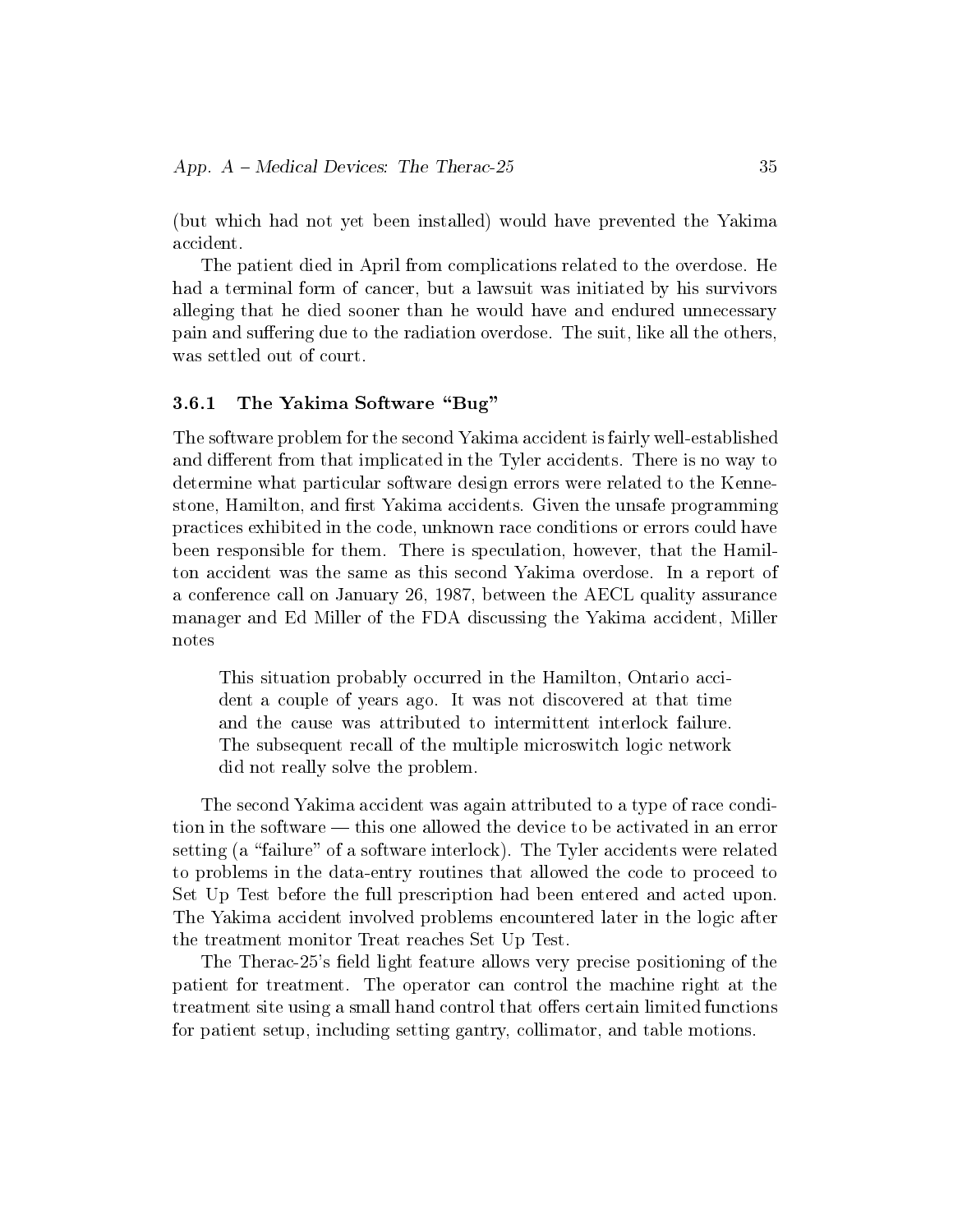

Figure 4: The Yakima software flaw.

Normally, the operator enters all the prescription data at the console (outside the treatment room) before the final setup of all machine parameters is completed in the treatment room. This gives rise to an UNVERIFIED condition at the console. The operator then completes patient setup in the treatment room, and all relevant parameters now VERIFY. The console displays a message to PRESS SET BUTTON while the turntable is in the field light position. The operator now presses the set button on the hand control or types "set" at the console. That should set the collimator to the proper position for treatment.

In the software, after the prescription is entered and verified by the Datent routine, the control variable Tphase is changed so that the Set Up Test routine is entered (Figure 4). Every pass through the Set Up Test rou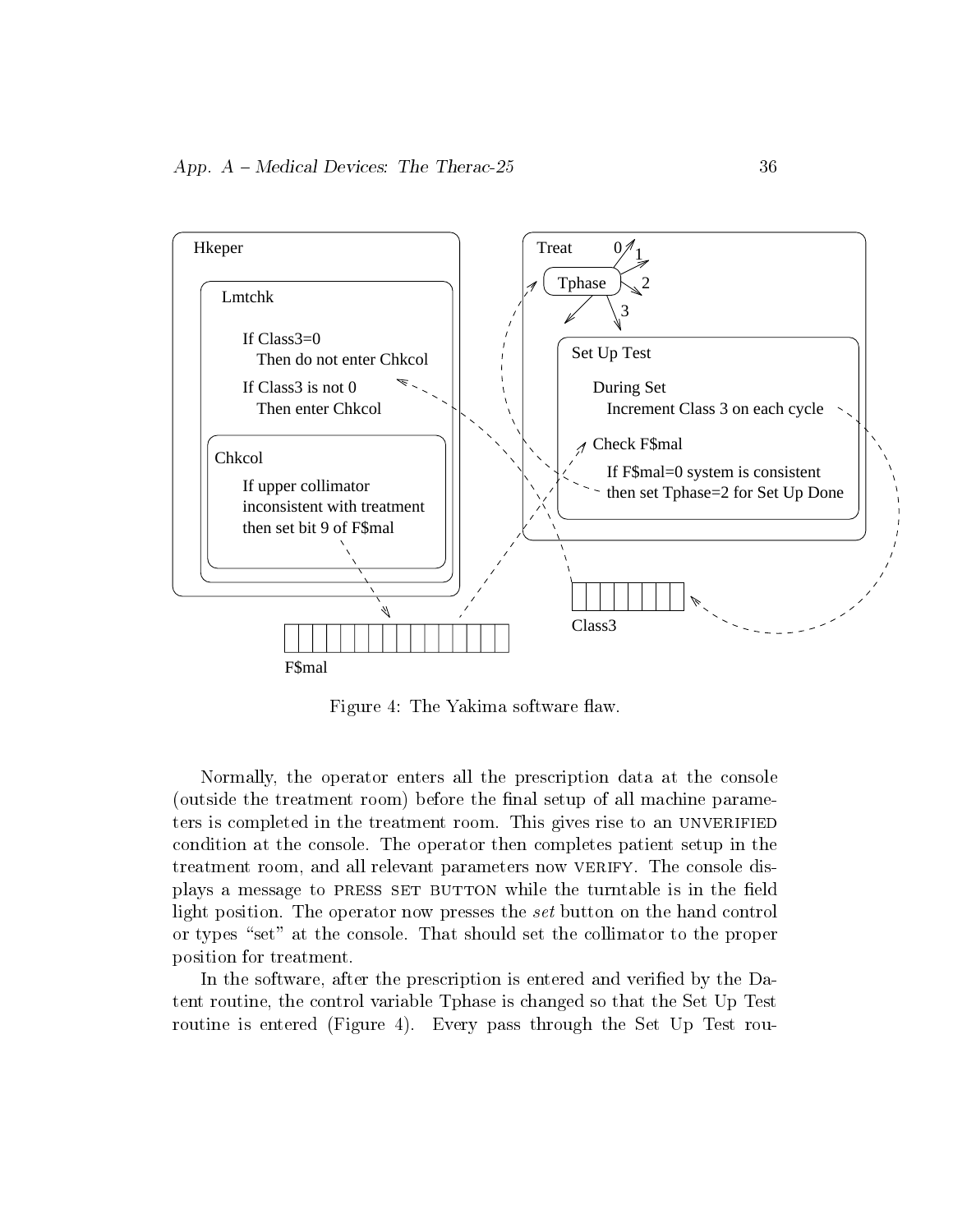tine increments the upper collimator position check, a shared variable called Class3. If Class3 is nonzero, there is an inconsistency and treatment should not proceed. A zero value for Class3 indicates that the relevant parameters are consistent with treatment, and the software does not inhibit the beam.

After setting the Class3 variable, Set Up Test next checks for any malfunctions in the system by checking another shared variable (set by a routine that actually handles the interlock checking) called F\$mal to see ifit has a nonzero value. A nonzero value in F\$mal indicates that the machine is not ready for treatment, and the Set Up Test subroutine is rescheduled. When F\$mal is zero (indicating that everything is ready for treatment), the Set Up Test subroutine sets the Tphase variable equal to 2, which results in next scheduling the Set Up Done subroutine and the treatment is allowed to continue.

The actual interlock checking is performed by a concurrent Housekeeper task (Hkeper). The upper collimator position check is performed by a subroutine of Hkeper called Lmtchk (analog-to-digital limit checking). Lmtchk first checks the Class3 variable. If Class3 contains a non-zero value, Lmtchk calls the Check Collimator (Chkcol) subroutine. If Class3 contains zero, Chkcol is bypassed and the upper collimator position check is not performed. The Chkcol subroutine sets or resets bit 9 of the F\$mal shared variable, depending on the position of the upper collimator—which in turn is checked by the Set Up Test subroutine of Treat to decide whether to reschedule itself or to proceed to Set Up Done.

During machine setup, Set Up Test will be executed several hundred times because it reschedules itself waiting for other events to occur. In the code, the Class3 variable is incremented by one in each pass through Set Up Test. Since the Class3 variable is one byte, it can only contain a maximum value of 255 decimal. Thus, on every 256th pass through the Set Up Test code, the variable will overflow and have a zero value. That means that on every 256th pass through Set Up Test, the upper collimator will not be checked and an upper collimator fault will not be detected.

The overexposure occurred when the operator hit the "set" button at the precise moment that Class3 rolled over to zero. Thus, Chkcol was not executed and F\$mal was not set to indicate that the upper collimator was still in the field-light position. The software turned on the full 25 MeV without the target in place and without scanning. A highly concentrated electron beam resulted, which was scattered and deflected by the stainless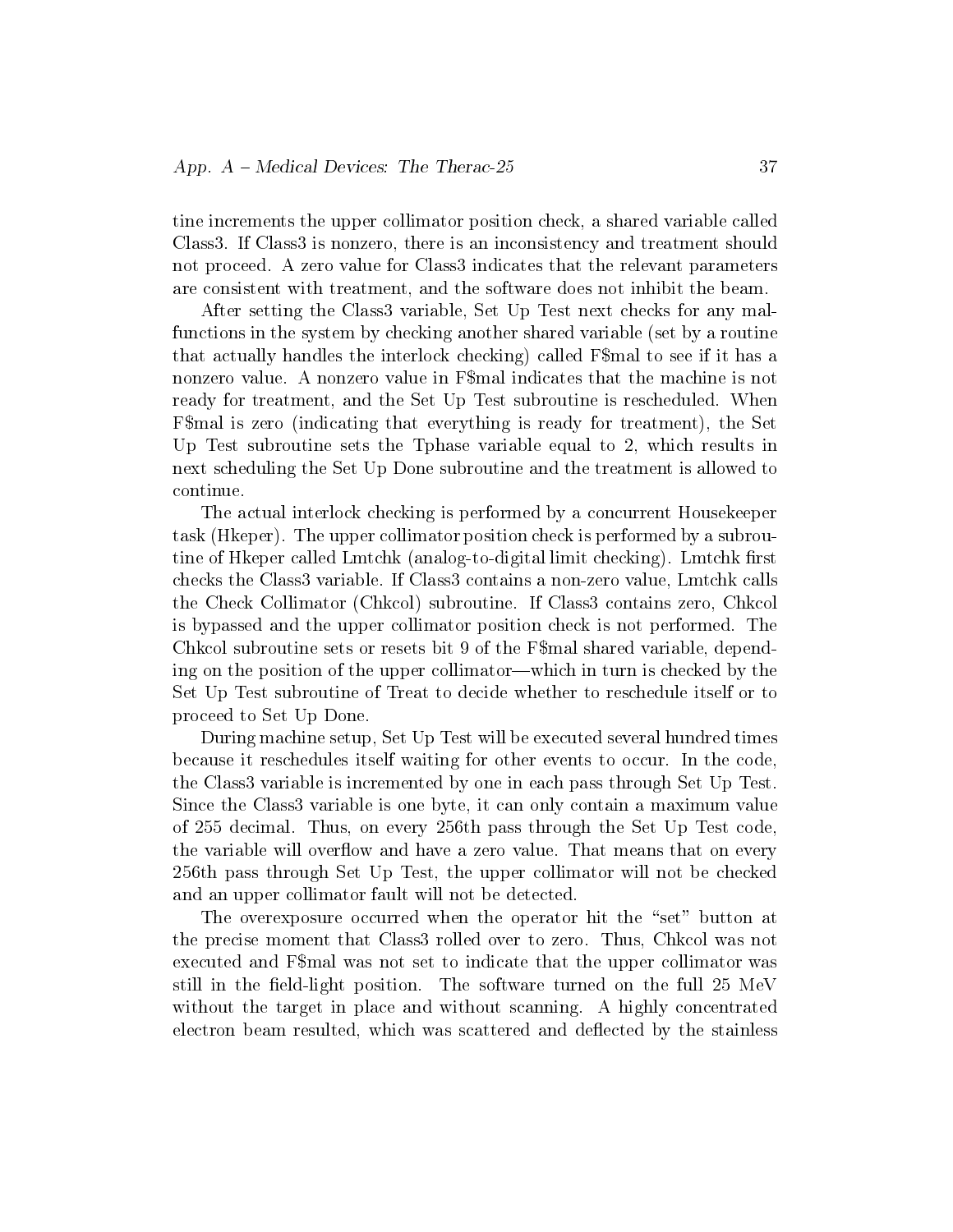steel mirror that was in the path.

The technical "fix" implemented for this particular software flaw is described by AECL as simple: the program is changed so that the Class3 variable is set to some fixed nonzero value each time through Set Up Test instead of being incremented.

#### 3.6.2 Manufacturer, Government, and User Response

On February 3, 1987, after interaction with the FDA and others, including the user's group, AECL announced to its customers

- 1. A new software release to correct both the Tyler and Yakima software problems
- 2. A hardware single-pulse shutdown circuit
- 3. A turntable potentiometer to independently monitor turntable position
- 4. A hardware turntable interlock circuit

The second item, a hardware single-pulse shutdown circuit, essentially acts as a hardware interlock to prevent overdosing by detecting an unsafe level of radiation and halting beam output after one pulse of high energy and current. This interlock effectively provides an independent way to protect against a wide range of potential hardware failures and software errors. The third item, a turntable potentiometer, was the safety device recommended by several groups after the Hamilton accident.

After the second Yakima accident, the FDA became concerned that the use of the Therac-25 during the CAP process, even with AECL's interim operating instructions, involved too much risk to patients. The FDA concluded that the accidents demonstrated that the software alone could not be relied upon to assure safe operation of the machine. In a February 18, 1987, internal FDA memorandum, the Director of the Division of Radiological Products wrote:

It is impossible for CDRH to find all potential failure modes and conditions of the software. AECL has indicated the "simple software fix" will correct the turntable position problem displayed at Yakima. We have not yet had the opportunity to evaluate that modication. Even if it does, based upon past history, I am not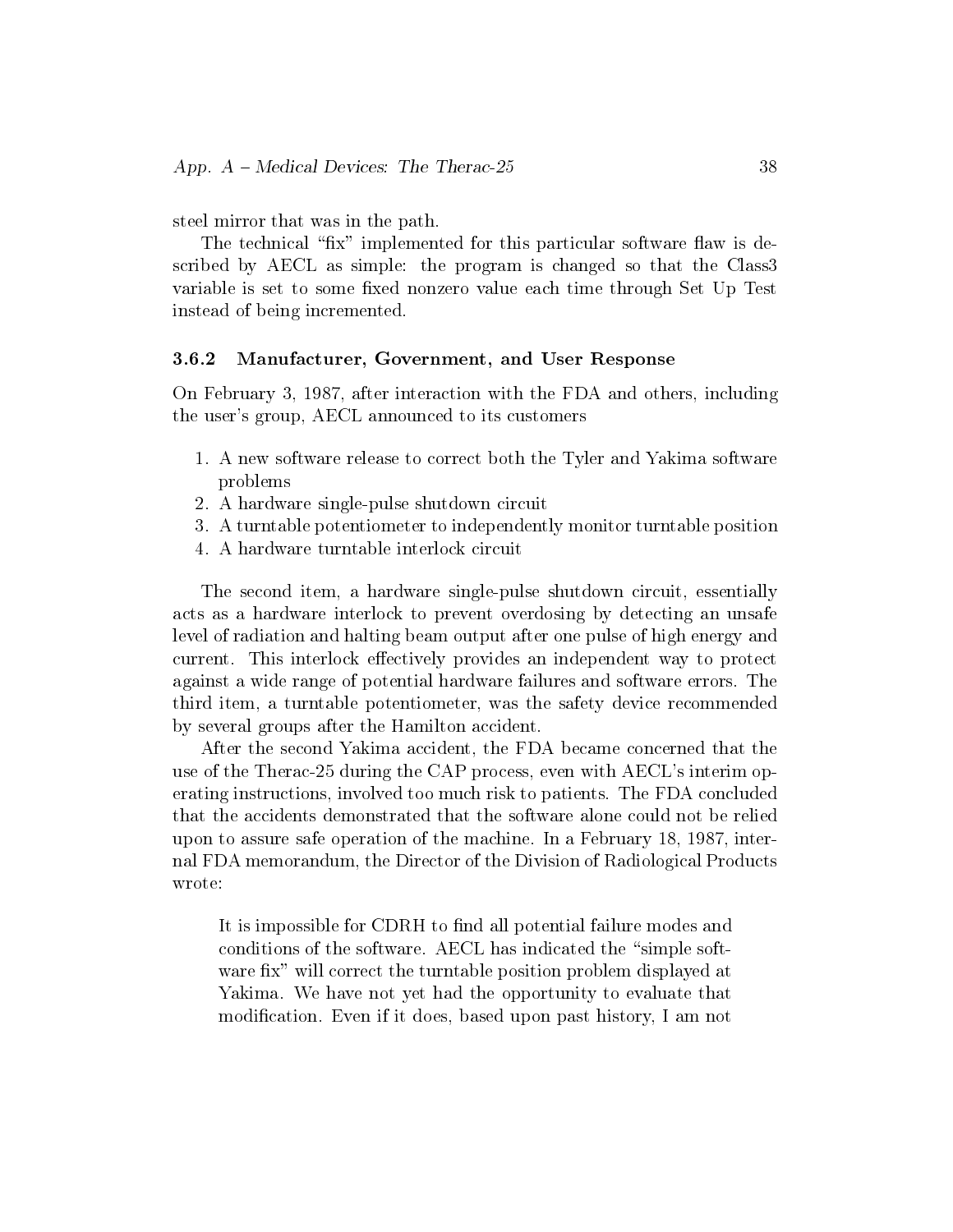convinced that there are not other software glitches that could result in serious injury.

... We are in the position of saying that the proposed CAP can reasonably be expected to correct the deficiencies for which they were developed (Tyler). We cannot say that we are reasonable [sic] condent about the safety of the entire system to prevent or minimize exposure from other fault conditions.

On February 6, 1987, Ed Miller of the FDA called Pavel Dvorak of Canada's Health and Welfare to advise him that the FDA would recommend that all Therac-25s be shutdown until permanent modifications could be made. According to Miller's notes on the phone call, Dvorak agreed and indicated that Health and Welfare would coordinate their actions with the FDA.

AECL responded on April 13 with an update on the Therac CAP status and a schedule of the nine action items pressed by the users at a user's group meeting in March. This unique and highly productive meeting provided an unusual opportunity to involve the users in the CAP evaluation process. It brought together all concerned parties in one place and at one time so that a course of action could be decided upon and approved as quickly as possible. The attendees included representatives from

- $T$  is a manufacturer (ACL)  $T$  and  $T$
- All users, including their technical and legal stas
- 
- $t =$  Canadian Atomic Energy Control Board Board
- 
- the Radiation Regulations Committee of the Canadian Association of Physicists

According to Gordon Symonds, from the Canadian BRMD, this meeting was very important to the resolution of the problems, since the regulators, users, and manufacturer arrived at a consensus in one day.

At this second user's meeting, the participants carefully reviewed all the six known major Therac-25 accidents to that date and discussed the elements of the CAP along with possible additional modications. They came up with a prioritized list of modifications they wanted included in the CAP and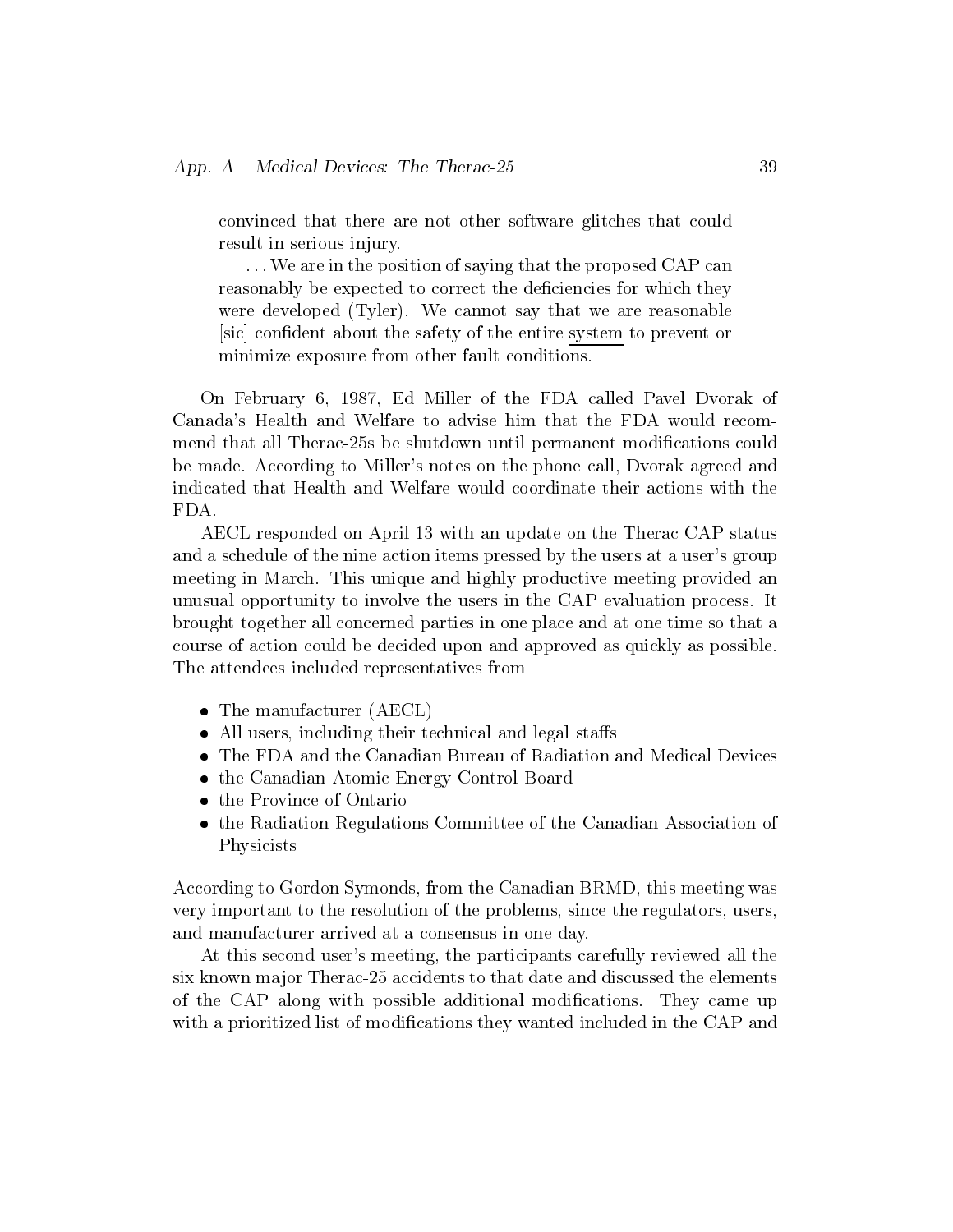expressed concerns about the lack of independent evaluation of the software and the lack of a hardcopy audit trail to assist in diagnosing faults.

The AECL representative, who was the quality assurance manager, responded that tests had been done on the CAP changes, but that the tests were not documented and that independent evaluation of the software "might" not be possible." He claimed that two outside experts had reviewed the software, but he could not provide their names. In response to user requests for a hard copy audit trail and access to source code, he explained that memory limitations would not permit including such options and that source code would not be made available to users.

On May 1, AECL issued CAP Revision 4 as a result of the FDA comments and the user's meeting input. The FDA response on May 26 approved the CAP subject to submission of the final test plan results and an independent safety analysis, distribution of the draft revised manual to customers, and completion of the CAP by June 30, 1987. The FDA concluded by rating this a Class I recall: a recall in which there is a reasonable probability that the use of, or exposure to, a violative product will cause serious adverse health consequences or death [1].

AECL sent more supporting documentation to the FDA on June 5, 1987, including the CAP test plan, a draft operator's manual, and the draft of the new safety analysis. This time the analysis included the software in the fault trees but used a \generic failure rate" of 104 for software events. This number was justied as being based on the historical performance of the Therac-25 software. The final report on the safety analysis states that many of the fault trees had a computer malfunction asa causative event, and the outcome for quantication was therefore dependent on the failure rate chosen for the software. Assuming that all software errors are equally likely seems rather strange.

A close inspection of the code was also conducted during this safety analysis to "obtain more information on which to base decisions." An outside consultant performed the inspection, which included a detailed examination of the implementation of each function, a search for coding errors, and a qualitative assessment of the software's reliability. No information is provided in the final safety report about whether any particular methodology or tools were used in the software inspection or whether someone just read the code looking for errors.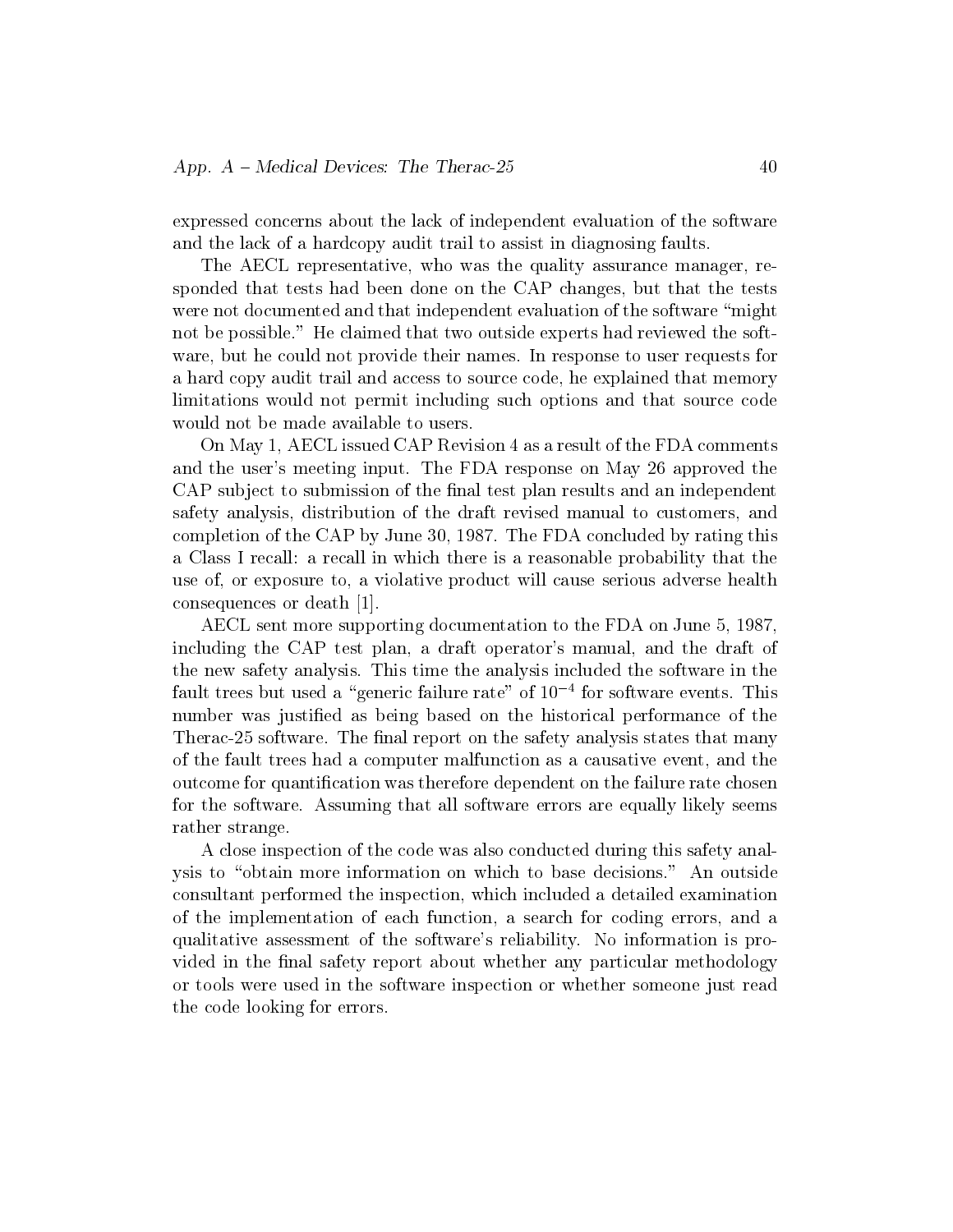AECL planned a fifth revision of the CAP to include the testing and final safety analysis results. Referring to the test plan at this, the final stage of the CAP process, an FDA reviewer said,

Amazingly, the test data presented to show that the software changes to handle the edit problems in the Therac-25 are appropriate prove the exact opposite result. A review of the data table in the test results indicates that the final beam type and energy (edit change) has no effect on the initial beam type and energy. I can only assume that either the fix is not right or the data was entered incorrectly. The manufacturer should be admonished for this error. Where is the QC [Quality Control] review for the test program? AECL must: (1) clarify this situation, (2) change the test protocol to prevent this type of error from occurring, and (3) set up appropriate QC control on data review.

A further FDA memo indicated:

[The AECL quality assurance manager] could not give an explanation and will check into the circumstances. He subsequently called back and veried that the technician completed the form incorrectly. Correct operation was witnessed by himself and others. They will repeat and send us the correct data sheet.

At the American Association of Physicists in Medicine meeting in July 1987, a third user's meeting was held. The AECL representative described the status of the latest CAP and explained that the FDA had given verbal approval and that he expected full implementation by the end of August 1987. He went on to review and comment on the prioritized concerns of the last meeting. Three of the user-requested hardware changes had been included in the CAP. Changes to tape load error messages and checksums on the load data would wait until after the CAP was done. Software documentation was described as a lower priority task that needed definition and would not be available to the FDA in any form for over a year.

On July 6, 1987, AECL sent a letter to all users to update them on the FDA's verbal approval of the CAP and to delineate how AECL would proceed. Finally, on July 21, 1987, AECL issued the final and fifth CAP revision. The major features of the final CAP are these: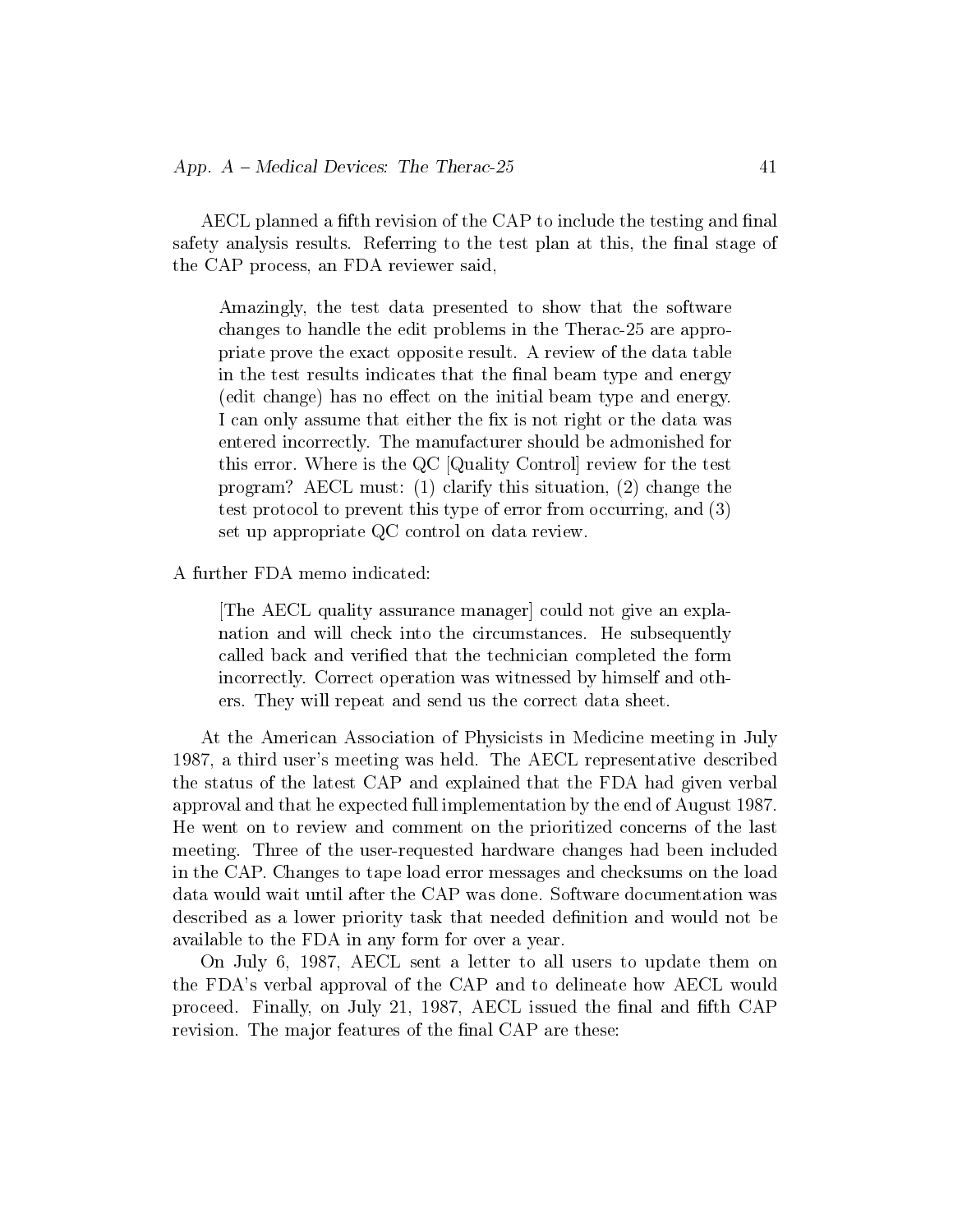- All interruptions related to the dosimetry system will go to a treatment suspend, not a treatment pause. Operators will not be allowed to restart the machine without reentering all parameters.
- $A = \mathbb{R}$  software single-pulse shutdown will be added.
- An independent hardware single-pulse shutdown will be added.
- $M$  is the turntable position will be interesting to ensure the improvement that  $M$ the turntable is in one of the three legal positions.
- A potentiometer will be added to the turntable. The output is used to monitor exact turntable location and provide a visible position signal to the operator.
- Interlocking with the 270-degree bending magnet will be added to ensure that the target and beam flattener are in position if the X-ray mode is selected.
- $B = \{A, \ldots, A\}$ intermediate position.
- Cryptic malfunction messages will be replaced with meaningful messages and highlighted dose-rate messages.
- Editing keys will be limited to cursor up, backspace, and return. All other keys will be inoperative.
- A motion-enable footswitch (a type of deadman switch) will be added. The operator will be required to hold this switch closed during movement of certain parts of the machine to prevent unwanted motions when the operator is not in control.
- Twenty three other changes will be made to the software to improve its operation and reliability, including disabling of unused keys, changing the operation of the set and reset commands, preventing copying of the control program on site, changing the way various detected hardware faults are handled, eliminating errors in the software that were detected during the review process, adding several additional software interlocks, disallowing changes in the service mode while a treatment is in progress, and adding meaningful error messages.
- The known software problems associated with the Tyler and Yakima accidents will be fixed.
- The manuals will be xed to re
ect the changes.

Figure 5 shows a typical Therac-25 installation after the CAP changes were made.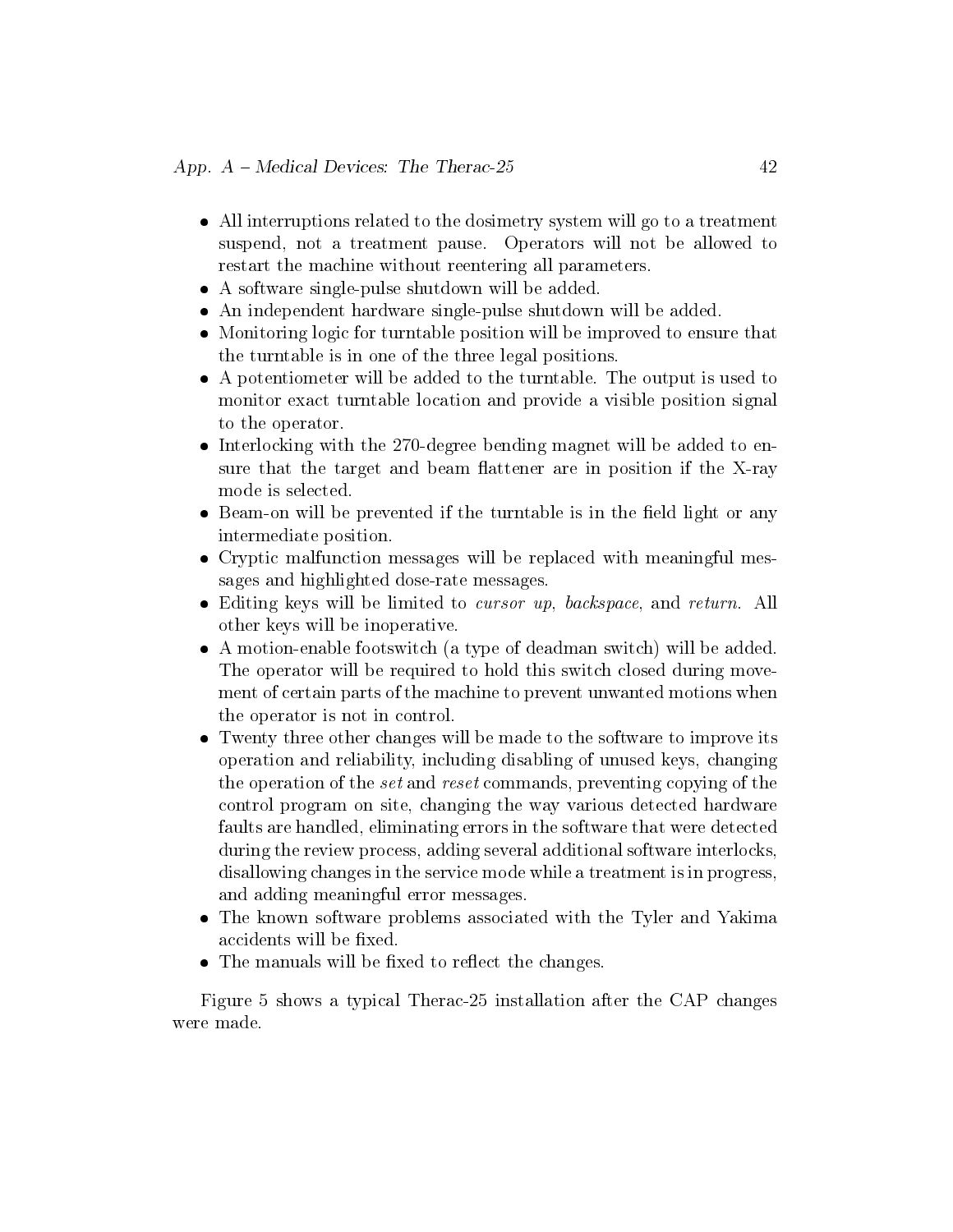

Figure 5: A typical Therac-25 facility after the final CAP.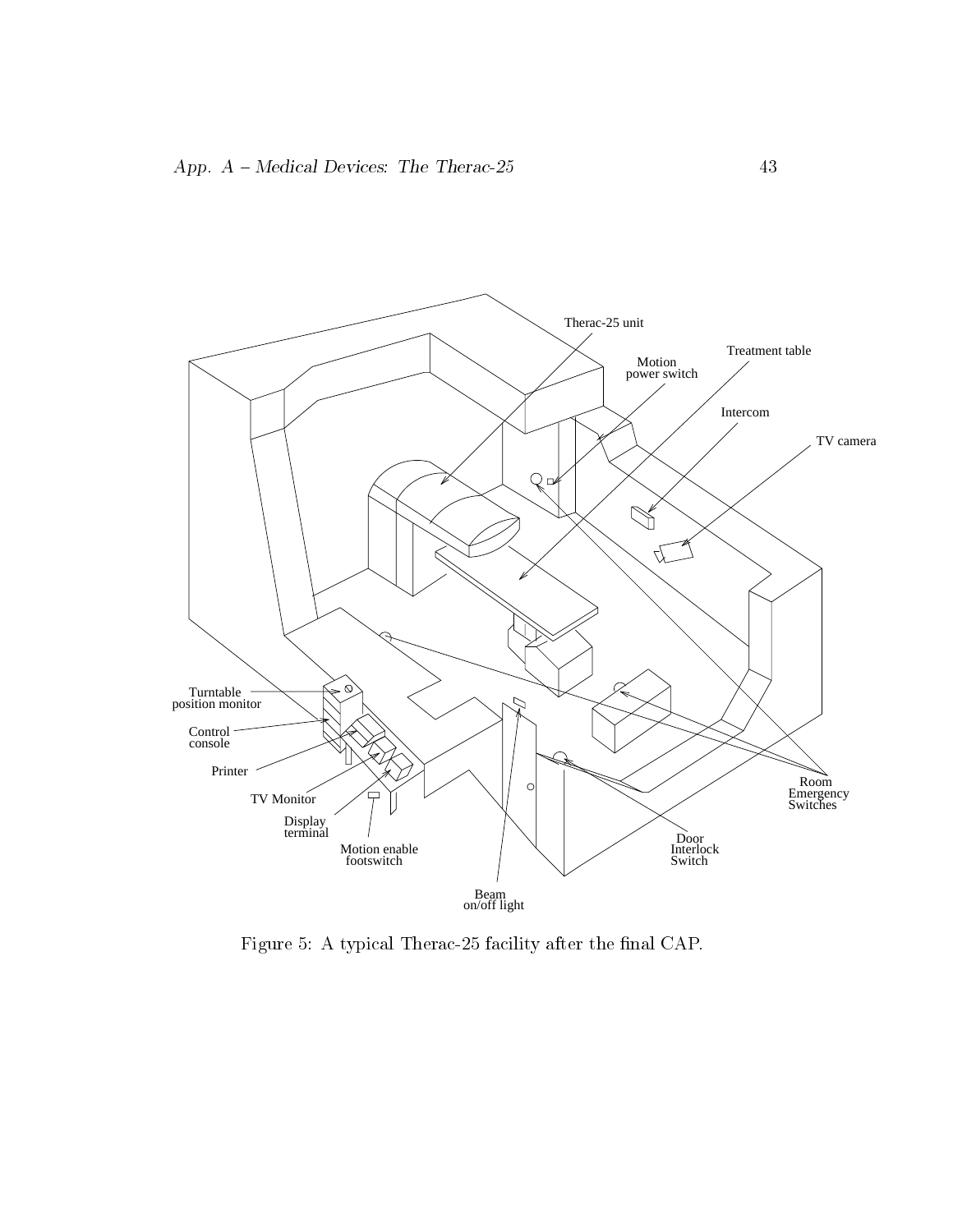Ed Miller, the director of the Division of Standards Enforcement, Center for Devices and Radiological Health at the FDA, wrote in 1987:

FDA has performed extensive review of the Therac-25 software and hardware safety systems. We cannot say with absolute certainty that all software problems that might result in improper dose have been found and eliminated. However, we are confident that the hardware and software safety features recently added will prevent future catastrophic consequences of failure.

No Therac-25 accidents have been reported since the final corrective action plan was implemented.

#### $\overline{4}$  Causal Factors  $\overline{\phantom{a}}$

Many lessons can be learned from this series of accidents. A few are considered here.

Overcondence in Software. A common mistake in engineering, in this case and in many others, is to put too much condence in software. There seems to be a feeling among nonsoftware professionals that software will not or cannot fail, which leads to complacency and overreliance on computer functions.

A related tendency among engineers is to ignore software. The first safety analysis on the Therac-25 did not include software—although nearly full responsibility for safety rested on it. When problems started occurring, it was assumed that hardware had caused them, and the investigation looked only at the hardware.

Confusing Reliability with Safety. This software was highly reliable. It worked tens of thousands of times before overdosing anyone, and occurrences of erroneous behavior were few and far between. AECL assumed that their software was safe because it was reliable, and this led to complacency.

Lack of Defensive Design. The software did not contain self-checks or other error-detection and error-handling features that would have detected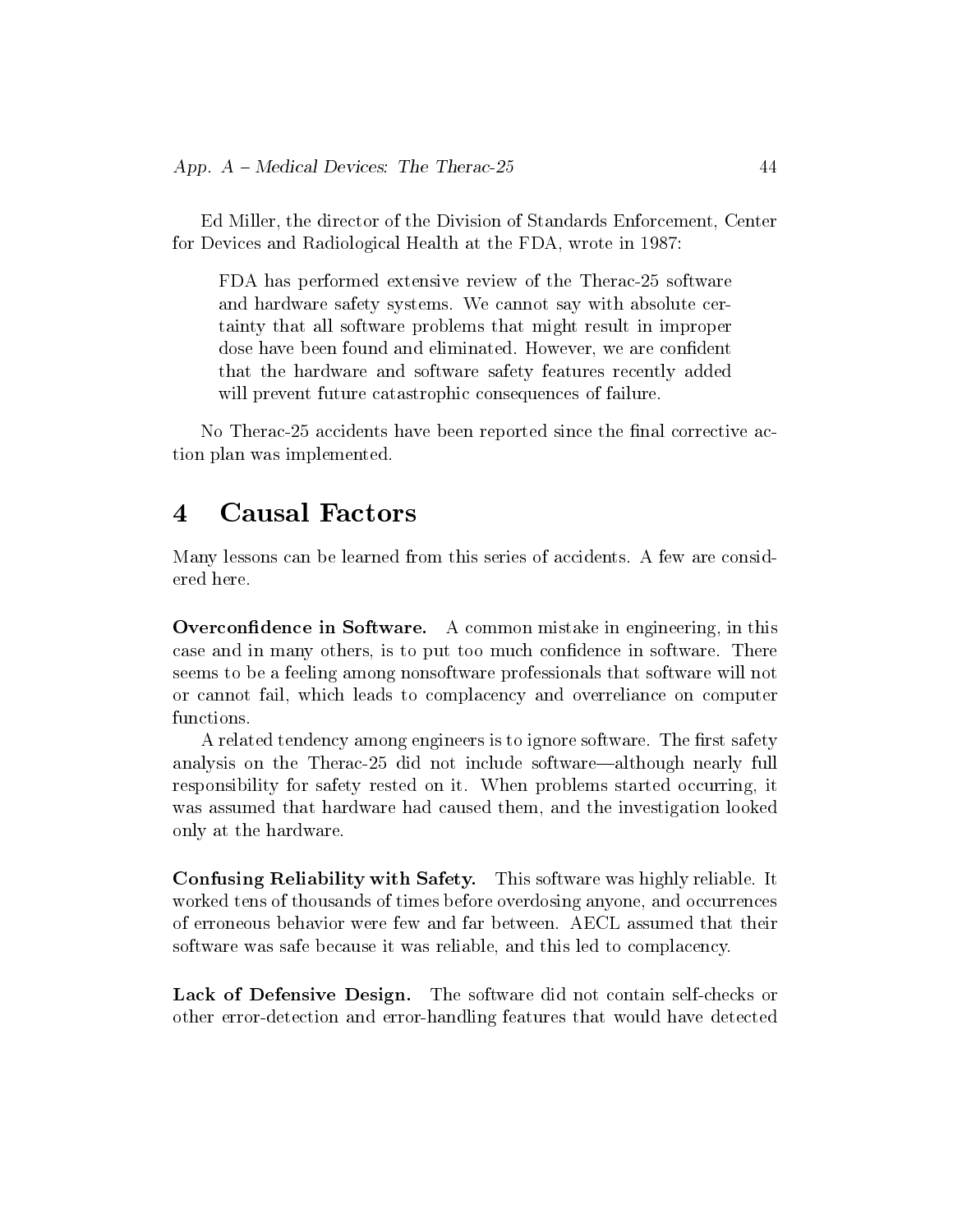the inconsistencies and coding errors. Audit trails were limited because of a lack of memory. However, today larger memories are available and audit trails and other design techniques must be given high priority in making tradeoff decisions.

Patient reactions were the only real indications of the seriousness of the problems with the Therac-25; there were no independent checks that the machine and its software were operating correctly. Such verication cannot be assigned to operators without providing them with some means of detecting errors: The Therac-25 software \lied" to the operators, and the machine itself was not capable of detecting that a massive overdose had occurred. The ion chambers on the Therac-25 could not handle the high density of ionization from the unscanned electron beam at high beam current; they thus became saturated and gave an indication of a low dosage. Engineers need to design for the worst case.

Failure to Eliminate Root Causes. One of the lessons to be learned from the Therac-25 experiences is that focusing on particular software design errors is not the way to make a system safe. Virtually all complex software can be made to behave in an unexpected fashion under some conditions: There will always be another software bug. Just as engineers would not rely on a design with a hardware single point of failure that could lead to catastrophe, they should not do so if that single point of failure is software.

The Therac-20 contained the same software error implicated in the Tyler deaths, but this machine included hardware interlocks that mitigated the consequences of the error. Protection against software errors can and should be built into both the system and the software itself. We cannot eliminate all software errors, but we can often protect against their worst effects, and we can recognize their likelihood in our decision making.

One of the serious mistakes that led to the multiple Therac-25 accidents was the tendency to believe that the cause of an accident had been determined (e.g., a microswitch failure in the case of Hamilton) without adequate evidence to come to this conclusion and without looking at all possible contributing factors. Without a thorough investigation, it is not possible to determine whether a sensor provided the wrong information, the software provided an incorrect command, or the actuator had a transient failure and did the wrong thing on its own. In the case of the Hamilton accident, a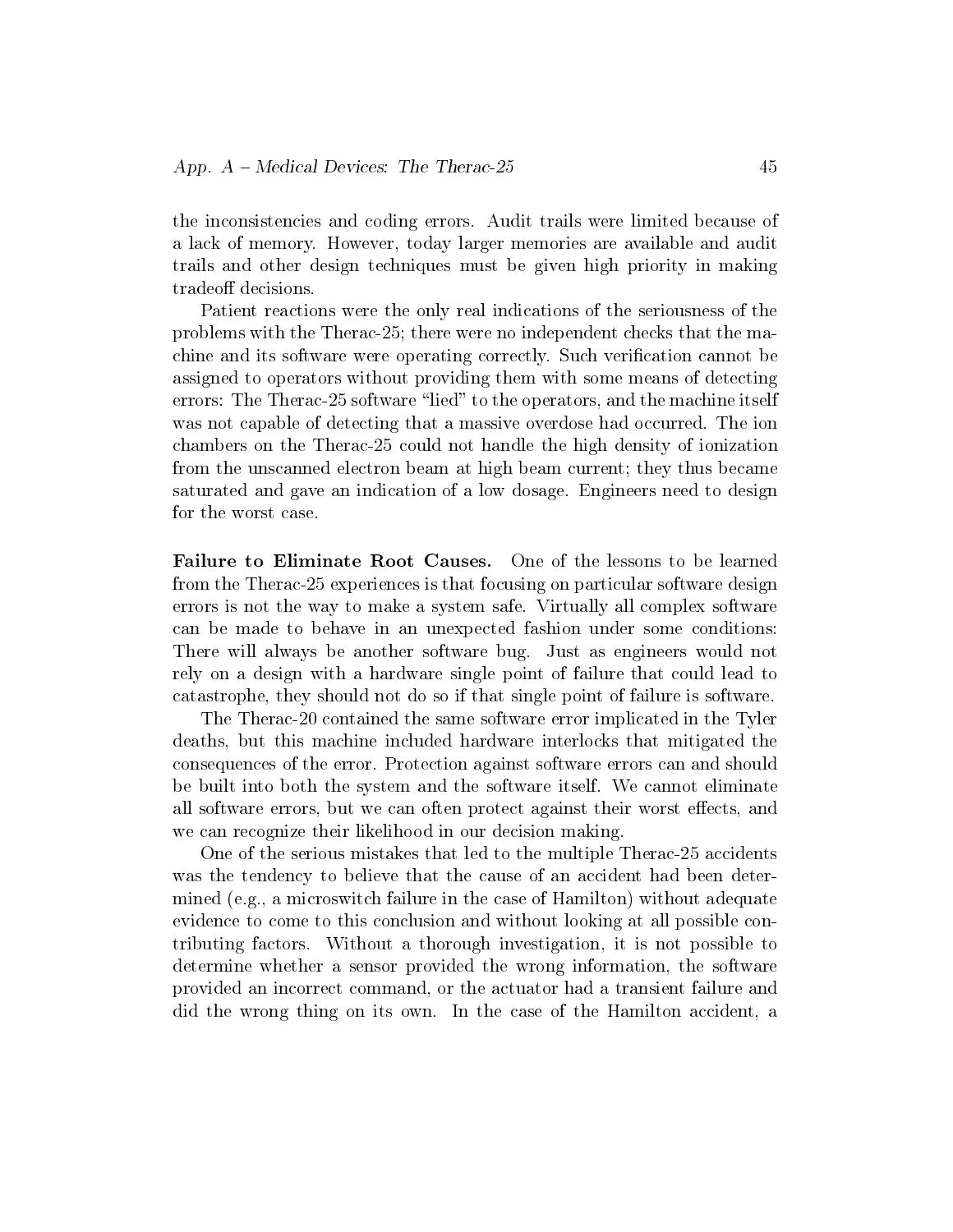transient microswitch failure was assumed to be the cause even though the engineers were unable to reproduce the failure or to find anything wrong with the microswitch.

In general, it is a mistake to patch just one causal factor (such as the software) and assume that future accidents will be eliminated. Accidents are unlikely to occur in exactly the same way again. If we patch only the symptoms and ignore the deeper underlying causes, or if we fix only the specific cause of one accident, we are unlikely to have much effect on future accidents. The series of accidents involving the Therac-25 is a good example of exactly this problem: Fixing each individual software flaw as it was found did not solve the safety problems of the device.

Complacency. Often it takes an accident to alert people to the dangers involved in technology. A medical physicist wrote about the Therac-25 accidents:

In the past decade or two, the medical accelerator "industry" has become perhaps a little complacent about safety. We have assumed that the manufacturers have all kinds of safety design experience since they've been in the business a long time. We know that there are many safety codes, guides, and regulations to guide them and we have been reassured by the hitherto excellent record of these machines. Except for a few incidents in the 1960's (e.g., at Hammersmith, Hamburg) the use of medical accelerators has been remarkably free of serious radiation accidents until now. Perhaps, though we have been spoiled by this success [6].

This problem seems to be common in all fields.

**Unrealistic Risk Assessments.** The first hazard analyses initially ignored software, and then they treated it superficially by assuming that all software errors were equally likely. The probabilistic risk assessments generated undue condence in the machine and in the results of the risk assessment themselves. When the first Yakima accident was reported to AECL, the company did not investigate. Their evidence for their belief that the radiation burn could not have been caused by their machine included a probabilistic risk assessment showing that safety had increased by five orders of magnitude as a result of the microswitch fix.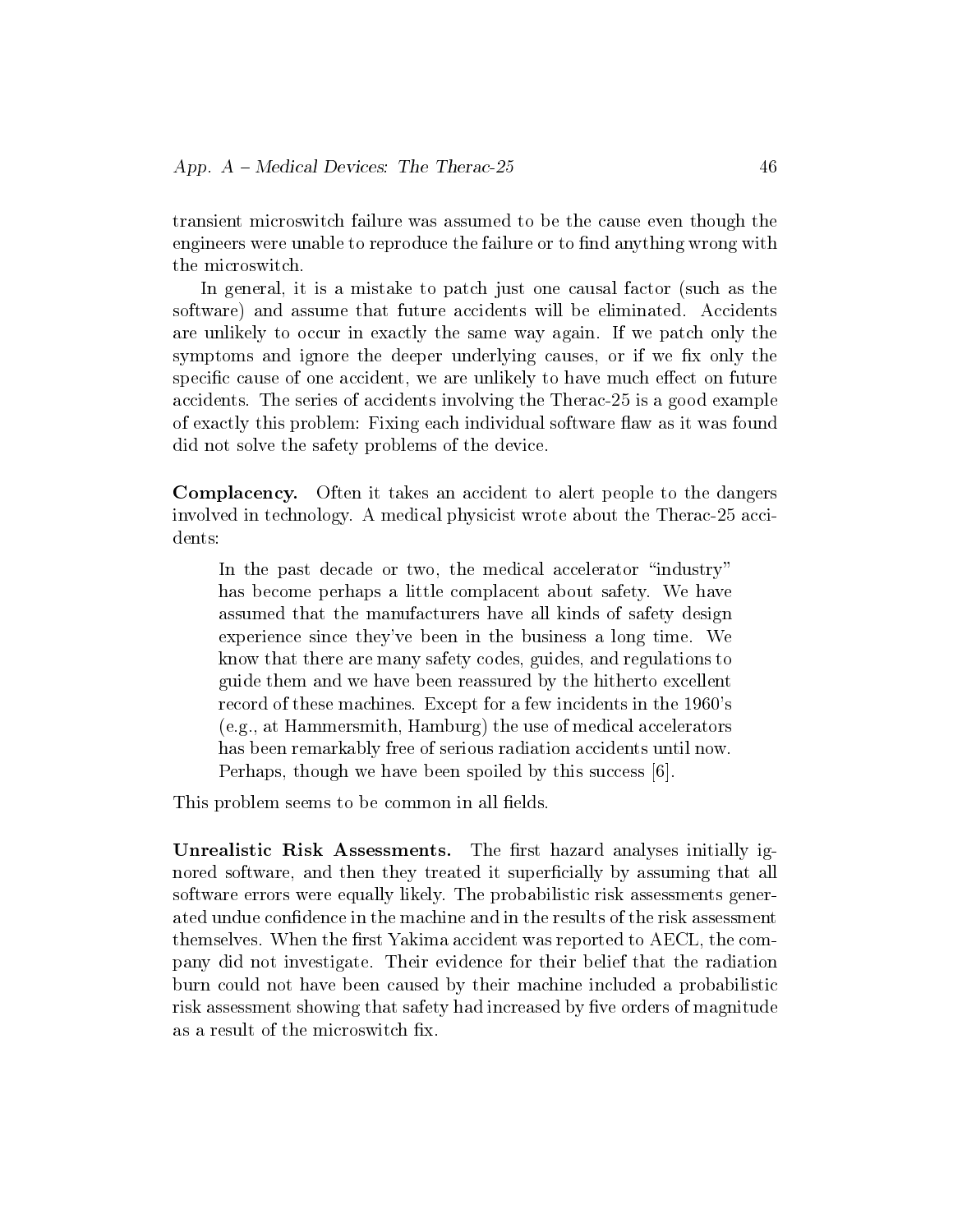The belief that safety had been increased by such a large amount seems hard to justify. Perhaps it was based on the probability of failure of the microswitch (typically  $10^{-5}$ ) AND-ed with the other interlocks. The problem with all such analyses is that they typically make many independence assumptions and exclude aspects of the problem—in this case, software—that are difficult to quantify but which may have a larger impact on safety than the quantiable factors that are included.

Inadequate Investigation or Followup on Accident Reports. Every company building safety-critical systems should have audit trails and incident analysis procedures that are applied whenever any hint of a problem is found that might lead to an accident. The first phone call by Tim Still should have led to an extensive investigation of the events at Kennestone. Certainly, learning about the first lawsuit should have triggered an immediate response.

Inadequate Software Engineering Practices. Some basic software engineering principles that apparently were violated in the case of the Therac-25 include the following:

- Software specications and documentation should not be an afterthought.
- Rigorous software quality assurance practices and standards should be established.
- Designs should be kept simple and dangerous coding practices avoided.
- Ways to detect errors and and get information about them, such as software audit trails, should be designed into the software from the beginning.
- The software should be subjected to extensive testing and formal analysis at the module and software level; system testing alone is not adequate. Regression testing should be performed on all software changes.
- Computer displays and the presentation of information to the operators, such as error messages, along with user manuals and other documentation need to be carefully designed.

The manufacturer said that the hardware and software were \tested and exercised separately or together over many years." In his deposition for one of the lawsuits, the quality assurance manager explained that testing was done in two parts. A "small amount" of software testing was done on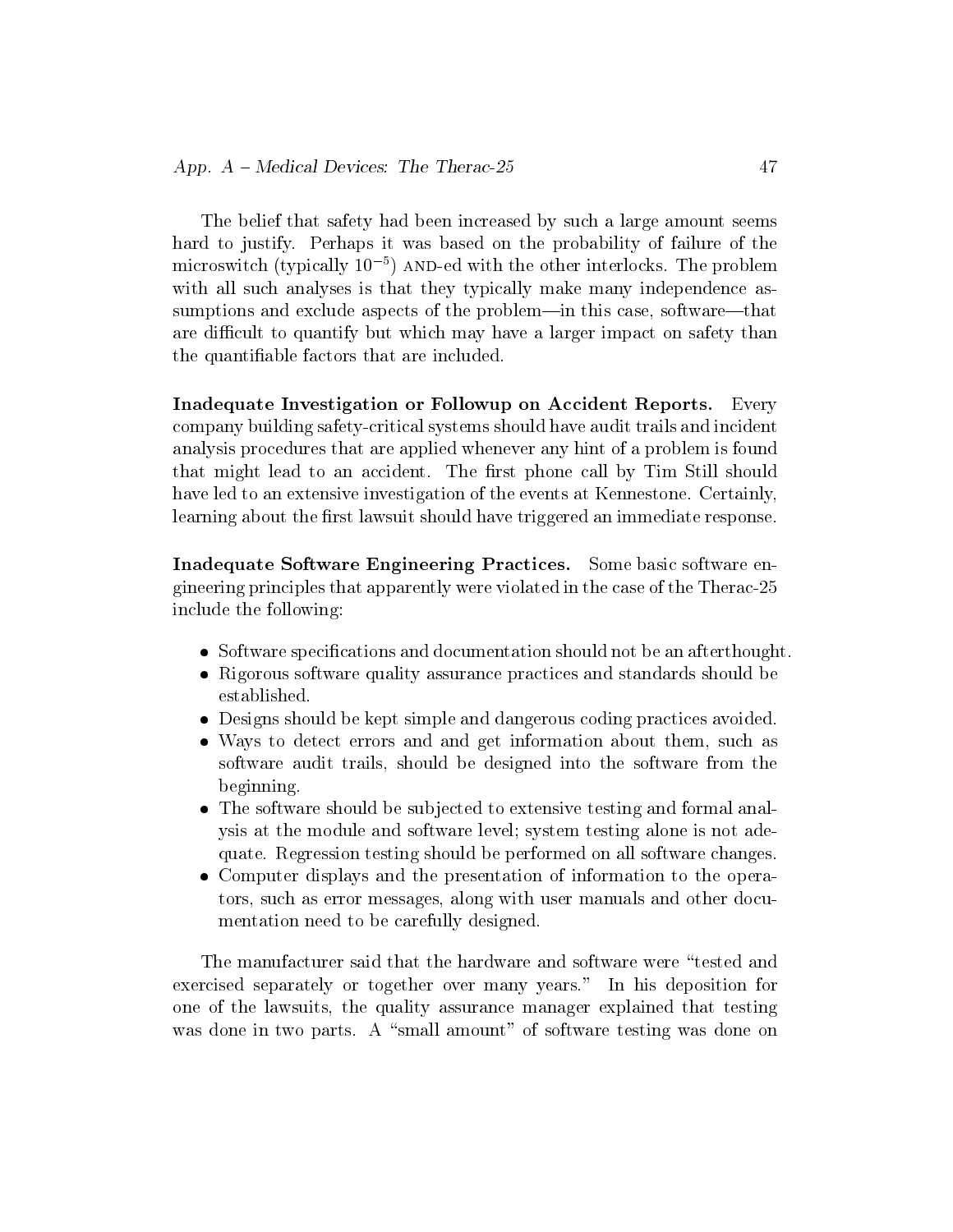a simulator, but most of the testing was done as a system. It appears that unit and software testing was minimal, with most of the effort directed at the integrated system test. At a Therac-25 user's meeting, the same man stated that the Therac-25 software was tested for 2,700 hours. Under questioning by the users, he clarified this as meaning "2700 hours of use." The FDA difficulty in getting an adequate test plan out of the company and the lack of regression testing are evidence that testing was not done well.

The design is unnecessarily complex for such critical software. It is untestable in the sense that the design ensured that the known errors (there may very well be more that have just not been found) would most likely not have been found using standard testing and verification techniques. This does not mean that software testing is not important, only that software must be designed to be testable and that simple designs may prevent errors in the first place.

Software Reuse. Important lessons about software reuse can be found in these accidents. A naive assumption is often made that reusing software or using commercial off-the-shelf software will increase safety because the software will have been exercised extensively. Reusing software modules does not guarantee safety in the new system to which they are transferred and sometimes leads to awkward and dangerous designs. Safety is a quality of the system in which the software is used; it is not a quality of the software itself. Rewriting the entire software in order to get a clean and simple design may be safer in many cases.

Safe versus Friendly User Interfaces. Making the machine as easy as possible to use may con
ict with safety goals. Certainly, the user interface design left much to be desired, but eliminating multiple data entry and assuming that operators would check the values carefully before pressing the return key was unrealistic.

User and Government Oversight and Standards. Once the FDA got involved in the Therac-25, their response was impressive, especially considering how little experience they had with similar problems in computercontrolled medical devices. Since the Therac-25 events, the FDA has moved to improve the reporting system and to augment their procedures and guide